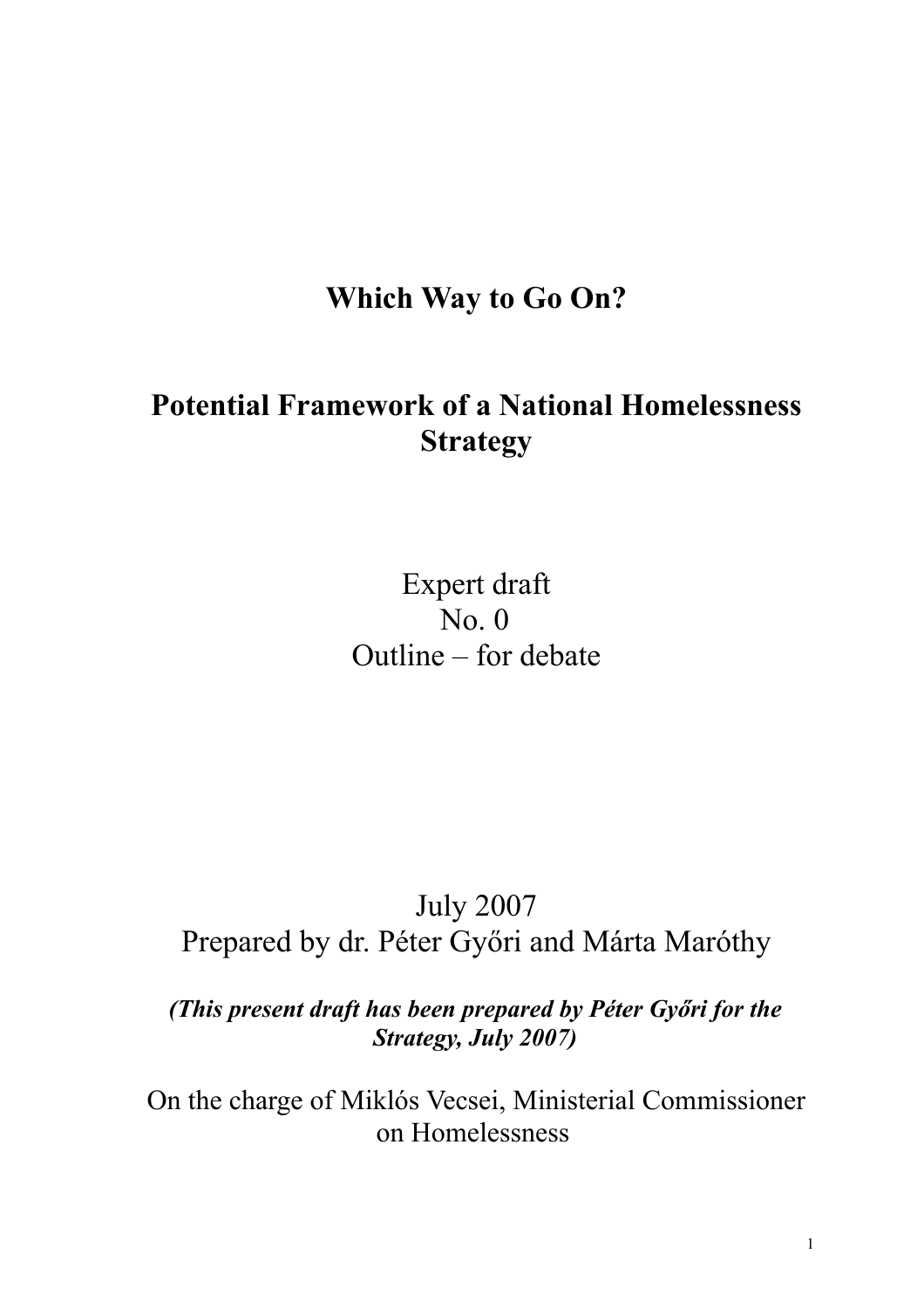## **Contents**

**Summary – Integration, Enhancing Re-integration Preface The Responsibility of Politics - Social Charta of Local governments A Review of the Situation – Extent of Homelessness Causes of Homelessness – Roads Leading to the Homeless Situation Strategic Area No. 1 Housing – Dwelling – Housing Support Obtaining a Dwelling Present-Day Support of Obtaining Housing Expectable Main Tendencies – Proposals For Intervention Proposed Reconstruction of the Housing-Building Preference ("Social-Political" Support) Tenements – Tenement-Program Establishing the Social Housing-Sector: Alternatives of Resolutions Principles Certain Elements of a Possible Social Tenement-Program Program of Self-Contained Flats Program of the New "Building Associations" Program of Supported Tenement on the Private Market Controlled Tenements Owned by the Local governments Solvency – Housing-Maintenance (Retaining) Support Strengthening Security of Housing – Modifying the Housing Act Further Proposals for Regulations Relating to Housing – with the Aim of Preventing Families with Children Becoming Homeless Direct Governmental Antecedents of Some of the Steps to be Taken Strategic Area No. 2 The Regulation and Financing System of Institutions of Homeless Service Provision Necessity of Reconstruction A Proposed Reconstruction of the Regulation and Financing System of Institutions of Homeless Service Provision Instead of a regulation of the status of being homeless, that of being without a dwelling Forms of Minimally Approved Housing New Forms of Service and Housing: Special Temporary Care-Houses Investigating Need - Entitlement Service-Organisational Consequences of Investigating Need - Entitlement Some Proposals Aiming at Renewing the Regulation and Financing of Social Services Remodelling the Normative Support of Homeless service provision Institutions Providing Accommodation into Housing – and, if necessary, Service – Support of Flat-less Persons The Experiences of "Integrational" Housing Support and Supported Housing Placing the "Integrational" Housing Support in the System**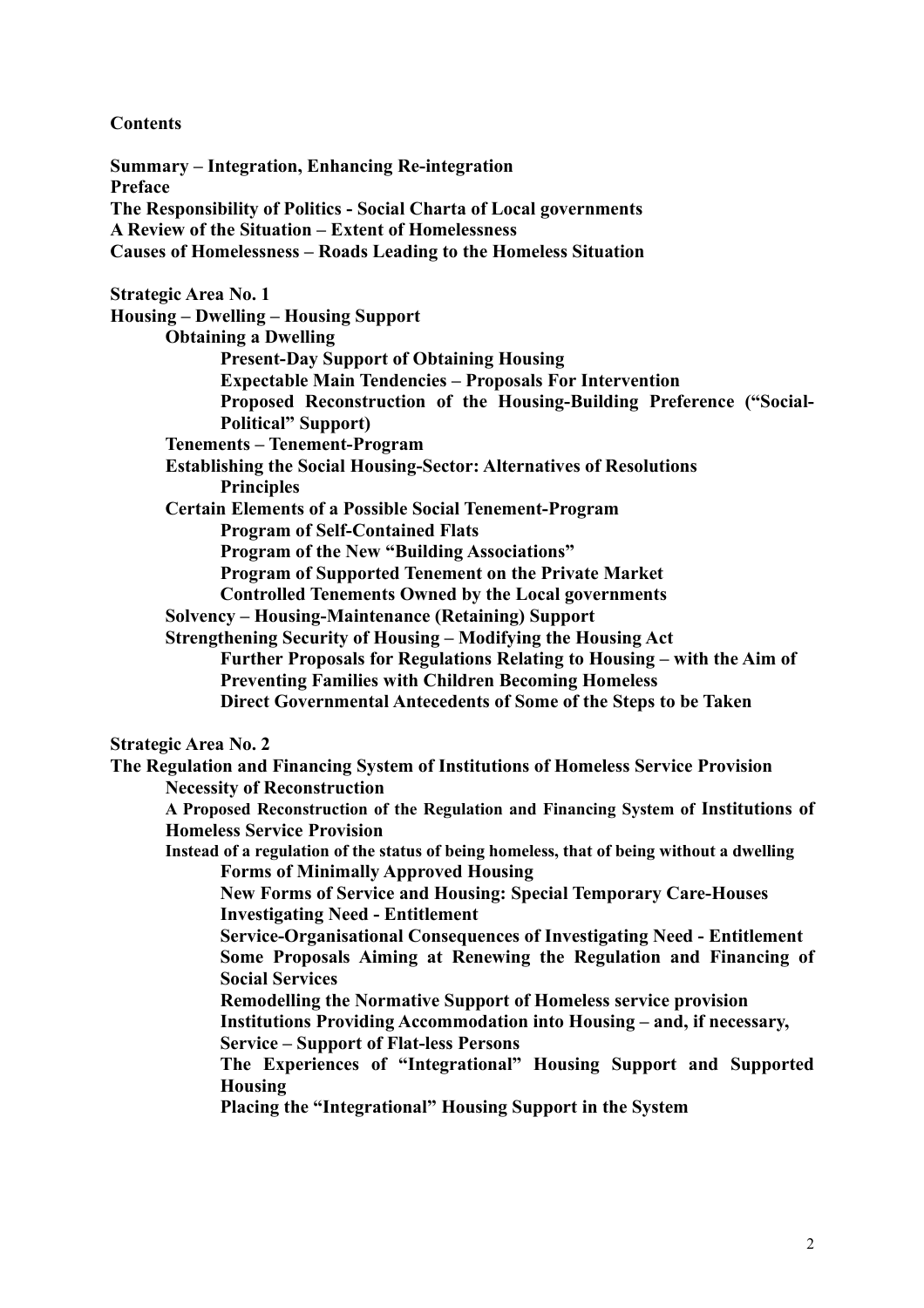**The Reconstructed Regulation and Finanacing System, and the Organisational Demand of Realising the Strategy – Proposal for the Establishment of the National Homeless Program Office (Agency) More Specialised Services – Program-Responsible Organisations - Reporting, Monitoring Separate Handling of Budapest and the Countryside Harmonisation of the Organisational Proposal and the Proposals Aiming at the Regulation and Financing of Social Services**

**Strategic Area No. 3 "Opening onto the Street" Program**

> **Direct Governmental Antecedent of the Program Zero Tolerance? Establishing the Practice of a Positive Zero Tolerance**

**Goals of the Program – Preliminary Considerations Dilemmas Some Elements of the Program**

**Prevention – Enhancing Prevention**

**Strengthening the Co-operation with Family-Support Services Young People Formerly Cared for by the State**

**People Released from Prison**

**Care-Network for People Having Psychiatric and Alcohol Problems Reconstructing the Present Functioning of Homeless Service Provision Institutions**

**Open Services Program**

**"Day-Centres Instead of Day-Warmers"**

**"Entrance (Low-threshold) Hostel" Program**

**Appendix No. 1**

**Strategic Planning, and Steps Needed to Substantiate the Development of Programs**

- **The Regulational-Organisational-Financial Background of Data-Collection in Homelessness Matters**
- **Official Registration of Homeless Service Provisions**
- **Certain Deficiencies and Problems of the Present System of Official Data Collection of Social Services – and among them Homeless Provision Services**
- **The Present Non-Official System of Homeless Provision Services**
- **The Official System of Collecting Data about the Users**
- **The Non-Official System of Collecting Data about the Users**
- **New Challenges Regarding Collection of Data**
- **Conclusions and Some Proposals Concerning the System of Data Collection Regarding Homeless Matters**

**Appendix No. 2 A Possible Measurement of the Number of Homeless People in Hungary – in the European Sense**

**Appendix No. 3 A Summary of the Homeless Strategy of the United Kingdom**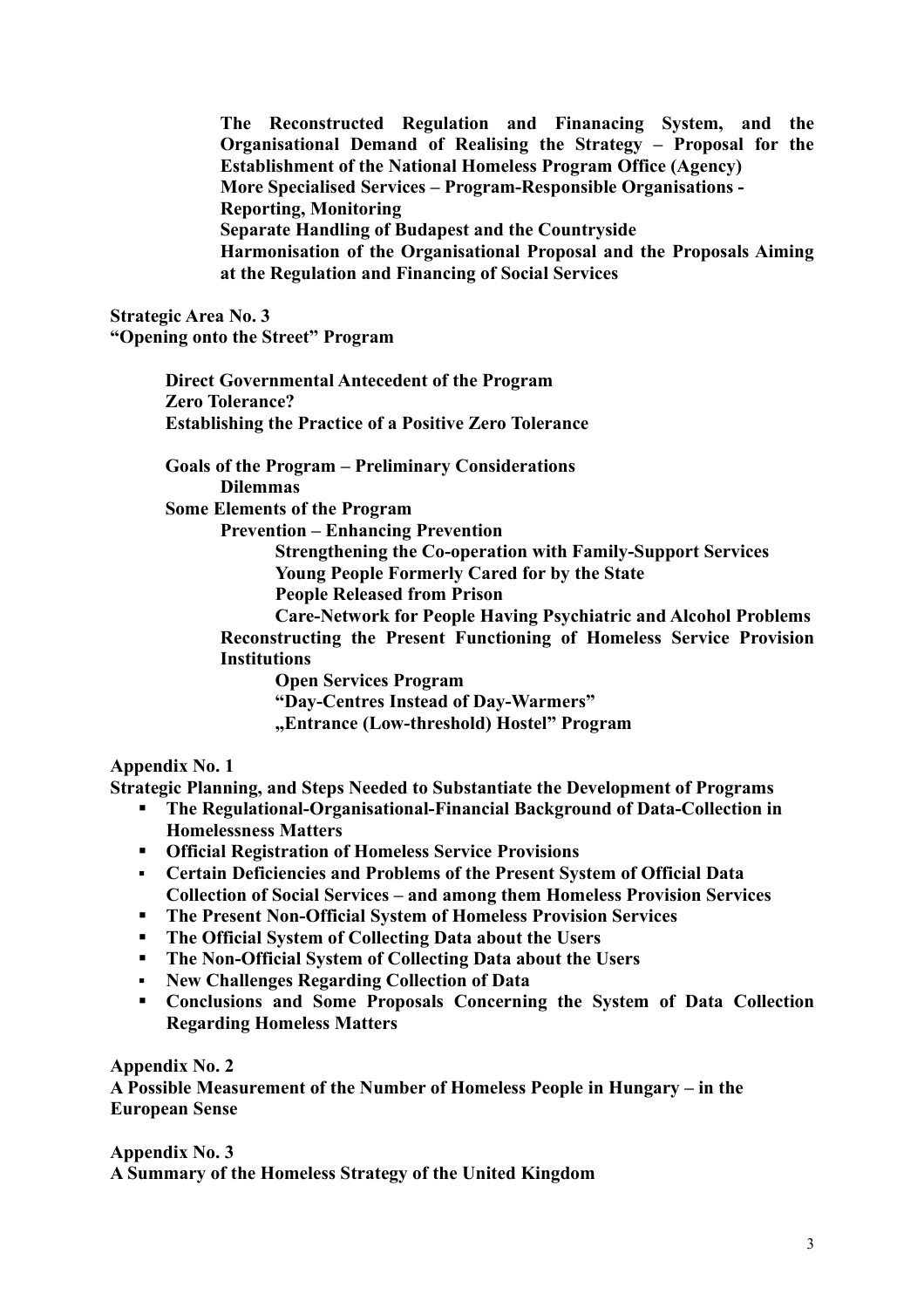## **Tables, Graphic Representations Summary – Integration, Enhancing Re-integration**

The past few years have marked the time of a half-turn in homelessness matters. As compared to previous years, significant changes have started; or, to put it more accurately, the signs of significant changes have appeared. To sum up the essentials: a paradigm-change has begun, in which homelessness is no more regarded as a terminal point, and homeless people merely as people needing care or needing to be hid and excluded, but as an individual and social situation from which there is a way out, a way back to integration to the society of those having a home. This approach is not yet dominant, but it has appeared more heavily as compared to past times. We would like to illustrate this with two examples.

One of the examples is that in  $2005 - in$  a more organised way and at a larger extent as compared to previous, local projects – **supported housing programs** started, which offer more than the previously practiced institution-focused homeless-support. In the 15 years prior to that, both financing and regulation had focused on generating institutions where those not having a home may live or stay temporarily (separated from the majority of society; under overly poor circumstances and left with no way out). Different social help-services had evolved for those staying on the street. Supported housing programs are to change this desperate perspective. These programs offer the possibility of reintegration into mainstream society – as it turns out – significantly modifying the motivations, hopes, and ideas on the manageability of this situation of both social care professionals working with homeless persons and homeless people themselves.

The other example is that – partly as a result of having joint the European Union – the latitude of efforts aimed at **reintegrating homeless people into the labour market** has significantly changed. Support from the European Union is not aimed at passive help or comfortably maintaining a state of exclusion, but at encouraging substantial efforts to activate as large a part as possible of those having fallen out of the labour market and reintegrating them into the world of labour. The size and strategy of these resources have influenced Hungarian employment-policy, and within that, the support of homeless people in the labour-market (amongst whom there is an especially large number of those having been unemployed for a longer period of time, having been employed in the black or grey economy, having physical or mental challenges, or being of roma ethnical origin).

In the areas of housing and employment, two highly significant fields; a perceptible change of attitude has started.

Parallel with that, in the very same years, the rate of economic growth has slowed down, which has resulted in significant social tension, and has a hard hit on living standards of great masses; at the same time, the deficiency of the state budget has also increased significantly, as a consequence to which a number of measures have been taken, with adverse influence on the homeless-service-provision system and on people in a situation of homelessness.

We can only refer to a half-turn, because, up to this point, no national program has been developed, no determined and articulated political will has been shown beyond these initiatives taken in new directions. The desperate lack of a will of preventing the homelessness of large masses has a link to the above cited reasons as well; and, what is more, a number of significant government measures may result in the further increase of homelessness in our country.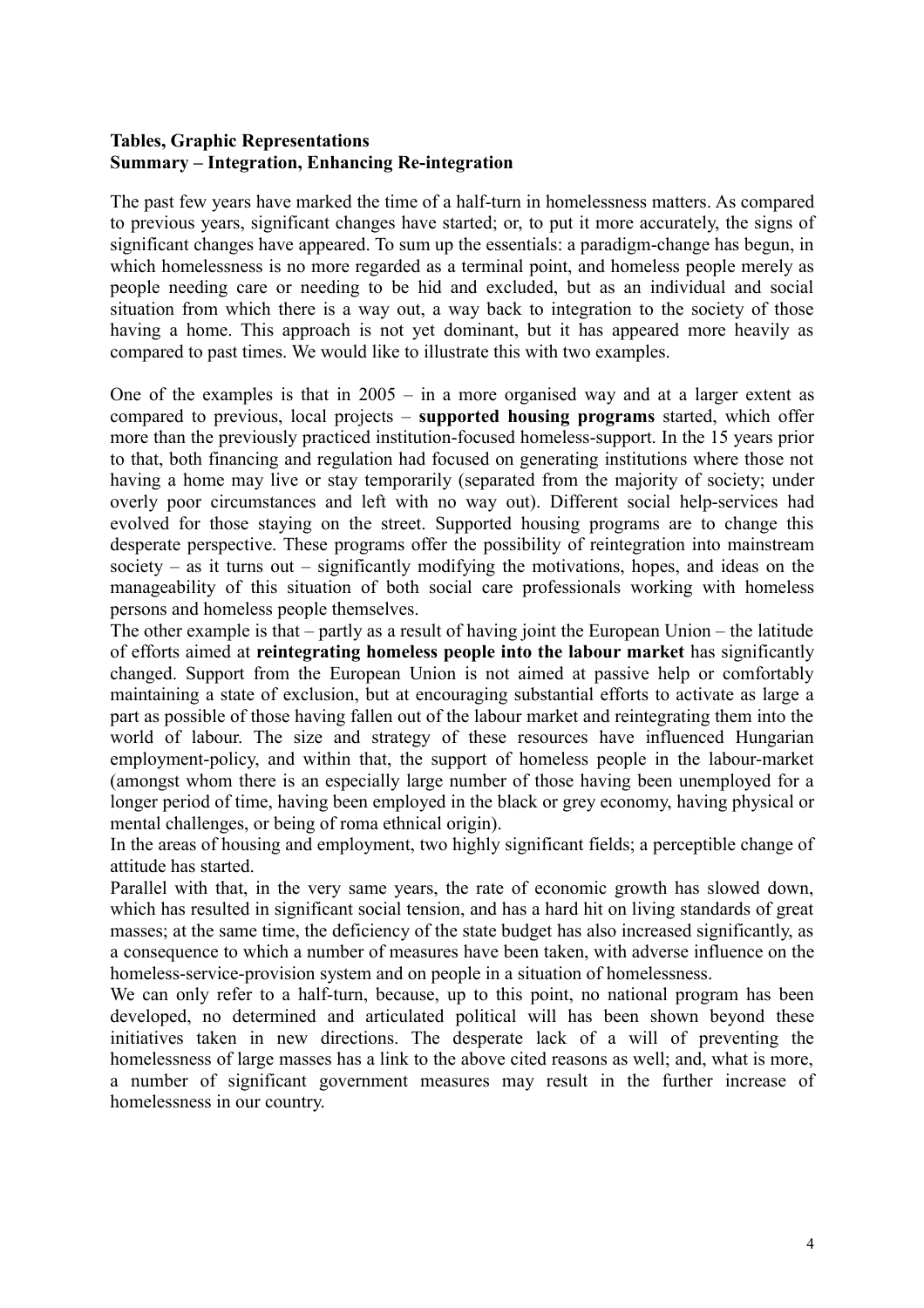Our intention with this program was to focus on the prevention of homelessness, helping the social integration of those having lost their means of living and having become homeless, and helping them re-integrate into the society.

As a starting point, we use the assumption that the present homeless service provision system is a result of the first, shock-like reactions, and was created in an attempt to mitigate the damages following the regime-change of 1989. Several elements (regulation, financing, provisional forms, provisional and decision-making organisations) of well-meaning solutions from those and later times have by now become institutionalised, which, for one thing – to put in a very general way – guarantees some kind of stability for the homeless service provision, and, although many times in a way alien to the system, has provided the opportunity for innovative local projects and professional experiments. On the other hand, however, it has basically stabilised the original "damage mitigating" process and provision forms as well as the regulation and financing means of maintaining those.

The purposes of this strategic program are different from those of usual government proposals (the number and effect of which in the past fifteen years should not be underestimated). The focus of it is not the partial, well-meaning correction or improvement of the prevailing homeless-service-provision system (although there is a continual need for such decisions as well). This program seeks answers to questions such as what means are there to notably prevent what can be called masses of becoming homeless in Hungary; what means are there to decrease the number of those living on the very verge of becoming homeless; what means are there to facilitate the reintegration of those ten-thousands having already lost their means of living?

Standards of financing and regulating based on "damage mitigating" processes and the so called homeless service provision institutions in line with those cannot answer those questions. If we confine ourselves to only slightly improving the prevailing conditions, we can basically count on the further increase of the extent of homelessness in our country in the medium or longer run, causing further serious personal and social (and, not of second importance, financial) damages.

The strategic program proposes steps and governmental measures that can be implemented in the middle term – or, to put it in a more lucid way, in about five years. The expected impacts may appear partly within that time period, and partly following that. It would be spectacular in the good sense of the word and also desirable to set numerically formulated targets (indicators) such as for example "the number of people living in public places will be decreased by two thirds in five years", or "the number of those living on the very verge of becoming homeless will be decreased by 20%"<sup>[1](#page-4-0)</sup>. However, we find the formulation of such indicators too early at present. Still, the aim of establishing the regulatory and financial means as well as documentation and registration processes on the bases of which such strategic goals can be developed and executed in five years, is an aim that can be formulated and reached on the middle term. Determining concrete steps to be taken in order to strengthen the security of dwelling, prevent people from becoming homeless, decrease the number of those living in public places is also a goal that can be formulated and reached in the middle term (the present strategic program contains proposals concerning those); concrete numerical indicators can be established for projects involved in the executive processes.

<span id="page-4-0"></span><sup>1</sup> Present day reality is well characterised by the fact that so far only the Capital's Local government formulated a longer-term homeless-service concept (in 1997), the most dominant, strategic indicator of which is that *"No-one should get frozen on the streets in the winter because of lack of help"*. We are aware that reaching even that goal needed significant efforts (such as service-organisation, financing, development, etc.), and we are also aware that a **responsible** formulation of such goals truly requires taking harmonised steps.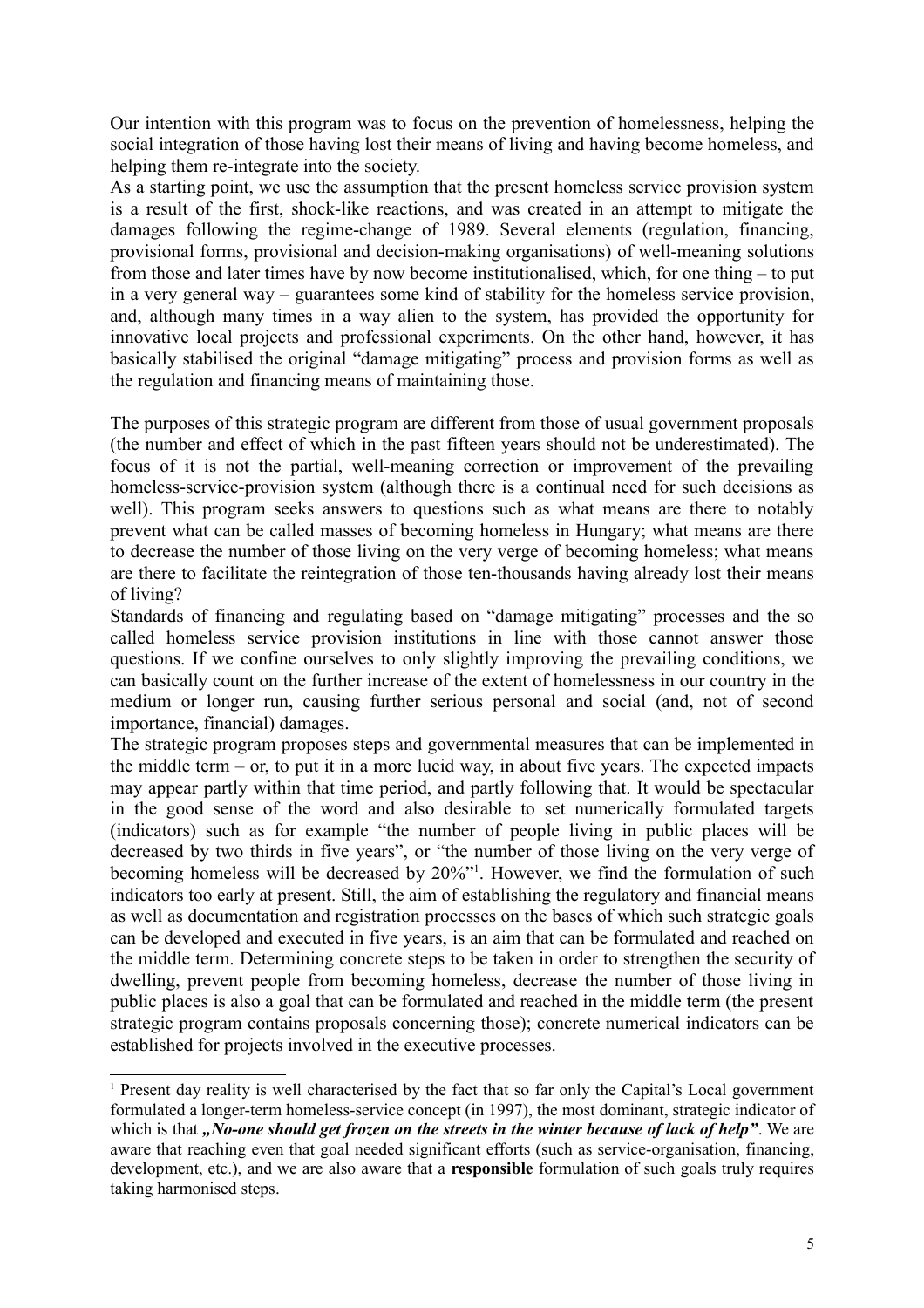This strategic program determines steps to be taken in  $3 (+1)$  main strategic, interventional areas. In the focus of the proposed measures and steps is the middle-term establishment of a new, uniform and directed – differentiated according to problem-types, but harmonized – housing-support system. The subjects of this housing-support system are those who are unable to provide a dwelling for themselves or their families by their own resources. In order to establish such a support system, it is necessary to perform the harmonised, systematic review and reform of the present housing-regulatory and housing-support system, the regulation and financial means of social services and homeless service provision within that, as well as the operation of homeless provision services. These main interventional areas shall be considered in the program one by one<sup>[2](#page-5-0)</sup>.

<span id="page-5-0"></span><sup>&</sup>lt;sup>2</sup> In case there is a determined and steadfast decision-making, interventional intention and hard work, the execution of the strategy could be established under the comprehensive review and reform – the, truly timely, renewal of the present financial and institutional supporting – of the so called Social Act planned to take place in 2008.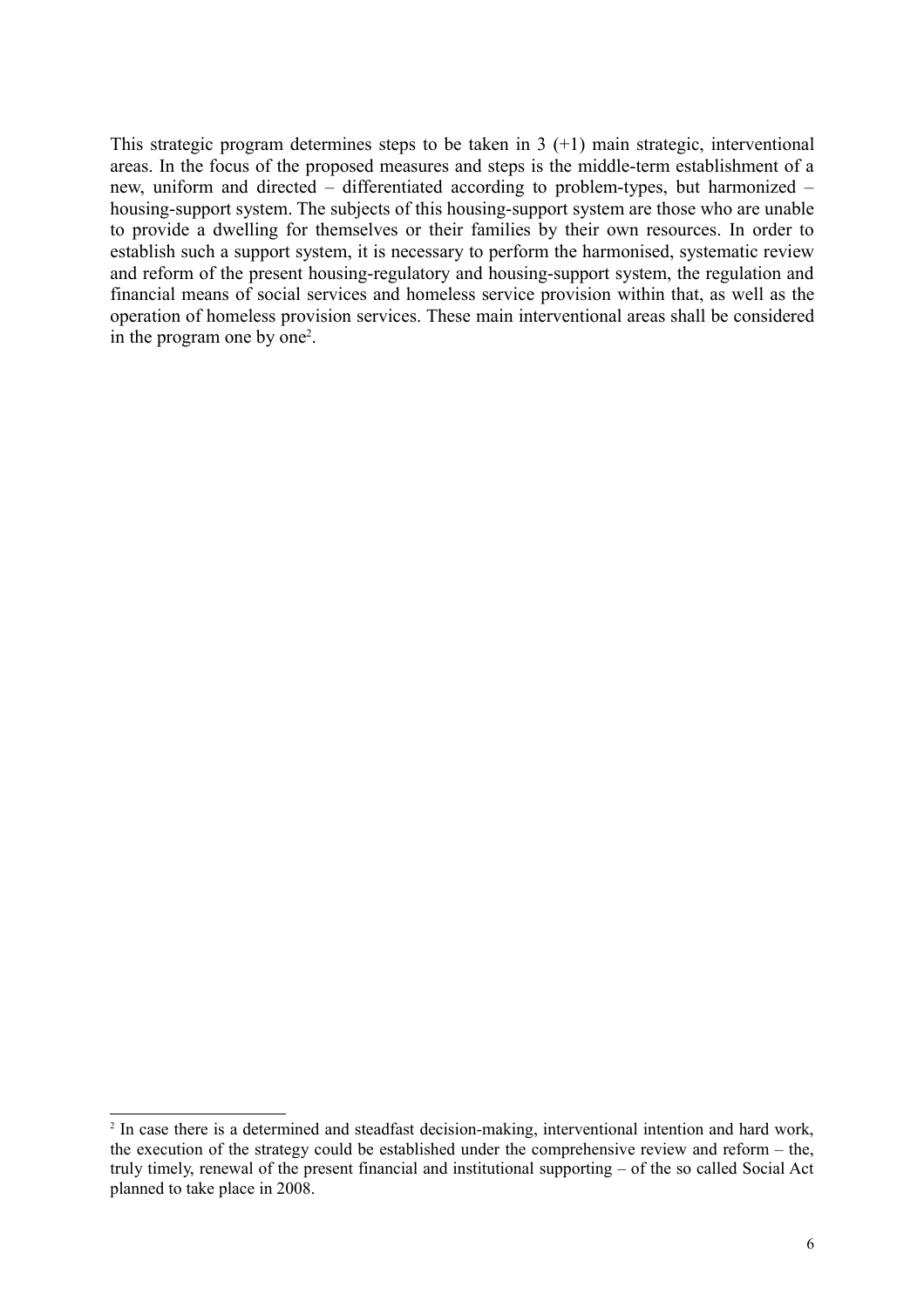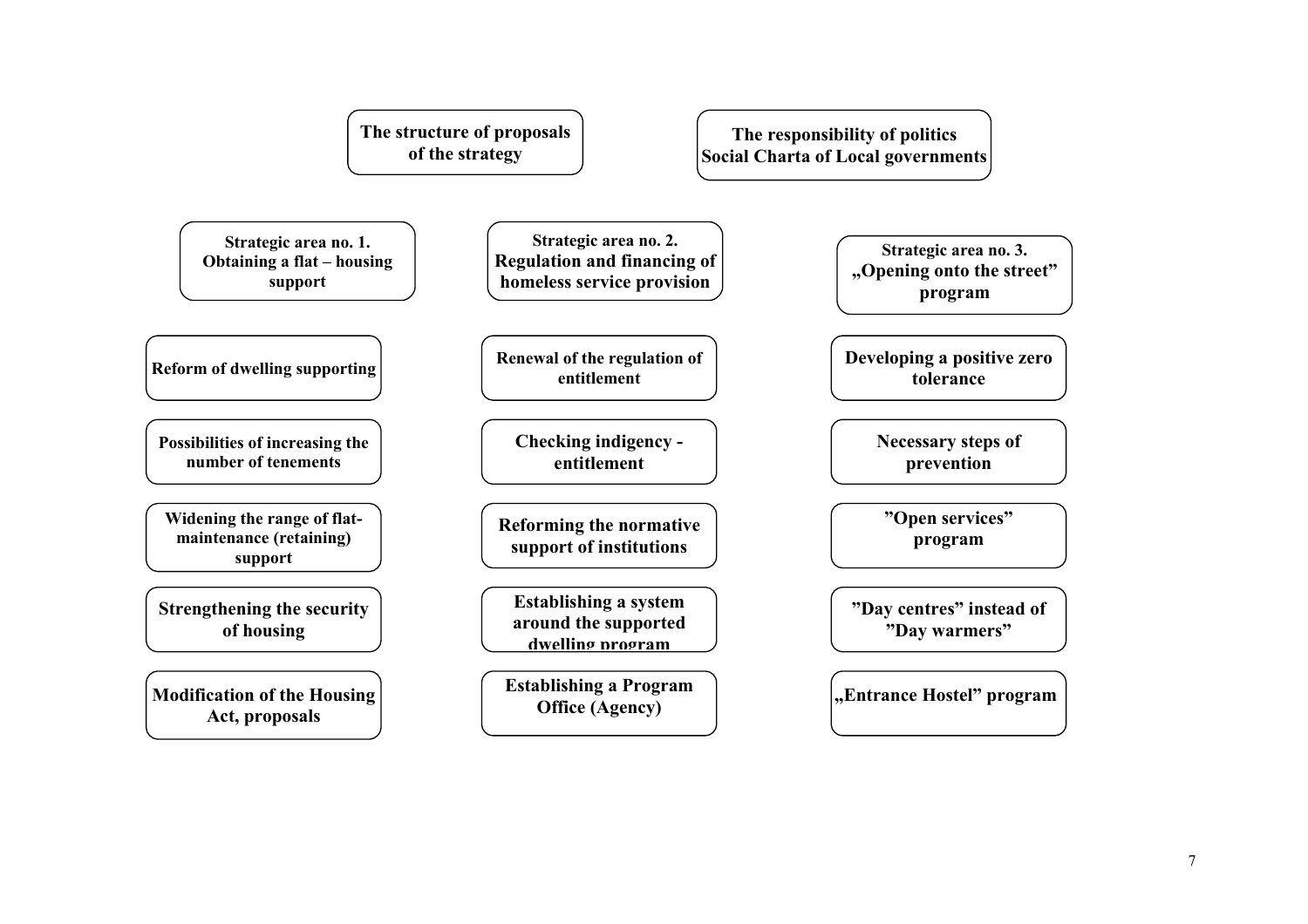## **Preface**

Changing situations of national governmental politics, economic growth – employment – and income; quick alternations and fluctuations of periods of development – stoppage – consolidation make the realistic formulation of even a middle-term problem-solving strategy fairly difficult. Ten years ago, the only possible goal could have been the "face-lift", or slow development, of the homeless service provision; the end of the tunnel was not yet to be clearly seen; the economic and social features of the era following the economic depression of the 90's were difficult to make estimations for. Four or five years ago the frames of a national homeless strategy could have been marked by significant optimism; main indicators of growth, employment and housing-construction were improving, constructive and optimistic programs of re-integrating the excluded, the till-then losers could be formulated and started.

Considering the present, current boundary conditions, outlining a primarily defensive, damage mitigating, mass-exclusion preventing and treating (but hardly slowing it down) "defensive strategy" seems reasonable. However, if we trust that the presently effectuated restriction-andconsolidation period is soon to put balances back on track and the era of sustainable development and balanced growth may start again in one or two years, than the formulation of a "defensive" strategy would be a substantial mistake, which would cause significant damages in the middle term. In this case, trusting a middle term recovery, the focus of a homeless strategy could be the question of "Who may get on the train?". Under the conditions of moderate growth, what means do we have to prevent development from being accompanied by masses losing their livelihood; what means do we have to help those, who have lost their livelihood in previous periods, regain and stabilise it again? The following document is based primarily on the latter assumption; that is on the supposition that there is a chance of formulating ways of breaking out.

We start with the assumption that all future cabinets will stand for reducing homelessness, decreasing the number of homeless people, alleviating housing crisis-situations, improving ways of housing and chances of obtaining a dwelling. These ambitions, however, are naturally restricted by prevailing budget limitations. Therefore steps to be taken and proposals can also be divided into two large groups based upon this reality: steps that can be realised without increasing the real value of present resources spent on such goals; and steps that can be realised by increasing the real value of present resources spent on such goals.

The government is not responsible for all elements of homelessness, becoming homeless, or ceasing the homeless issue. It should be clarified, what is the government's competency and what is not. We are talking mainly about issues that are the responsibility of governments; those are the areas that need governmental measures.

#### **The Responsibility of Politics - Social Charta of Local governments**

Like other significant social problems, the prevention and decrease of homelessness is impossible without wider social and political co-operation. The system of regulationsresources-services cannot be effective in itself, without active support of the public and politics. A significant attitude-change is necessary considering the roles of those involved in providing support and in the whole of the system of provision: participants of the central and local government must continually emphasize their commitment in order to cease social problems and exclusion, the same way as those involved in providing social support keep doing. This is not only important because of public support, but in the longer run it serves the establishment of a wider range of potential funding, where service-providers can not only rely on resources of the central-local government, but also on yet unexploited resources of a wider social and market involvement.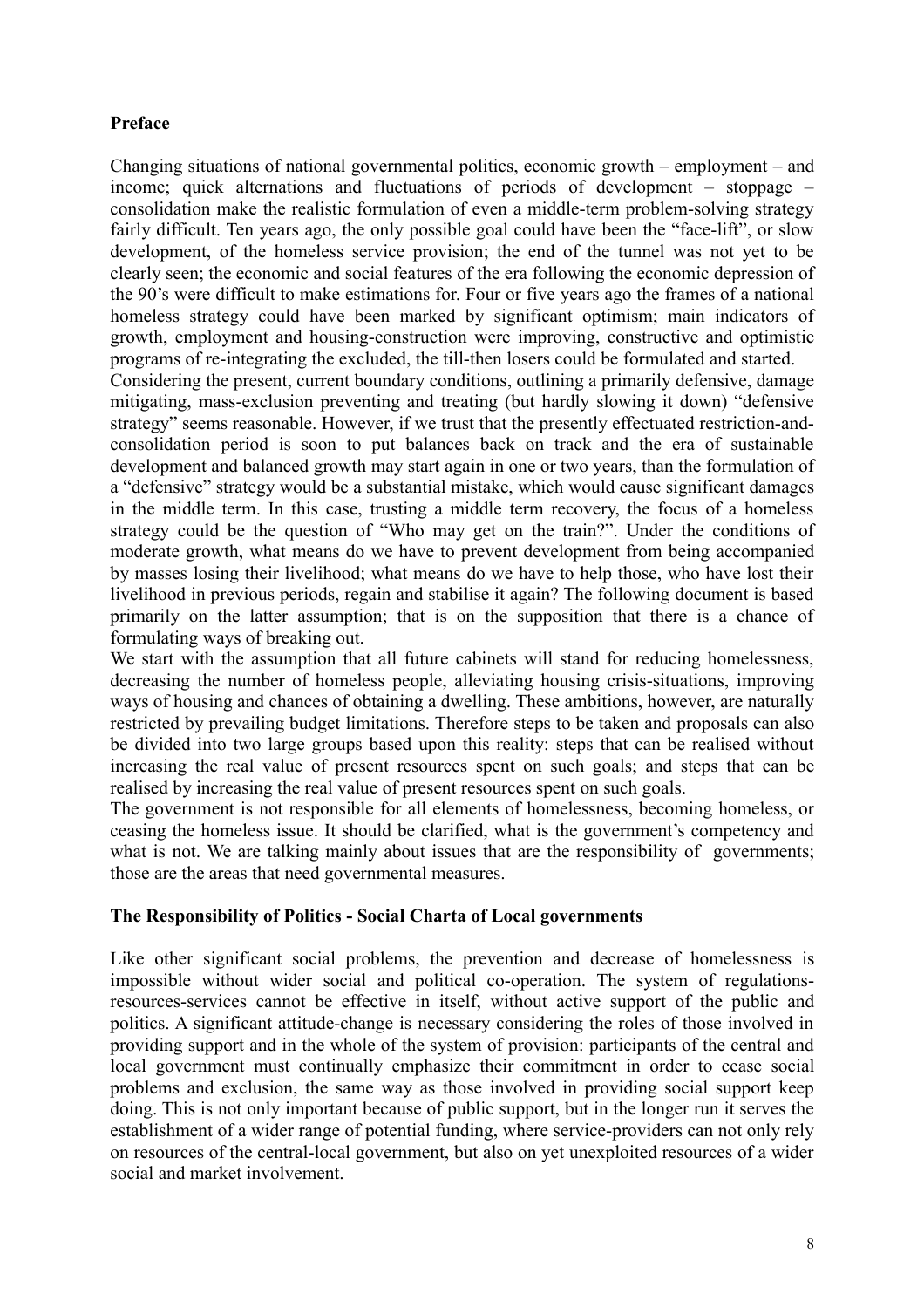## **"Social Charta of Local governments"**

We propose that the Parliament discusses and then accepts the document called "Social Charta of Local governments", and recommends it for discussion and acceptance to the boards of local governments. The Prime Minister and the Mayors of local governments accepting the document should authorise it – as a document strengthening the common will, intention and co-operation – by signing it.

*"Hungary's social politics on the millennium" A common statement of the cabinet and of the mayors of local governments*

*We, mayors of Hungary's local governments, state that we have common tasks in improving the social situation of the population of our country. In the name of the common responsibility, hereby we make the following statement:*

*As a framework of our decisions, we accept the principles laid down in the document called "Social Charta of Local governments".*

*1. Social problems of Hungary are the concern of all of us; the alleviation of social tension is a task for all of us*

*…*

*2. The establishment of the conditions of a common action subordinated to a common social-political interest – respecting the political, professional, institutional and authoritative sovereignty of the participants*

*3. Harmonisation tasks in the social policy of local governments*

*4. Outstanding support of those in greatest need and poverty, the mitigation of social exclusion and marginalisation, strengthening the nation's social integration*

*…*

*5. Follow-up, evaluation*

*…*

*…*

*……………………………………… ……………………………………*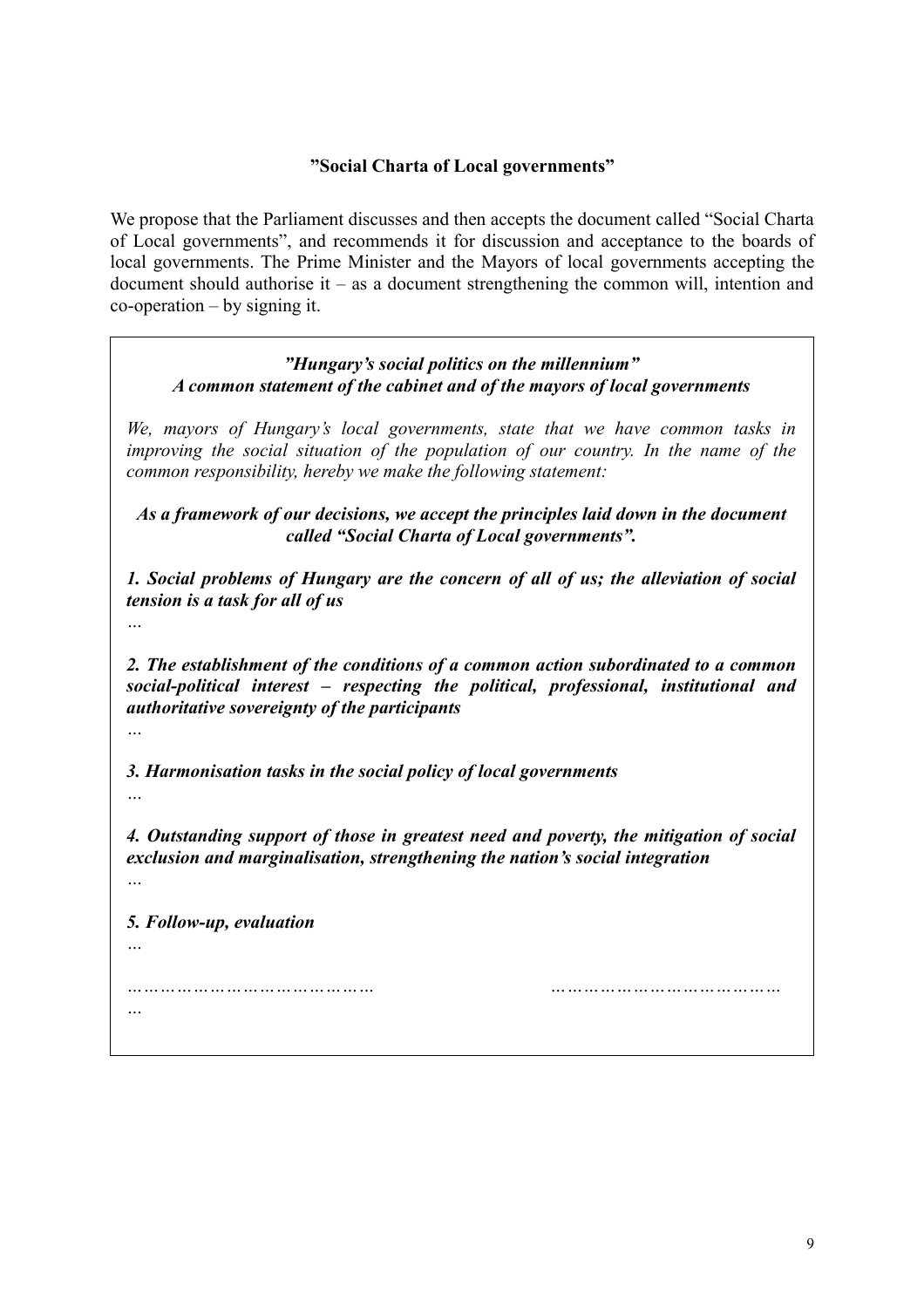## **"Social Charta of Local governments" Principles of local governmental social policy**

In this document we record the principles defining the frames of our actions. It depends on politicians as well as professionals how well accepted principles and practice can be harmonised. This provides tasks not only for decision-making local politicians, but for professionals working in the executive and decision-preparing fields as well.

# **1.1. Principles**

- $\cdot$  It is the task of local politicians, and among them those involved in social policy, that citizens may feel at home at the settlement they are living in.
- Self-organisation, solidarity and representation of citizens should get as large a role as possible in the strengthening of social cohesion.
- $\cdot$  It is the responsibility of public figures to prevent the splitting of the settlement's community, the exclusion of groups or individuals, and to enhance the integration of the settlement's society.
- $\cdot$  It can be formulated as a practical principle of local social policy that the focus of the system of provision is the citizen needing help.
	- $\triangleright$  It is an unalienable right of the citizen needing social help to have a respect for his/her human dignity and civil rights during the social processes, too.
	- $\ge$  All clients requesting and getting social service have a right to preserve their personal independence and moral dignity.
	- $\triangleright$  The aim of social processes is to realise and support these skills. During the social processes, the aims should be to improve living conditions of the clients, to make them a member of fuller rights of society, to make them citizens of the country who are able to exercise their rights and interests.
	- $\geq$  Clients should have an active role in determining and provisioning services for them. This regards rights of complaint and protest the same way as implementing means of individual and group interests.
	- $\triangleright$  Everyone has a right for social services regardless of their religious, denominational, ethnical, sexual, physical and mental condition. The claim of equal opportunities and the decision of equal judgement should be provided in an indiscriminative way.
	- $\triangleright$  It is an important function of social services to strengthen the autonomy, improve the skills and decrease the loneliness of the individual. The right of children and adults to live in families should be guaranteed.
- Besides the rights of citizens needing help, local social policy must respect other rights and interests of the citizens of the settlement. These include publicity of decisions, reasonable use and calculability of resources, simplification of administrative processes, provision of control, improvement of co-operation with civilian organisations and other provisioning organisations, and the establishment of new forms of processes connected to the above.
- $\cdot$  It is a task of high priority for local social policy to alleviate outstanding inequalities of opportunities, as well as the mitigation of social tension (marginalisation, exclusion) arising from that; the improvement of opportunities and possibilities of self-supporting succeeding of those living in poverty. The treatment of these problems needs a well-aimed use of accessible resources. Local social policy must get involved in preventing citizens from getting drifted to the periphery of society.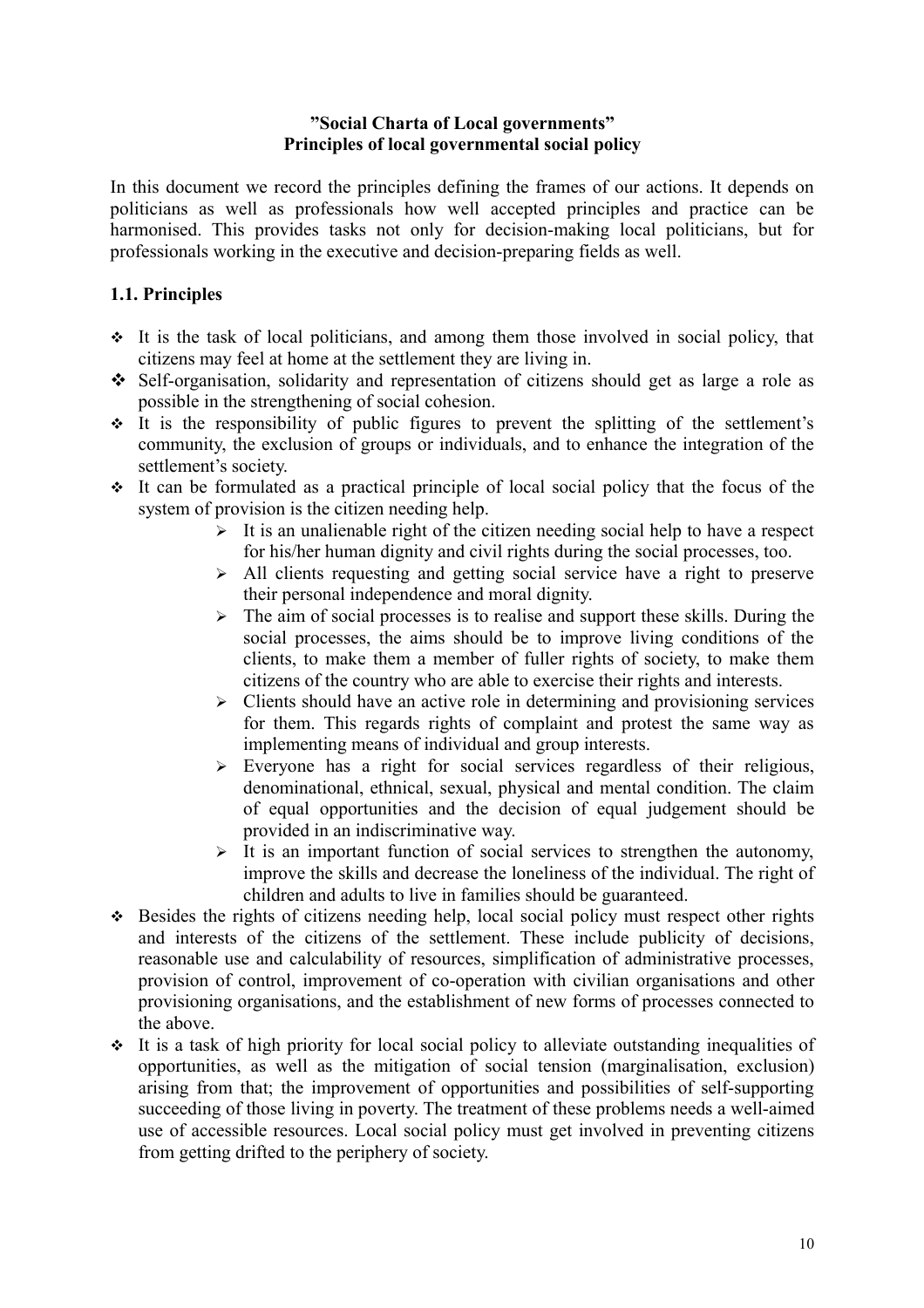It is the common interest of politicians interested in improving social services as well as professionals involved in support-services to determine the principles of social services. Cooperation in a regulated framework is the only way that this can be possible.

# **1.2. Developing Institutions and Processes**

It is the task of local social policy to – within limits of institutional and financial possibilities – establish forms and processes of providing help that are in line with the formulated principles.

- Non-existent social services need to be gradually established.
- Services in the vicinity of citizens needing help need to be strengthened.
- Considering special drawbacks, the establishment of differentiated basic and specialised provision forms needs to be stimulated.
- During the above processes, developing the co-operation between different sectors and widening the range of forms and processes of co-operation between local governments and non-governmental organisations have a crucial role.
- It is time to establish regulations of sector-neutral "competition" and within that adaptation to novel tasks of "case-management" in order to be able to provide the most suitable forms of provision for each person.
- $\cdot$  In line with the European practice on the bases of exhaustive professional work systems of contracts between the clients and the suppliers, that is between those needing help and the services providing the help need to be gradually established.
- These professional goals, along with the goal that the usage of money of tax-paying citizens needs to be transparent, demand a detailed description of the concrete professional content of each provision form and the establishment of institutional standards.

## **2.1. Social Administrative Conditions**

Even recognising the independence of the more than 3000 local governments of the country it is possible to draw up contracts and agreements between the cabinet and the local governments as well as between the various local governments. These agreements can result in the improvement of rational operational conditions of social services as well as a share of duties in administrative tasks.

Co-operation of local governments supposes a common will and intention. However, cooperation is not merely a matter of will; it also means exercising practical principles and practicing commonly operated mechanisms. Consequently:

- Transparency of obtaining services must be improved.
- The number of those primarily entitled to services, unduly dropping out and falling behind, should be decreased. Even those in most poor condition should not be left out of support due to their cultural drawbacks hindering administrative processes.
- $\cdot$  It is desirable from the aspects of both transparency and administrative efficiency to simplify and standardize validation processes and documents, as well as establish conditions of transferability of documents among local governments.
- Terms and levels of entitlement to different services could be more standardised.
- In the different fields of services, conditions of control and objective evaluation of concrete services and enterprises should be improved. This is an important aspect in terms of consumer protection and quality control as well.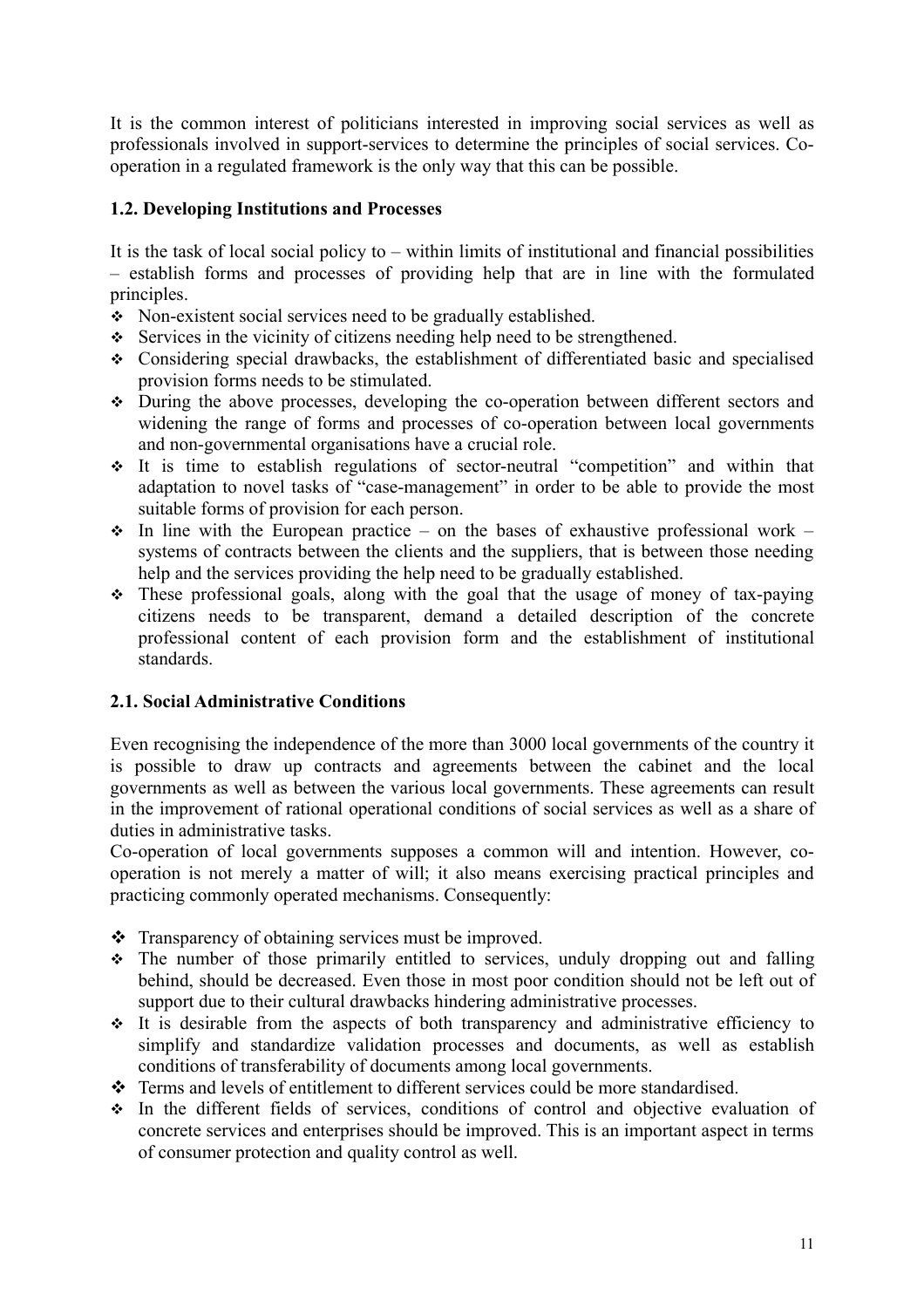$\div$  For the sake of developing administrative case-maps, there must be regular discussions among administrative professionals. In the course of those, well-tried solutions, achieved successes and experiences of changes can become widespread.

# **2.2. Target Groups of the Local governments' Social Policy, Alleviating Social Exclusion, Social Integration of the Settlement**

For numerous citizens, social benefits may provide the only resources of livelihood. From the aspects of social peace and cohesion of certain settlements, it is a task of high priority to keep those citizens on the surface of normal livelihood that would otherwise, out of their own resources, be unable to make a living.

This problem jeopardises primarily the following groups living in poverty:

- Those aged or handicapped persons, who are not entitled to a social security income and have no families or relatives that would receive and support them, are especially disadvantaged.
- There are people who are not entitled to "classical" social services, because they are neither too old, nor too ill, but have been unemployed for a longer period of time and have no income. This group is also highly endangered of becoming homeless.
- Those who are treated with prejudice by the majority because of their ethnicity are especially jeopardised.
- $\hat{\cdot}$  The group of those who, without help, are unable to integrate into a society reluctant to receive them because of their deviant behaviour, "drug-dependence", or a criminal record, are also multiply disadvantaged.
- Children living in fragmented, large or low-income families are also more and more significantly becoming poor; that is why the alleviation of the poverty of this age-group is also a task of high priority.
- $\bullet$  Besides victims of poverty, old age and the lack of mental and physical health may also result in exclusion. The provision of adequate livelihood for the citizens of very old age, the physically seriously handicapped and the mentally challenged is also the obligation of social policy.

The inadequate social provision for marginalised and poor groups may result in serious problems in other areas, too. These problems may easily criminalise; their exaggeration may deteriorate the public order, general atmosphere and image of the settlements.

## **2.3. Perspectives of Social Resources and Scope of Tasks, and Their Proportion**

- The tasks and demand are growing by the continuous ageing of society; a very aged population growing in size needs to be supplied for. This provides not only a quantity, but a quality challenge as well. The tasks are presented mainly in the professional and organisational boundary areas between social and health services.
- The growing period of time spent in unemployment also projects increasing tasks. The present system of support needs to be developed and extended in order to be able to handle situations arising from permanent unemployment. The provision and support of groups that are especially at risk of permanent unemployment – the roma population, homeless people, those having a limited capability of work – can be thus realised also.
- $\div$  Task- that is not institution- oriented financing may significantly improve the efficiency of services. Conditions for a more integrated resource-usage must be established.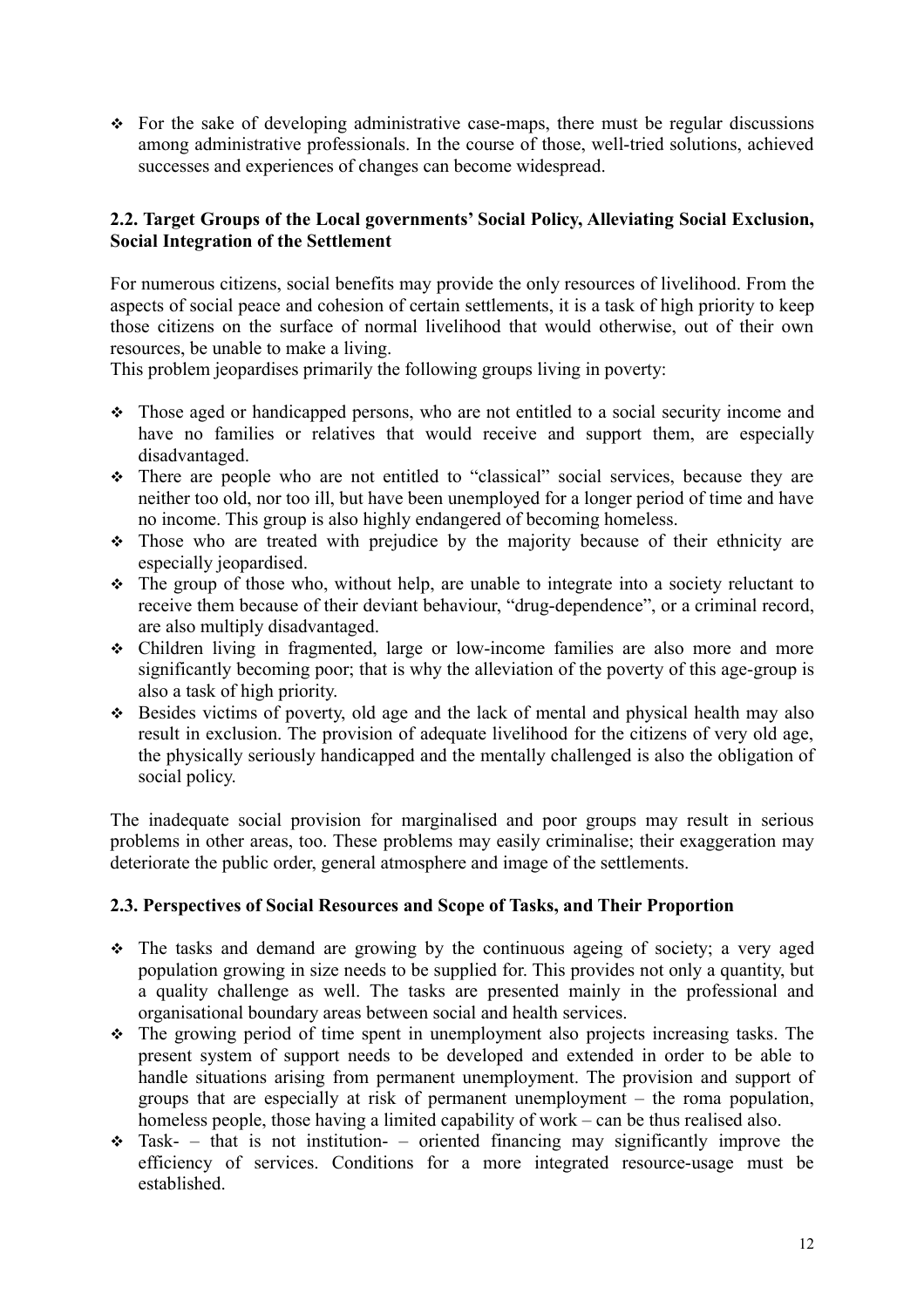- This may have a significant impact on the proportion of tasks and resources, and it regards questions of rearranging tasks and resources. Similar problems can be anticipated not only in the relationship of central and local funds, but within the relationships of local governments, too.
- Professional politics wishes to relieve pressure on residential service provision by improving services reaching the home and family. The financing of operational costs composed of different elements in the transitional period presents a special problem: operational costs are characteristically higher than in the case of an established system. It is a reasonable goal to make savings from decreasing capacity re-arrangeable to the service areas that are to be newly developed. These savings presently show up in the central budget. The splitting of tasks and resources between the different sectors is yet unsolved. Presently, the only chance of reacting to these problems appears within concrete projects.

# **2.4. Sector-Neutral Financing**

By today, a rather colourful palette of types of social services has evolved. A special, determining group is represented by the different religious and secular non-governmental organisations operating in entrepreneurial or non-profit forms. The growth of such organisations is appreciated by both politics and the wider public.

- The clear formulation of local governmental politics is unavoidable; in what areas and under what conditions do they wish to co-operate with non-governmental organisations.
- Frameworks of agreement on the bases of which local governments wish to include nongovernmental organisations in the tasks need to be determined.
- Providing a rightful and fair distribution in these service areas needs special care. It must be avoided that the otherwise competitive demand gets over-donated by the financial resources of social provision. Consequently, special attention is needed at formulating the principles of provisioning for the adequate client-group.
- $\div$  A basic legal tool of the public-financing of non-governmental organisations is the contract. A contract that is able to establish and institutionalise a guarantee-system serving mutual interests of the contracting parties.

……………………………………… …………………………………………..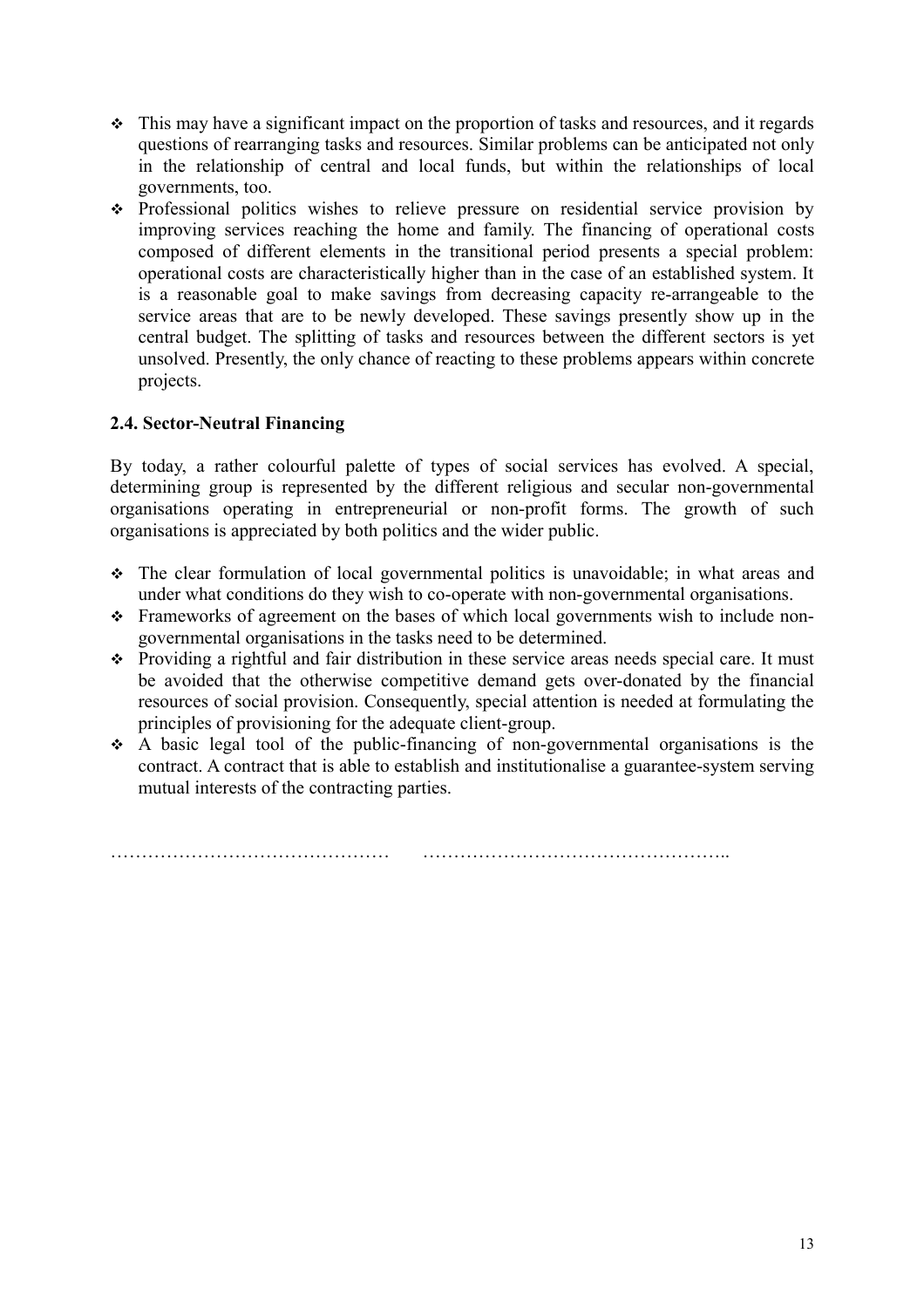| Main source of<br>income of the<br>respondent | Total of respondents |     | Respondents in<br>hostels |      | Respondents at<br>public places |                |
|-----------------------------------------------|----------------------|-----|---------------------------|------|---------------------------------|----------------|
|                                               | person               | %   | person                    | $\%$ | person                          | %              |
| no income                                     | 194                  | 5   | 151                       | 6    | 43                              | $\overline{A}$ |
| work                                          | 1326                 | 37  | 1024                      | 42   | 302                             | 26             |
| social-security<br>provision                  | 769                  | 21  | 632                       | 26   | 137                             | 12             |
| scavenging                                    | 324                  | 9   | 75                        |      | 249                             | 22             |
| social benefit                                | 363                  | 10  | 263                       | 11   | 100                             | 9              |
| other                                         | 618                  | 17  | 305                       | 12   | 313                             | 27             |
| <b>Total</b>                                  | 3594                 | 100 | 2450                      | 100  | 1144                            | 100            |
| Source: February $3rd$ Team, 2007             |                      |     |                           |      |                                 |                |

| <b>Health status of</b>         | Total of    |     |         | Respondents in | Respondents at |     |
|---------------------------------|-------------|-----|---------|----------------|----------------|-----|
| respondent                      | respondents |     | hostels |                | public places  |     |
|                                 | %<br>person |     | person  | %              | person         | %   |
| capable of work                 | 2016        | 54  | 1272    |                | 607            | 55  |
| incapable of work               | 1698        | 46  | 1140    |                | 503            | 45  |
| <b>Total</b>                    | 3714        | 100 | 2412    | 100            | 1110           | 100 |
| Source: February 3rd Team, 2007 |             |     |         |                |                |     |

## **Causes of Homelessness – Roads Leading to the Homeless Situation**

Like all social phenomena, homelessness is the consequence of not one single cause, but rather of a complex system of causal relationships. Three levels of causes can be differentiated:

- o structural causes the system of social inequality, the depth and scope of poverty, general employment and income conditions
- o institutional causes: the condition of the housing, employment, health, education, etc. subsystems, the existence, efficiency, etc. of social equalising mechanisms
- o personal causes: familiar conflicts, illnesses, relationship and mental problems, skills of conflict-treatment, education, etc.

Main characteristics of life situations leading to homelessness:

- o lack of secure and safe housing,
- o limited access to continuous employment or employment that provides a living,
- o narrowing of supportive relationships,
- o serious endangerment of physical and mental health,
- o lack of social respect,
- o exercising social membership becomes impossible.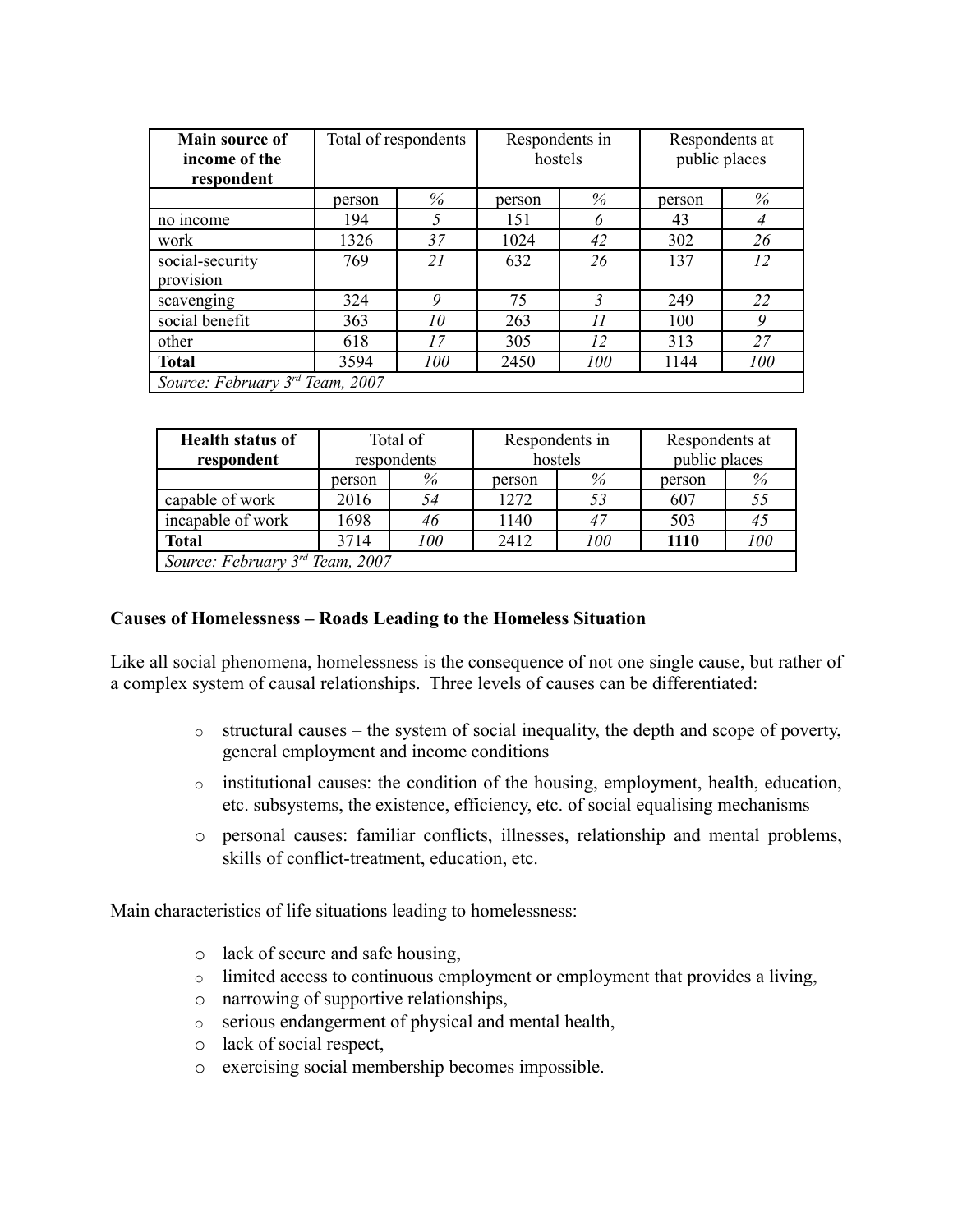As a consequence of all these, homelessness is a characteristic form of social exclusion. And as such, "solving", or more precisely mitigating, this problem **requires purposeful and harmonised steps from all of the governments against social exclusion**, only a few special elements of which can be summarised in a strategic homelessness program<sup>[3](#page-14-0)</sup>. Strengthening the security of housing, regaining or replacing the lost dwelling, renewal of present means of the homeless-service-provision system and enhancing their efficiency lie in the focus of this program.

**…**

<span id="page-14-0"></span><sup>&</sup>lt;sup>3</sup> The operation of several larger social systems of social support is closely related to becoming homeless, and thus to the possibilities of preventing and solving it; starting from education, through healthcare to policy regarding employment; from the operation of social security through that of municipalities to the functioning of the family; nevertheless, all of these are not mentioned in this program, partly because separate governmental programs have been developed concerning these areas.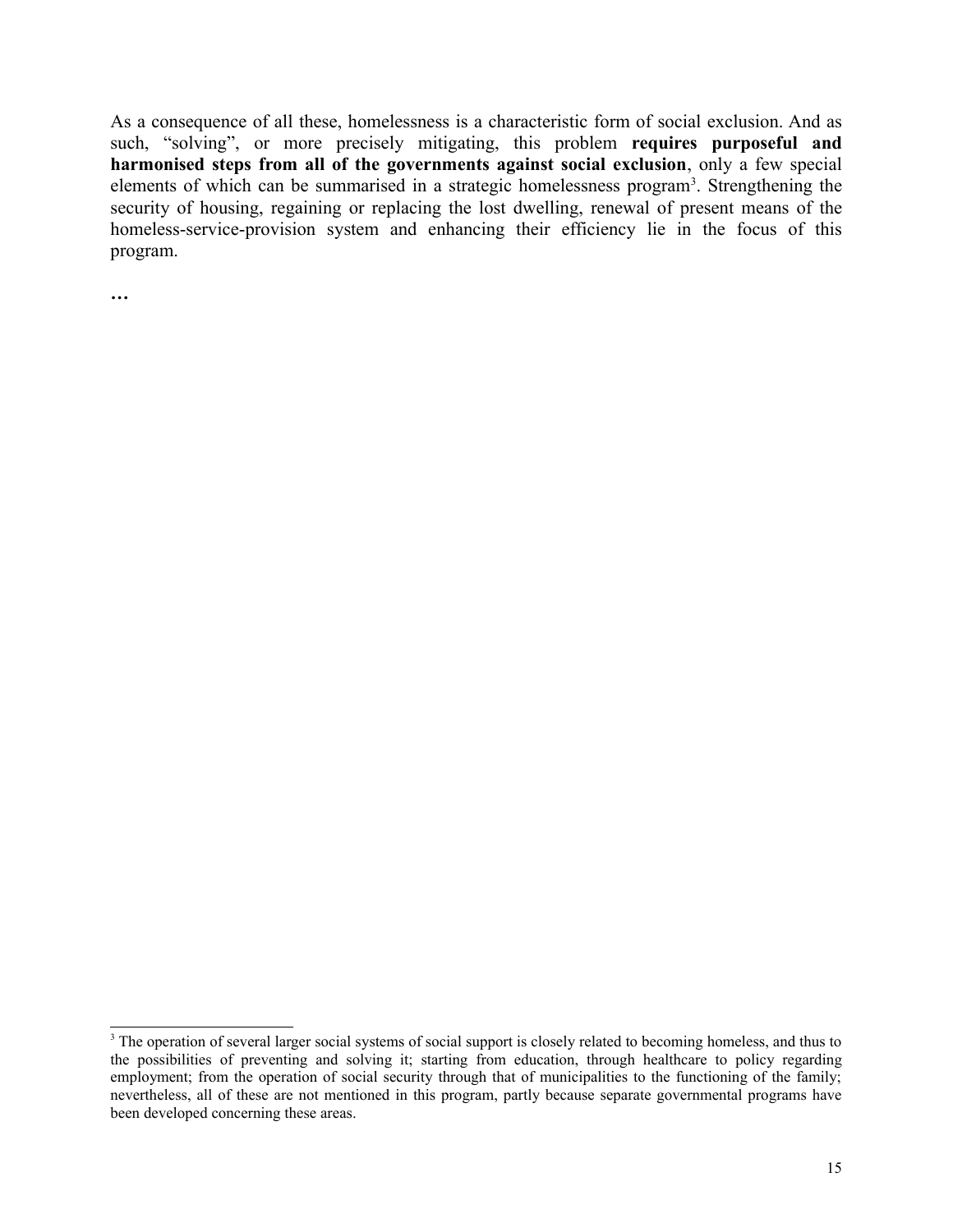## **Strategic Area No. 1 Housing – Dwelling – Housing Support**

## **Obtaining a Dwelling**

In the nineteen-seventies, each year, 80-100,000 flats were built in our country, in the first part of the eighties as much as 70-80,000, while the years prior to the regime-change it was 40-50,000 flats each year. In the first half of the nineties, the number of newly built flats significantly decreased, state housing-construction basically ceased to exist. The number of flats or houses built out of private resources was around 20-25,000 each year. From the Millennium on – primarily as a consequence of new financial support – housing-construction was increasing again; in the years 2004 and 2005, the houses or flats built in each year exceeded 40,000.

"Thanks" partly to the demographic processes, we cannot generally say that there is a quantity shortage of flats, and quality indicators of housing in Hungary also keep improving; however, the rate and number of out-of-date, anachronistic, overcrowded dwellings having no modern conveniences is still fairly significant, and the number of flats in concrete blocks of flats with all the modern conveniences but with rather high maintenance costs is also quite high (837,000 flats). Hungary's housing situation is characterised by significant inner tension in its regional as well as owner composition.

| <b>Housing-building</b>                  |                       |                                                 |                                                            |                                                                              |  |
|------------------------------------------|-----------------------|-------------------------------------------------|------------------------------------------------------------|------------------------------------------------------------------------------|--|
|                                          | <b>No. of Housing</b> | No. of newly built<br>housing (put into<br>use) | Of that No. of<br>housing built by<br>local<br>governments | Percentage of<br>newly built<br>housing built by<br>the local<br>governments |  |
| 2000                                     | no data               | 21 538                                          | no data                                                    | no data                                                                      |  |
| 2001                                     | 4 0 6 5 0 0 0         | 28 0 54                                         | no data                                                    | no data                                                                      |  |
| 2002                                     | no data               | 31 511                                          | no data                                                    | no data                                                                      |  |
| 2003                                     | no data               | 35 543                                          | 1 3 9 4                                                    | 3,9                                                                          |  |
| 2004                                     | 4 134 000             | 43 913                                          | 577                                                        | 1,3                                                                          |  |
| 2005                                     | 4 173 000             | 41 084                                          | 724                                                        | 1,8                                                                          |  |
| 2006                                     | 4 209 000             | 33 864                                          | 295                                                        | 0,9                                                                          |  |
| Source: KSH (Central Statistical Office) |                       |                                                 |                                                            |                                                                              |  |

# **Present-Day Supporting of Obtaining Housing**

Central governmental support of the housing sector in our country had decreased to a minimal level after the regime change, and this situation prevailed for almost a decade.<sup>[4](#page-15-0)</sup> This tendency turned in 1999/2000; since then, housing expenditure of the central budget, as well as the rate of housing support as compared to the GDP has doubled; by now it has reached 1.2-1.5% of the GDP (in other countries of the European Union, this rate is around 1.5-2.0%).

It is an important characteristic of this support "package" of about HUF 300 Thousand Million a year that **it primarily supports obtaining a dwelling, a dwelling-ownership within that, building dwellings (and, at a smaller degree, modernisation), mostly without any social or income consideration**.

<span id="page-15-0"></span><sup>4</sup> The numerous causes and diverse consequences influential even today are not discussed here.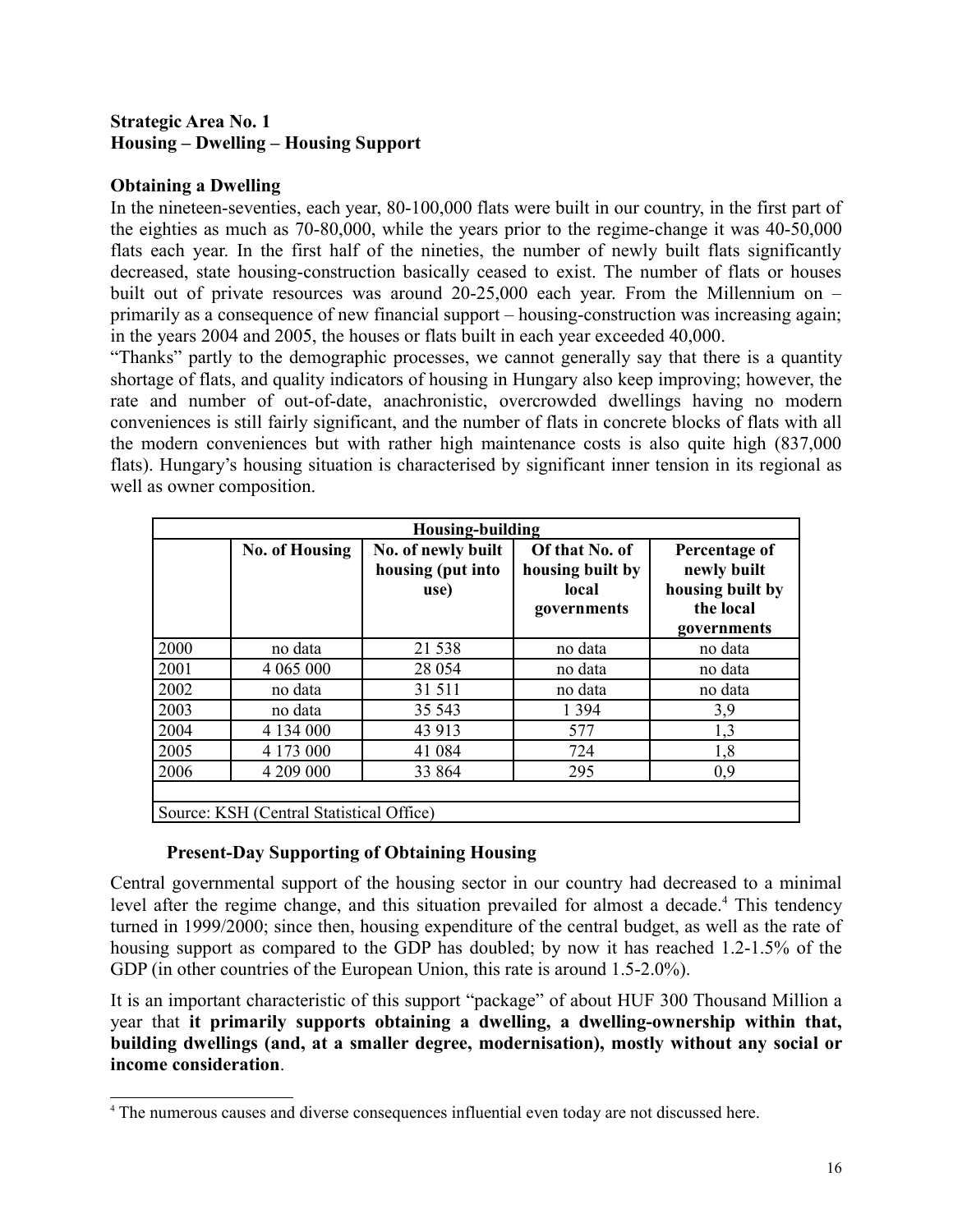**…**

Considering future possibilities, this also means that 75% of the present-day housing-support "package" is "used up" for support given to previous housing-buildings and housing-purchases, while – due to the decreasing rate of interest-supported loans – **a possibility of rearrangement within the "package" may open up in favour of the other forms of housing-support**. *"It is expectable that interest-expenditure and support given for building new houses will decrease, even compared to the extent considered in the convergence program, and that opens up the possibility of initiating new, socially prepared programs."*

Chances of obtaining a dwelling are limited by the fact that the average price of a dwelling in Hungary is 5 or 6 times bigger than the average annual income, which also limits possibilities of getting a loan (by limiting capacities of redemption): presently, an average household is able to pay 50-60% of the price of an average house from bank-credit (in Western-European countries, this rate is  $80-90\%$ ).

# **Expectable Main Tendencies – Proposals for Intervention**

- By now, supported credits, and interest support are basically replaced by the so called foreigncurrency-based credits, and therefore it is expectable that this form of support will disappear.
- The use of the so called house-building preference has somewhat decreased among the present conditions, we propose that this form of support is modified to a more sociallytargeted support.
- The rate of flat-savings supporting can be also decreased, and at the same time, within that, the socially or regionally aimed credit facilities could get larger support than at present.
- The preference of positive income tax should also be remodelled to a socially more targeted support form.
- It is a strategic question whether steps can be taken in the direction of making support forms more targeted than they presently are. Targeted in the senses that partly the income situation of the households and partly regional criteria should also get a role among the conditions of getting support and determining the amount of the support.
- Parallel with these steps, the present system of housing-support must be simplified and made more transparent; support forms of the same or overlapping functions should be reduced; some of the non-targeted support forms should be replaced by socially targeted support forms.

A significant change of attitudes, a paradigm-change is needed in order to alleviate social housing problems, where **the direct or indirect support of housing-construction is replaced by the supporting of housing (and, within that, supporting of renting a flat)**.

…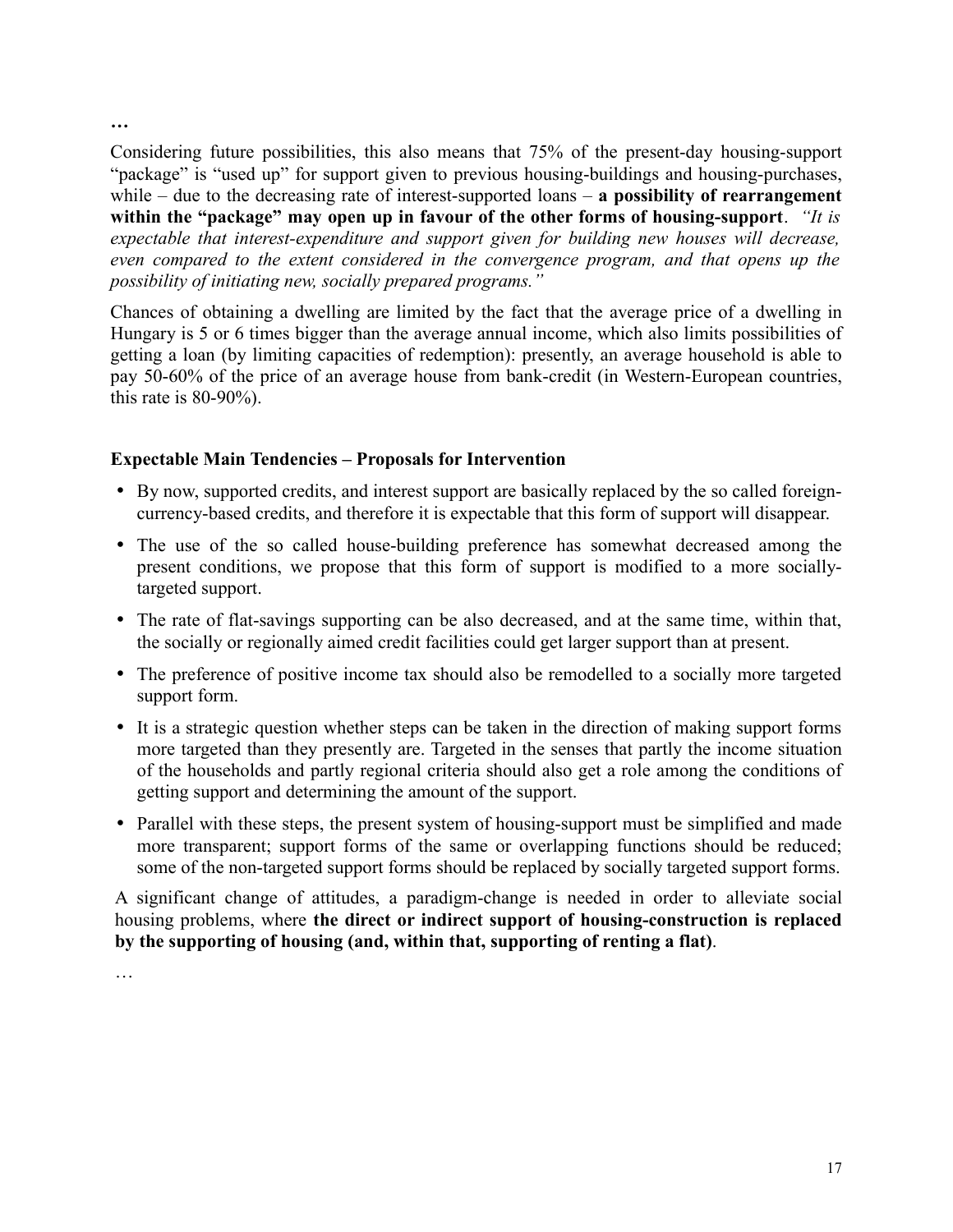## **Proposed Reconstruction of the Housing-Building Preference ("Social-Policy" Support)**

Housing-construction preference was established by reconstructing and increasing the then prevailing social-political preference in 1995; the renaming was also motivated by the fact that in most cases this support was unavailable for the socially needy because of lack of own resources. The several contradictions were corrected partly by widening the possibilities of use to enlargement and reconstruction of houses (the so called "half social policy") in 2001; in 2002 the amount of the preference was increased, the advance loan was introduced, which made the preference available as a loan additional to people's own resources; in 2004 the amount of the preference was further increased (the following amounts are available in case of building a new house: HUF 800 Thousand after the first child, HUF 2 Million after the second, 3 Million after the third, and 4 Million after the fourth) and the institution of the "half social policy" was also widened.

House-building preference ("social policy") is a typical example of ownership-centred central support, which is an acceptable alternative where tenements cannot be operated, but significantly reduces opportunities of housing-support where this could happen via supporting the renting of flats. That is why it is necessary to observe possibilities of reconstructing the prevailing housingbuilding preference to support forms in which supporting long-term tenements could also have a role. At the same time, it is also to be considered that at present, the amount of this support is independent of income; it should be remodelled to support forms that depend on the income, and, in part, are regionally-targeted (serving aims of town-rehabilitation and slum-elimination).

## **Tenements – Tenement-Program**

As a consequence of house-privatisation, only 4% of the dwellings belong to local governments in Hungary, and 92% of the houses are occupied by the owner. The absence of tenements makes entering the house-market – or, more precisely, the obtaining of secure and stable housing – extremely difficult, since the only means of that now is buying a house, or building a house, which are unavailable for those having a lower income. In 2003, the income of 7 years of a household was needed to buy a used flat.

Communal (state or local-governmental) tenement-building has basically stopped, even during the house-building boom of 2004-2005, only a couple hundred flats were built in Hungary with the participation of the local governments (or the state), partly within the scope of the "crippled" tenement-support program.

The percentage of tenements in Hungary is far behind that of other member countries of the European Union: this special structural problem cannot be ignored even when establishing the homeless-program. When formulating a middle term strategy, we must seek realistic possibilities of gradually increasing the number of tenements, optimal social-support forms of governmental and private renting, as well as possibilities of increasing the stability and security of the legal relations of renting. These steps are of crucial significance in both preventing becoming homeless and finding ways out of homelessness.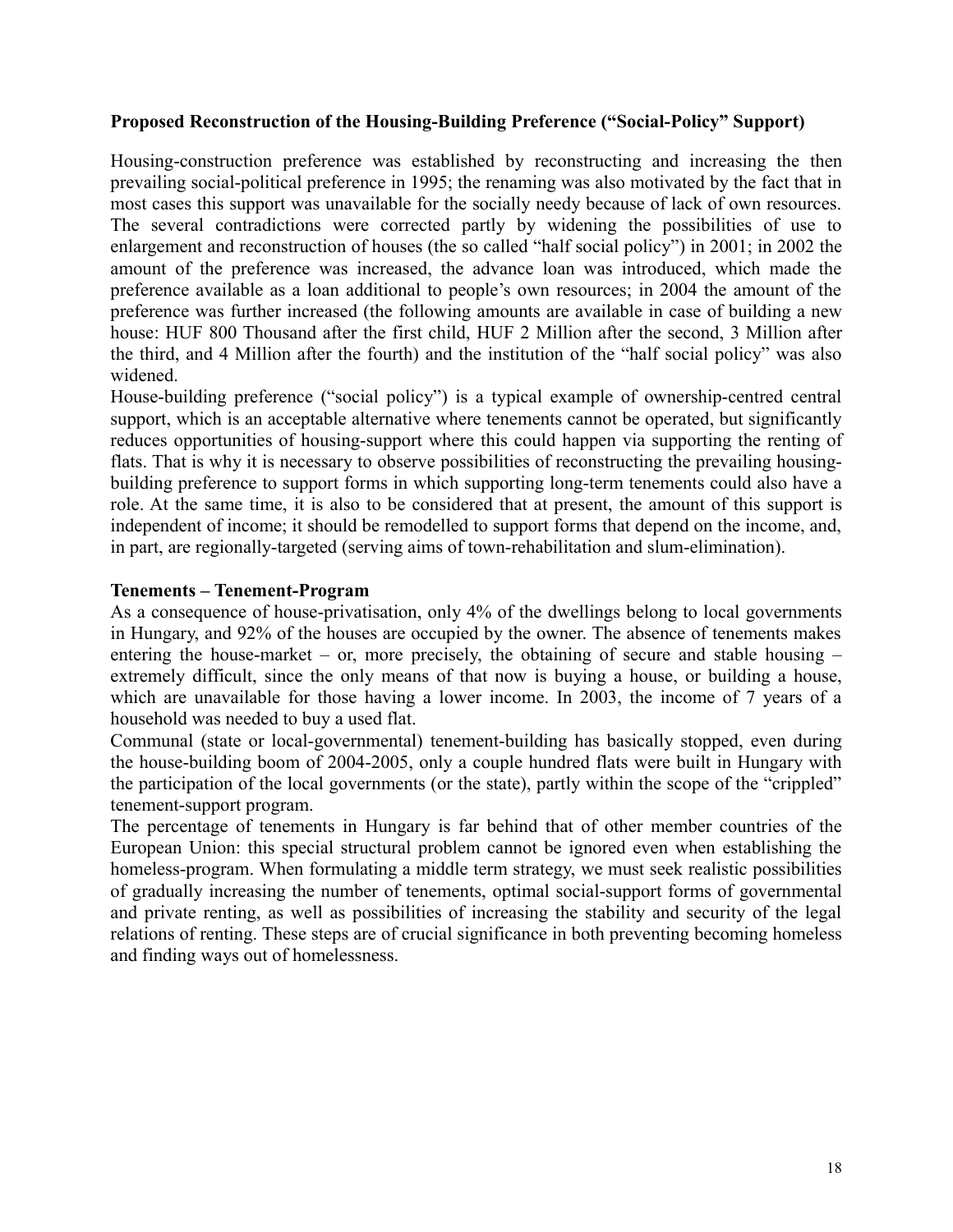| Ownership situation in the housing market       |          |  |  |  |
|-------------------------------------------------|----------|--|--|--|
|                                                 | 2005     |  |  |  |
|                                                 | Thousand |  |  |  |
|                                                 | flats    |  |  |  |
| No. of tenements belonging to local governments |          |  |  |  |
| Flats occupied by the owner                     | 3 64     |  |  |  |
| No. of private rentals                          |          |  |  |  |

| Flats divided according to legal relations of renting or owning (%), 2003.             |                |                                |                                      |                  |  |
|----------------------------------------------------------------------------------------|----------------|--------------------------------|--------------------------------------|------------------|--|
|                                                                                        | Tenement       | Flat inhabited<br>by the owner | Flats of<br>building<br>associations | Other flats      |  |
| Ex-DDR                                                                                 | 66             | 34                             | no data                              | $\boldsymbol{0}$ |  |
| Germany                                                                                | 55             | 45                             | no data                              | $\theta$         |  |
| Holland                                                                                | 45             | 55                             | no data                              | $\boldsymbol{0}$ |  |
| Denmark                                                                                | 40             | 53                             | 7                                    | $\boldsymbol{0}$ |  |
| Sweden                                                                                 | 39             | 46                             | 15                                   | $\boldsymbol{0}$ |  |
| Austria                                                                                | 39             | 58                             | no data                              | 3                |  |
| France                                                                                 | 38             | 56                             | no data                              | 6                |  |
| Finland                                                                                | 34             | 63                             | 0                                    | $\overline{3}$   |  |
| United Kingdom                                                                         | 31             | 69                             | no data                              | $\overline{0}$   |  |
| Belgium                                                                                | 31             | 68                             | no data                              | $\overline{2}$   |  |
| Malta                                                                                  | 26             | 70                             | no data                              | $\overline{4}$   |  |
| Luxemburg                                                                              | 26             | 67                             | no data                              | 7                |  |
| Poland                                                                                 | 24             | 58                             | 18                                   | $\overline{0}$   |  |
| Latvia                                                                                 | 21             | 79                             | $\overline{0}$                       | $\boldsymbol{0}$ |  |
| Greece                                                                                 | 20             | 74                             | no data                              | 6                |  |
| Ireland                                                                                | 18             | 77                             | no data                              | 5                |  |
| Spain                                                                                  | 11             | 82                             | no data                              | $\overline{7}$   |  |
| Slovenia                                                                               | 9              | 84                             | no data                              | 7                |  |
| Hungary                                                                                | $\overline{7}$ | 92                             | no data                              |                  |  |
| Source: National statistical institutes, Housing Statistics in the European Union 2004 |                |                                |                                      |                  |  |
| (no data for the other countries)                                                      |                |                                |                                      |                  |  |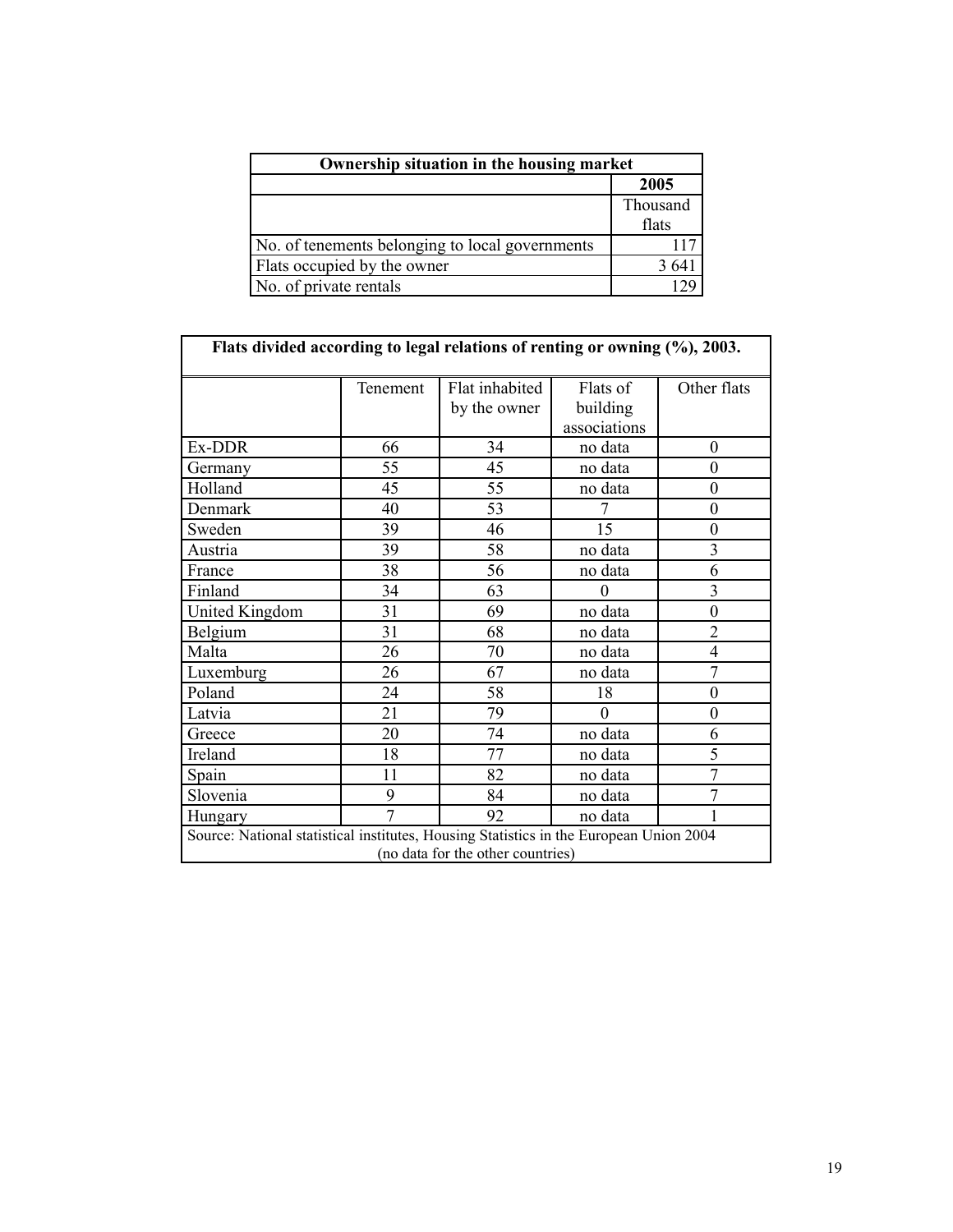## **Establishing the Social Housing-Sector: Alternatives of Resolutions[5](#page-19-0)**

The regulational framework of the national housing policy established in the 90's does not meet present-day requirements of housing policy, it needs revision. Among others, the inadequate legal regulation of private renting, shortcomings of legal security concerning real estate, and the partly un-evolved, primitive nature, and contradictions of housing-supporting cause serious problems.

*"It is an important goal of housing policy to guarantee the security of housing, which, however, is impossible without a close co-operation with the social sector. Establishing security of housing means treating the affordability problem of the obtained dwelling. The most important tool is an effective, preventive support of housing-maintenance, which is able to prevent households from running into debt both in the owner and in the rental sector."*

# **Principles**

- The efficiency indicator of social housing policy should be the number of needy households whose housing problem is solved out of a unit amount of support.
- The support must be proportional to the degree of need.
- More than one alternative model should be considered, and the regulation must ensure support-neutrality between the ways of resolution.
- We must guarantee a distributional practice that is acceptable also by marginal groups, as well as a legal equality recorded in evectional regulations.
- Matters of social housing cannot be divided from other welfare areas; "complex" programs must gain priority in the individual resolutions, which – in certain cases – means the local co-operation of several sectors.

## **Certain Elements of a Possible Social Tenement-Program**

It must be clarified again and again that "social tenement" does not mean that the "flat is social" (that, for example, it is small, of bad quality, segregated, etc.), but that those living in the flat need outside help or support because of their social situation.

Based on the differences of future supportive and regulational schemes, the following main types can be differentiated:

**Self-contained flat**: A transitional form between the present-day institutional provision and the tenement, where housing and providing social services are closely connected.

**New "building associations":** such controlled, public benefit (private or public) organisations which – on certain conditions – are entitled to central financial and rent support.

**Social flats of individual use**: flats where the rent-payers are entitled to get social rent-support.

**Controlled tenements owned by local governments:** flats that are owned presently by local governments, which are controlled by legal and local regulations – but the rent-payers get no central rent-support.

According to the expert draft, by 2020 the number of such tenements altogether could be raised to approximately 190-280 Thousand.

<span id="page-19-0"></span><sup>&</sup>lt;sup>5</sup> For the summary, we used the draft titled "Reform-Proposals for the Establishment of a Modern Social Housing Policy", which was made on the charge of the Social and Employment Working Group of the State-Reform Committee ("SZÉF"). Prepared by: József Hegedüs, Eszter Somogyi, Hanna Szemző, Nóra Teller.Contributors: Ildikó Dancza, Ildikó Horváth, Városkutatás Ltd., March 2007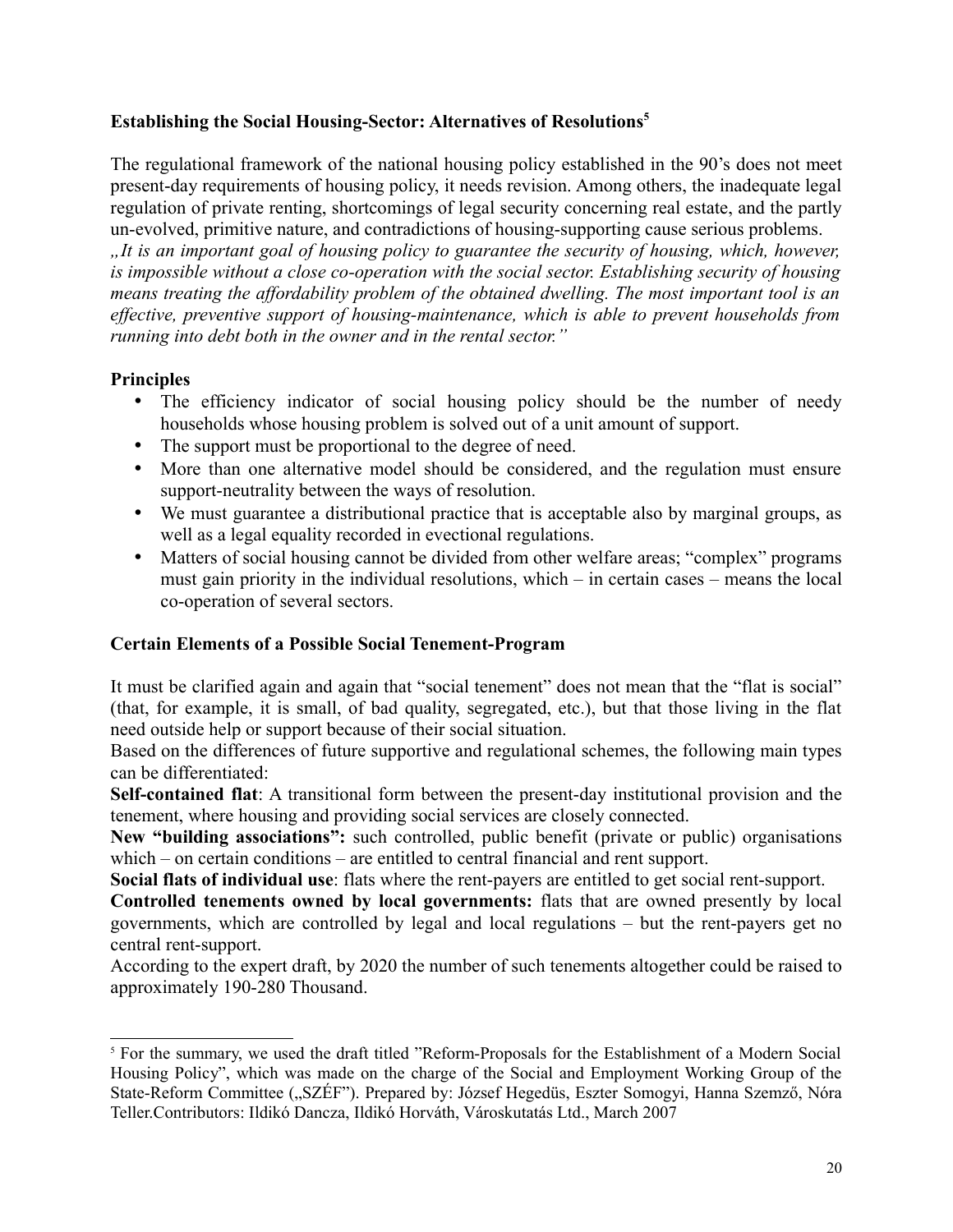| <b>Flat type</b>     |                                   |
|----------------------|-----------------------------------|
|                      |                                   |
| Self-contained flats |                                   |
|                      | New "building associations"       |
|                      | Social flats of individual use    |
|                      | Controlled tenements owned by the |
| Total                |                                   |

## **Program of Self-Contained Flats**

The purpose of the self-contained flats program is to help those people who do not need institutionalisation, but are temporarily unable to provide independent housing for themselves with in-kind and social services; treating the temporary housing crisis, and providing help for future independent living.

Self-contained flats can be flats,

#### **An example:**

**Flat type 2007 2007 2007 2008 2007 2008 2008 2008 2008 2008 2009 2009 2009 2009 2009 2009 2009 2009 2009 2009 2009 2009 2009 2009 2009 2009 2009 2009 2009 2009** occupier of the flat and is obliged to pay a flat-usage fee, which is a Self-contained flats multiple amount of the original rent. (In case it is not paid, the arrear is New "building associations" Executional Act – during the period of execution, the lodger can be Social flats of individual use  $\frac{1}{2}$  evicted any time, his/her belongings to be stored away. At present – according to the so called Housing  $Act - in case$  the lodger cannot pay the rent, the rental contract can be abrogated with a **30-day period of notice**, **without investigating whether or not a social problem, insolvency is causing the situation, or whether the family would have been entitled of social support**. Following that, the lodger of **increasing.**) After the abrogation of the rental contract – according to the

Controlled tenements owned by the ln case there are also children in the family, according to the Act of Child Total **1900-280-280-280-280** Protection, the children and the parents are to be **temporarily accommodated in a temporary home for families; the father** can also find accommodation at temporary hostels for the homeless or night shelters – regulated by the so called Social Act. In worse cases, the children can be taken into the state's care, and the mother also must find accommodation at homeless hostels.

> The purpose of our proposal is that this disintegrating order of legal procedures is replaced by one favouring re-integration. The ex-lodgers could become dwellers of a self-contained flat in that same – usually rather poor - flat, they could get an organised, but special legal relation and social support, and most of them, after a definite period of time (6 months, 12 months, 2x12 months) could enter into a rental contract again...

sections of buildings (house of lodgers), so called temporary flats, rooms in workers' hostels, etc. A self-contained flat is a transitional form between the present-day tenement and the institutional provision. Such social self-contained flats could be operated by local governments, non-profit organisations – regardless of the ownership of the flat. The essential point of the scheme of "social self-contained flat" is that the flat is rented by the social organisation (either the local government gives it over for use, or it is owned by the organisation), and the needy person(s) sign a contract with the social organisation. This contract contains the elements of a rental contract as well as those of an agreement establishing an institutional legal relation.

This form could primarily serve as accommodation for homeless families and parents with children; we propose that in the future the forms of so called temporary hostels for families are established (supported) in this form only. It should also be considered that the housing status of the bulk of the many thousands of ex-lodgers who lost their legal relations because of failing to pay the rent should also be reformed in this form (by a detailed control of the output conditions).

#### **Program of the New "Building Associations"**

Many forms of "building associations" to be briefly outlined play a crucial role in the housing policy of European countries. The essence of this design is that building associations let out the flats owned by them (or part of them) for the socially needy in return of different central and local supports, tax allowances, etc. on definite, regulated conditions. The building association can be (partly or fully) a local governmental organisation, a building co-operative, a private company or a non-profit organisation. Building associations can be established by more than one owners (local governments and private investors together), they can operate as investment funds in a later phase, after the market had been convinced that they were stable, reliable economic units. The main activity of the building association is  $-$  by the use of its own capital, credits and supports  $$ building and buying flats to be rented out. Building associations may freely decide on the form of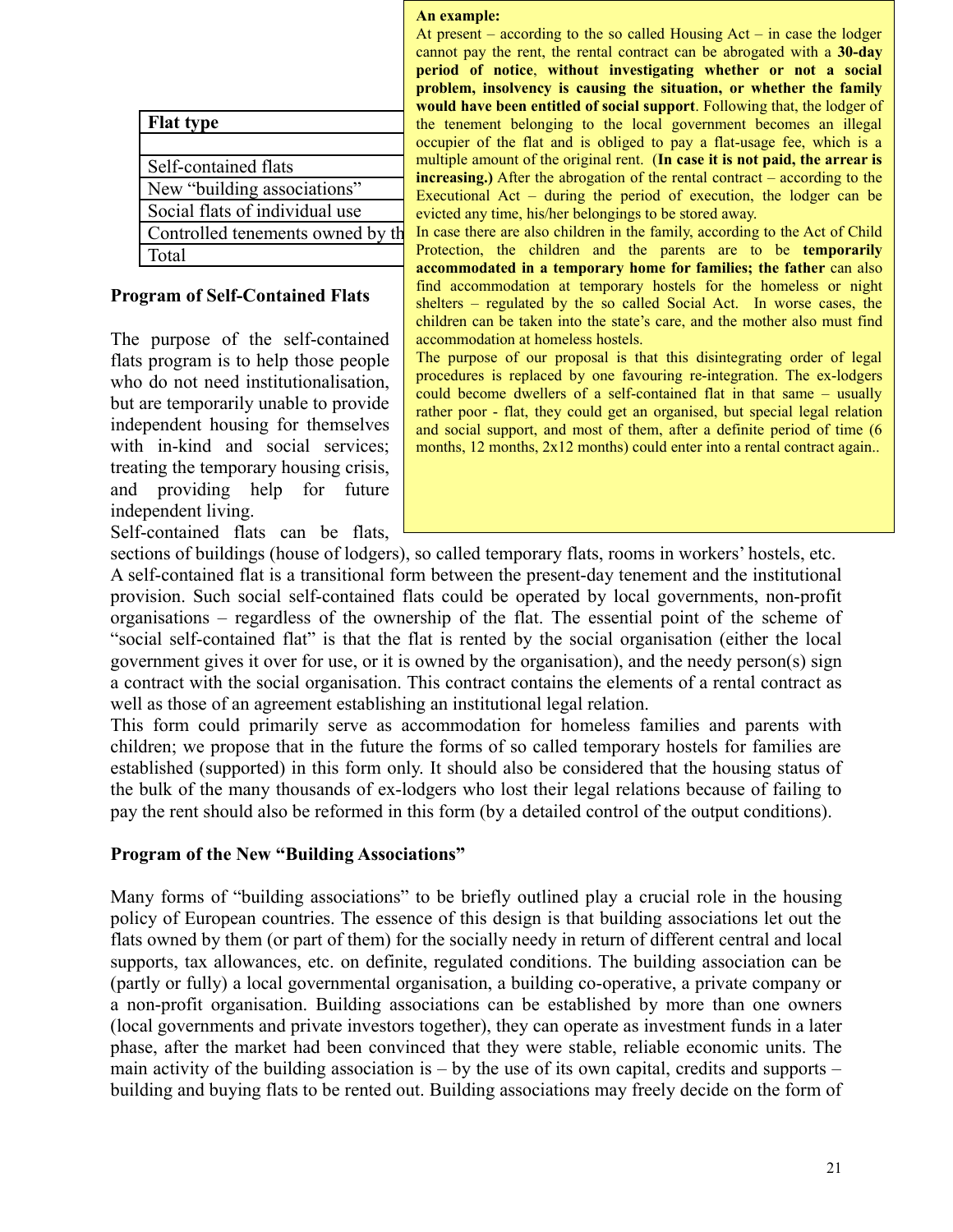operation. This form makes it possible for the private sector to become part of establishing and operating social tenements.

Naturally, associations can receive support only for flats that are handled separately, the distributional rules and rents of which follow specific regulations, and for which rent-support depends on the income of the beneficiary and other – legally regulated – conditions.

## **Program of Supported Tenement on the Private Market**

There are yet significant reserves in the area of privately owned tenements. The role of private tenement is not negligible even today, despite the fact that several questions of private tenements are still unregulated or mis-regulated today. Hungarian experiences keep proving that it is possible to carry out social housing and private-tenement programs even among such – fairly disordered – conditions.

At the same time, such previous programs show that there is a need for the intensive contribution and help of not only the needy lodgers and flat owners, but also specially trained social staff and social organisations in this area. These organisations and social professionals can provide a certain social guarantee for both parties; in certain cases the social organisations may enter into contract with the flat-owners for letting and/or operating their flats. Social organisations providing help in the area of housing, especially beyond certain size, can reach more favourable renting conditions, and individual flat-owners are also more interested in letting their flats for a period of time to supported, socially needy lodgers.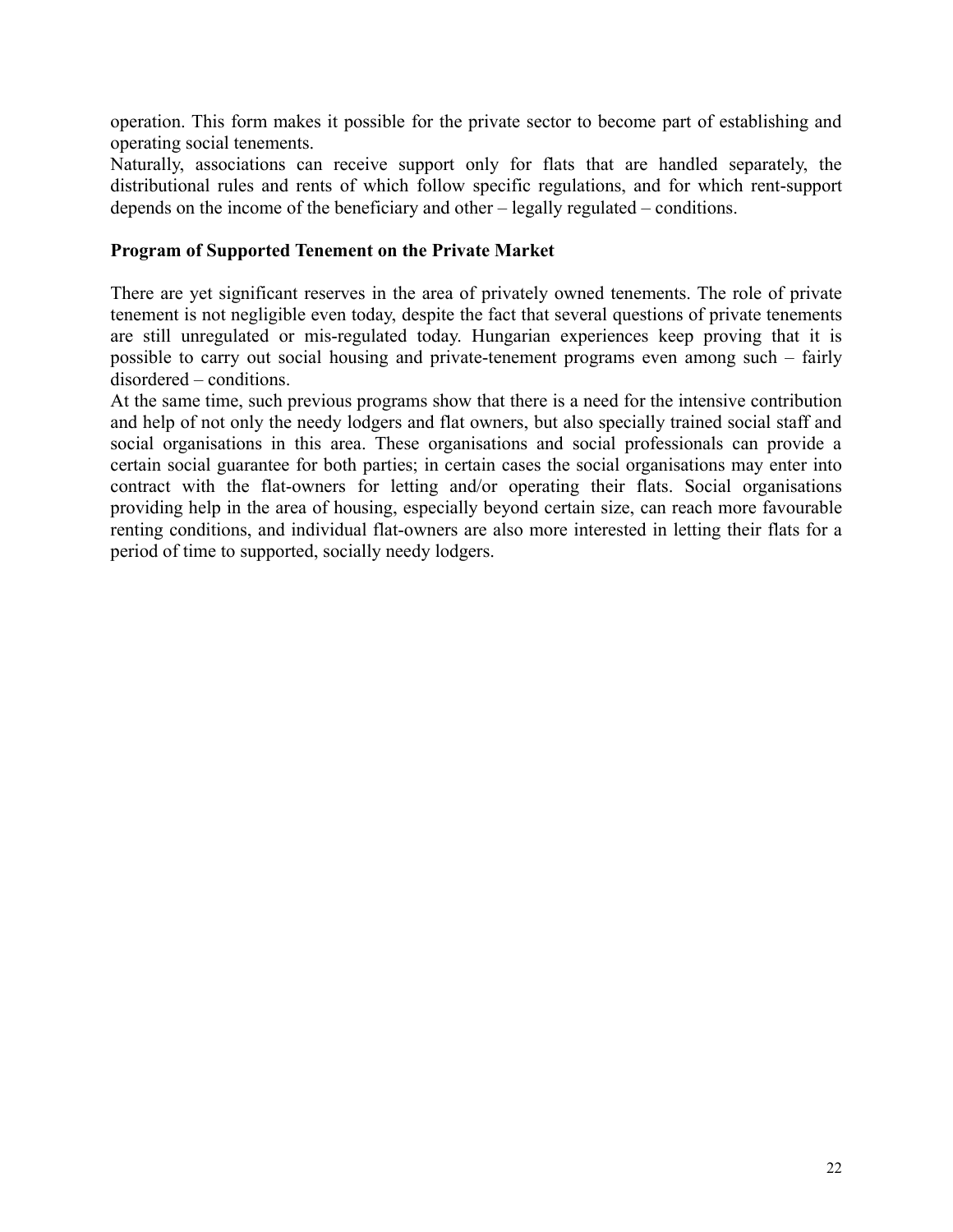| Average annual rent (1 000 Euro/m2), 2003                   |              |              |  |  |  |
|-------------------------------------------------------------|--------------|--------------|--|--|--|
| Country                                                     | Free market  | Controlled   |  |  |  |
|                                                             | rent of flat | rent of flat |  |  |  |
| United Kingdom                                              | 8.89         | 3.93         |  |  |  |
| Holland                                                     | 8.50         | 4.20         |  |  |  |
| Ireland                                                     | 8.39         | 2.21         |  |  |  |
| Sweden                                                      | 5.96         | 5.58         |  |  |  |
| Finnland                                                    | 5.50         | 4.70         |  |  |  |
| France                                                      | 5.20         | 3.59         |  |  |  |
| The Czech                                                   | 1 24         | 0.62         |  |  |  |
| Republic                                                    |              |              |  |  |  |
| Lithuania                                                   | 1.12         | 0.06         |  |  |  |
| 0.57<br>0.20<br>Latvia                                      |              |              |  |  |  |
| Source: National statistical institutes, Housing Statistics |              |              |  |  |  |
| in the European Union 2004 (no data for the other           |              |              |  |  |  |
| countries)                                                  |              |              |  |  |  |

#### **Controlled Tenements Owned by the Local governments**

Local governments will have an important role in contributing to housing policy in the future as well; several elements of the social tenement program are based on that. *"Today's contradictions are partly caused by the fact that local housing policy is the task of local governments, in which the central government does not really have a say. Local governments can thus form their concepts of the social tenementsector according to local political powerrelations and local strategies. In order to make local governmental tenements part of the uniformly regulated social*

#### **The Different Possible Levels and Ways of Regulating Rents**

Regulation of rents is one of the most debated and delicate elements of tenement-policy. The following regulational levels belong to the proposed programs:

(1) Centrally defined maximum of rents for the supported and controlled building associations

(2) A flexible rent-controll at the settlement level (flexible, in the sense that representatives of the local government, the state, the building associations and the lodgers agree at negotiations on the local maximum of rents). At this point, rents below the maximum-level can only be modified in a definite procedure (or perhaps by a certain formula).

(3) The level of rents is defined in the framework of rentsupport, on the basis of which the exact amount is calculated.

*tenement-sector, local governments must be motivated to operate their flats in organisational frameworks that satisfy a system of central regulations and resolutions."*

Considering also the experiences gathered so far – which show that many times the local governments are not interested in carrying out local tenement programs – local governments are not necessarily the focus of the proposed programs and supporting-financing schemes; nongovernmental, non-profit and market organisations may also be contributors of the programs. Contributing local governments can have an important role, for example, in the establishment of social building associations, in defining the entitlement for and paying the central rent-supports.

#### **Solvency – Housing-Maintenance (Retaining) Support**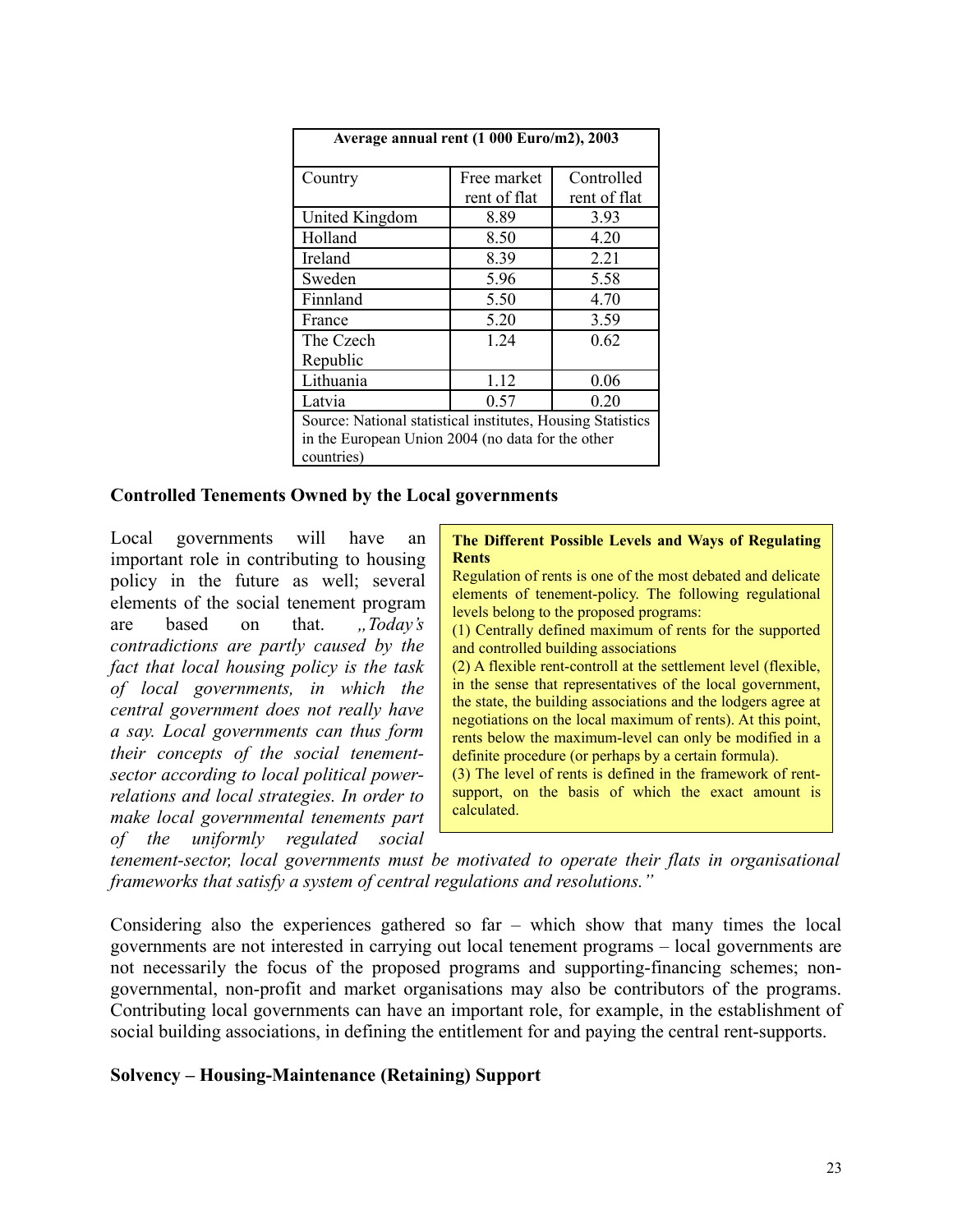In the consumption of Hungary's households, the largest expenditure is food and housingmaintenance costs. In 1989, the average expenditure of the households was **32%** on food and **10%** on housing-maintenance. The rate of the expenditure on food increased to **40%** on an average by the first part of the 90's (1997), and the cost of housing-maintenance nearly doubled, it increased to **18%**. In the lower income quintile, the rate of the latter reached **20%**, while in the group of those getting social support, the burden of housing-maintenance exceeded **40%**. [6](#page-23-0)

When, in the first part of the 90's, households were asked year by year about the tightness of their budgets (using a country-wise, representative sample), the following replies were given<sup>[7](#page-23-1)</sup>:

|                                                                                                       |    | percent            |      |
|-------------------------------------------------------------------------------------------------------|----|--------------------|------|
| Has it happened in the past 12 months                                                                 |    | 1992   1993   1994 | 1995 |
| that there was not enough money for food?                                                             |    | 14                 |      |
| that you did not have enough money to pay the rent, or the bills  <br>of heating, electricity or gas? | 12 |                    | 12   |
| that due to lack of money you heated less, or just part of the flat?                                  | 27 | 26                 |      |

During the past one-and-a-half decades of shifting to market-economy, and accommodating to prices of the world-market, losing the security of housing-maintenance, running into debt, and, with that, drifting into less secure legal-relations became mass phenomena in the lower income significant ratio of the population; and in part of these situations the end result was having an illegal relation, or, for that matter, the complete loss of housing. (In 2003, in the local governmental sector, every fifth household had arrears. [8](#page-23-2) )

<span id="page-23-2"></span>8

<span id="page-23-0"></span><sup>6</sup> Local governmental Support and the Living Conditions of Supported Households. KSH, 1998. p. 103

<span id="page-23-1"></span><sup>7</sup> Zsolt Spéder: Year by Year Changes, Social Report, Budapest, 1996

**Housing-Market and Solvency (2003)**Ratio of the Local governmental rent and the income4,3Ratio of the average private tenement and the average income32,3Ratio of those being in arrears with the rent for at least 3 months (%)17,8Ratio of owners being in arrears with the joint costs for at least 3 months (%)1,2Ratio of lodgers in arrears with the charges of public utilities for at least 3 months  $(\frac{6}{2})20,4$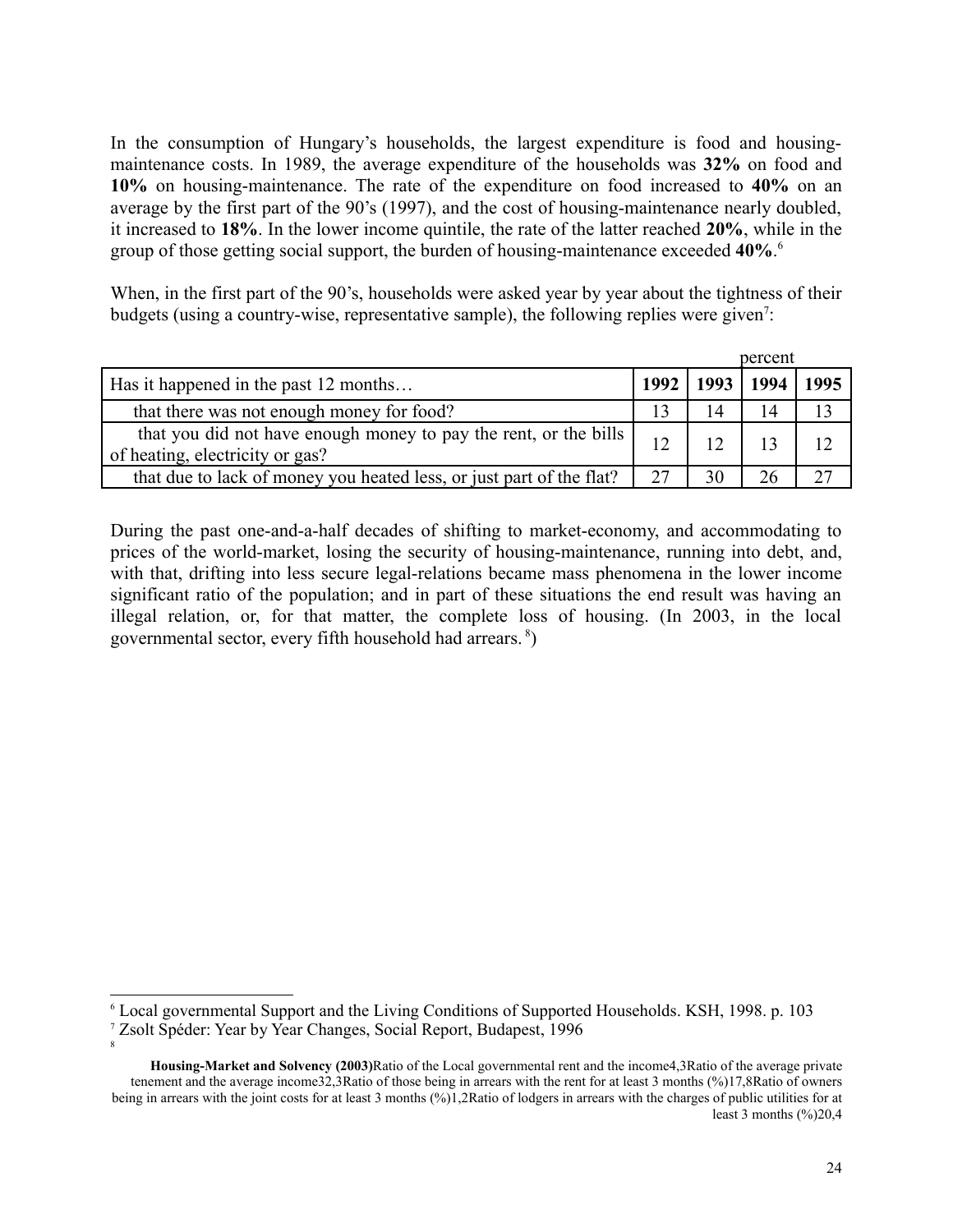Consequently, when formulating the homeless strategy, we must deal with the problems of not only those who have already become homeless, but also with the direct social and economical "environment", in which the masses of people on the verges of becoming homeless live. (Debttreatment, private Bankruptcy Act, pre-payable meters, etc.)

At the same time, examples of other member-states of the European Union show that we are not nearly at the end of this "transitional" period; primarily in the field of direct expenses related to housing-maintenance (rents, redeeming housing-credits), a further increase of burdens is to be expected. As a consequence, it is of special interest that issues of rent-support and housingmaintenance support – affecting the rents as well as the redemption of credits – are handled at their place during formulating the strategy.

…

In Hungary, the local governments' housing-maintenance support scheme is of the same age as the Social Act, which was introduced in 1993. The fast increase of support in the years following the introduction was soon to get exhausted, and stopped in 1997. At that time, **296 Thousand** households could have resort to the support, and the sum used up for that aim was **3.7 Thousand Million** HUF for the whole of Hungary. Following that, the definite reduction – which may as well be considered radical - housing-maintenance support started. The number of households getting the support was reduced from 296 Thousand to 183 Thousand (2001), which means a decrease of 40% in five years! The gradual spread of the housing-maintenance support following its introduction, and then the very early exhaustion of it took place while the central regulation of the support remained essentially unchanged.

…

That is to say the number of those getting housing-maintenance support and the amount of money spent on this support-form has been continually decreasing since the last third of the 90's, while the proportion of the population needing such support has been getting larger and larger.

**…**

It can be stated that the total expenditure of local governments spent on housing-maintenance support stagnated during the last ten years, while the number of those getting the support fell to fifty percent (accordingly, the nominal sum spent on one supported household was raised). This tendency was turned at a 90% rate by the **normative housing-maintenance support** financed from the central budget, the introduction of which resulted in the doubling of those getting support in one year (and thus it reached the value of the prevailing ten years prior to that) and the resources spent on that was quadrupled.

At the same time, we must be aware that the 303,000 households getting housing-maintenance support at present get an annual support of as little as 40,000 HUF per household, that is the average monthly amount of the support is not more than 3,300 HUF (the legally regulated minimum being 2,500 HUF {*around 10 euros – transl*.} per month). This amount covers about 10-15% of the housing-maintenance expenditure of those households having the lowest income (lowest decile).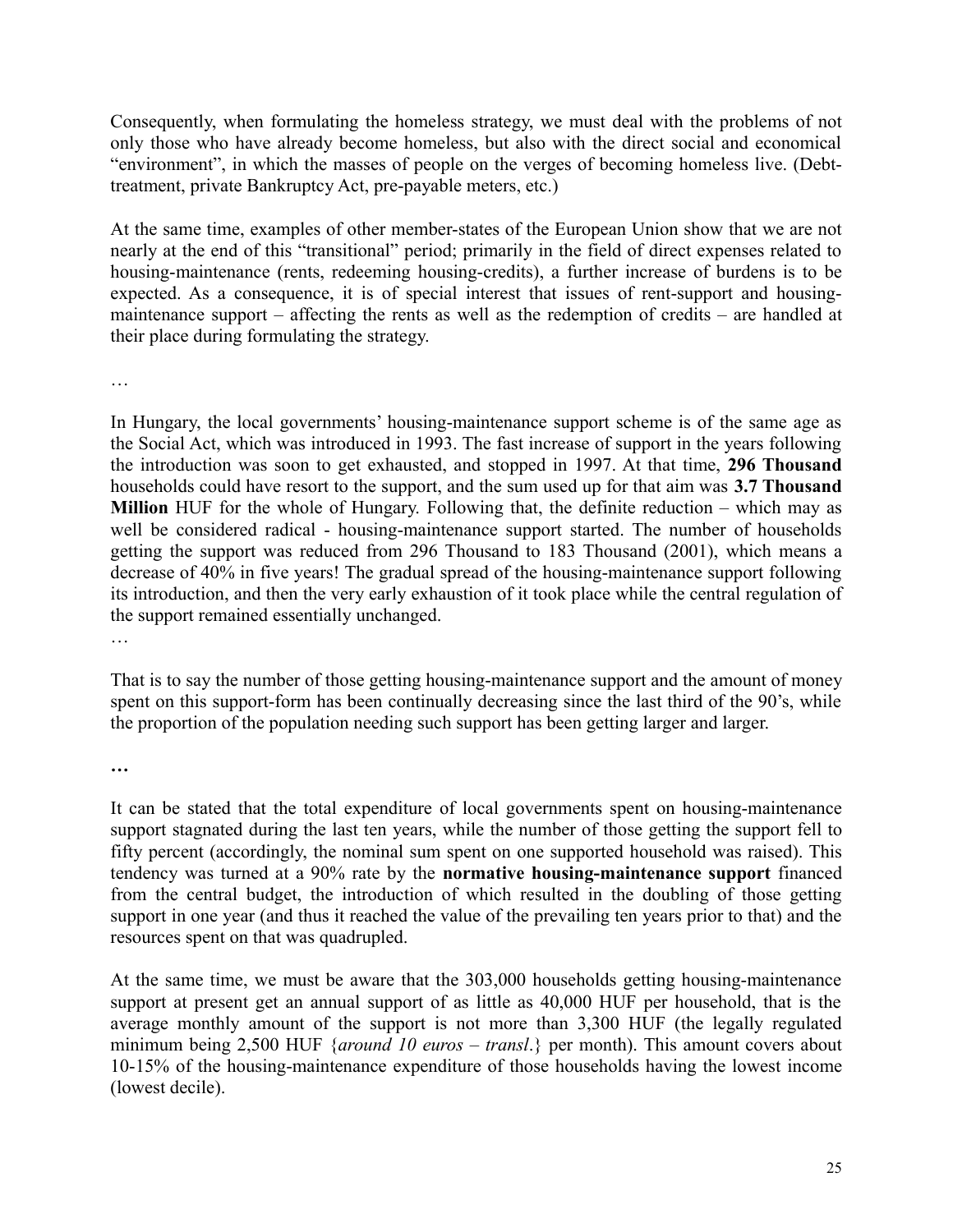Comparing again to other member-states of the European Union we see that Hungary lies in the middle field regarding the number of households getting some sort of housing support (including here the households getting either household-maintenance support or gas-price support – although it is almost impossible to compare international data in this aspect).

On the whole, in the middle or longer term, we can predict an increase in expenditure on housingmaintenance and housing-retention, while, parallel with that, we must calculate with an increasing amount of social support and financial transfers in connection. Only by those means could other countries, too, avoid even bigger masses than today losing their housing.

|                                                                                               |          |                |        | Households with low income and those getting a housing support (%), 2003. |  |
|-----------------------------------------------------------------------------------------------|----------|----------------|--------|---------------------------------------------------------------------------|--|
| What percentage of people live in low-<br>What percentage of                                  |          |                |        |                                                                           |  |
| income households?<br>Country                                                                 |          |                |        | households receive                                                        |  |
|                                                                                               |          |                |        | housing-support?                                                          |  |
|                                                                                               | Together | Owner          | Lodger |                                                                           |  |
| Denmark                                                                                       | 11       | 6              | 24     | 21.0                                                                      |  |
| Finland                                                                                       | 11       | 8              | 23     | 20.0                                                                      |  |
| France                                                                                        | 15       | 12             | 25     | 19.5                                                                      |  |
| United Kingdom                                                                                | 17       | 12             | 32     | 19.0                                                                      |  |
| Sweden                                                                                        | 10       | 6 1            | 8      | 16.0                                                                      |  |
| Holland                                                                                       | 11       | 7              | 20     | 14.0                                                                      |  |
| Spain                                                                                         | 19       | 18             | 23     | 12.0                                                                      |  |
| Germany                                                                                       | 11       | $\overline{7}$ | 16     | 7.0                                                                       |  |
| Poland                                                                                        | 15       | 15             | 16     | 6.4                                                                       |  |
| Latvia                                                                                        | 16       | 14             | 24     | 5.9                                                                       |  |
| Ireland                                                                                       | 21       | 17             | 44     | 5.0                                                                       |  |
| Slovakia                                                                                      | 5        | na             | na     | 1.1                                                                       |  |
| Greece                                                                                        | 20       | 21             | 15     | 0.6                                                                       |  |
| Slovenia                                                                                      | 11       | 11             | na     | 0.5                                                                       |  |
| Austria                                                                                       | 12       | 12             | 12     | na                                                                        |  |
| Belgium                                                                                       | 13       | 10             | 28     | na                                                                        |  |
| The Czech Republic                                                                            | 8        | 7              | 8      | na                                                                        |  |
| Estonia                                                                                       | 18       | 17             | 26     | na                                                                        |  |
| Hungary                                                                                       | 10       | 9              | 16     | na                                                                        |  |
| Italy                                                                                         | 19       | 17             | 30     | na                                                                        |  |
| Lithuania                                                                                     | 17       | 17             | 26     | na                                                                        |  |
| Luxemburg                                                                                     | 12       | 8              | 24     | na                                                                        |  |
| Malta                                                                                         | 15       | 11             | na     | na                                                                        |  |
| Portugal                                                                                      | 20       | 19             | 25     | na                                                                        |  |
| Low-income households: income under 60% of the corrected median of income<br>Source: Eurostat |          |                |        |                                                                           |  |

Both in the areas of obtaining housing and housing-maintenance, the biggest problem in Hungary is the lack of solvency. According to data of KSH (Central Statistical Office), more than half a million households have debts endangering housing; one fifth of Hungarian households spend more than 30% of their expenditure on costs of housing.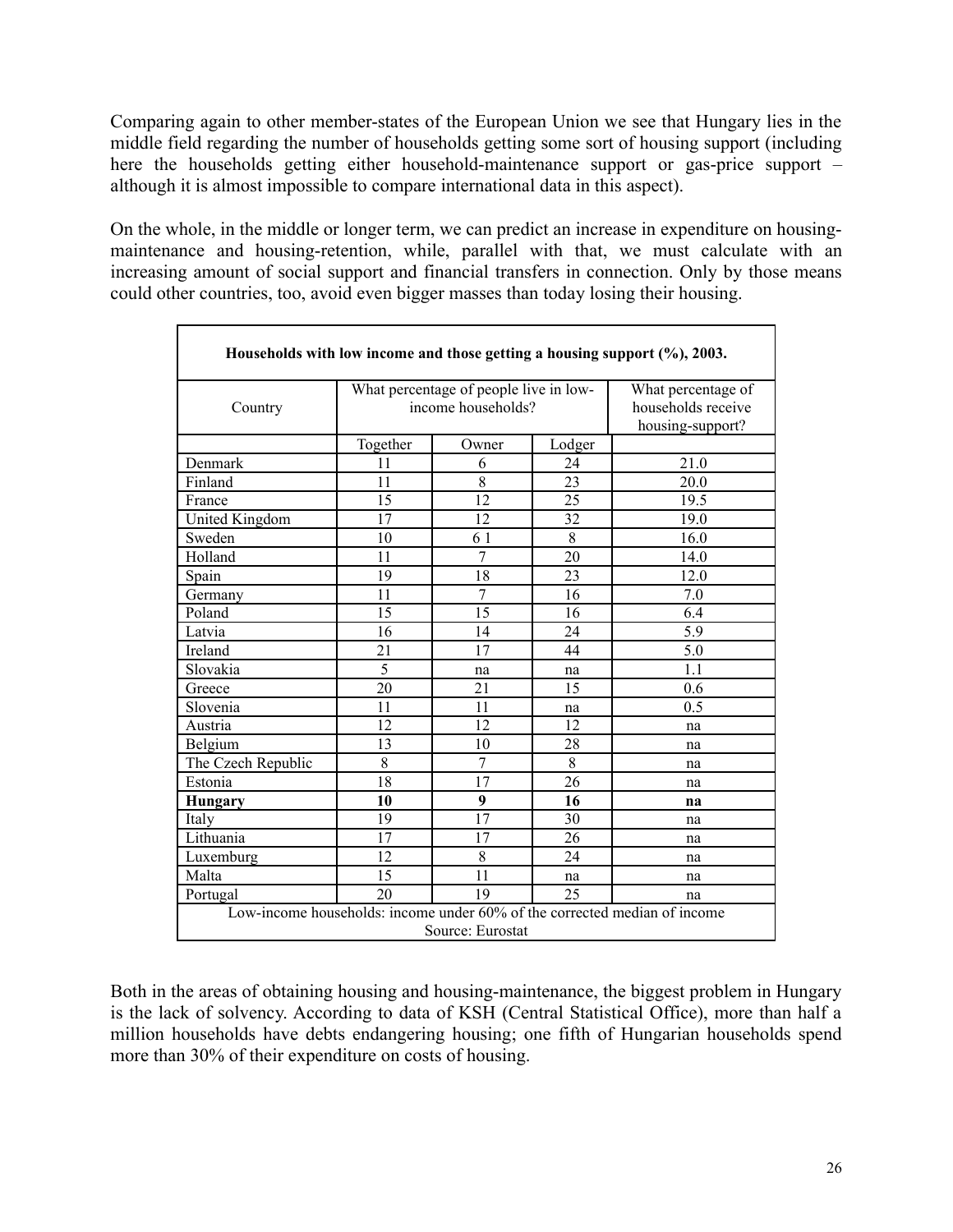Further harmonisation of prevailing situations in the following areas are problems to be solved in the short run:

- $\triangleright$  normative housing-maintenance support,
- $\triangleright$  local housing-maintenance support,
- $\triangleright$  debt reduction support,
- $\triangleright$  rent support,
- $\triangleright$  gas-price support,
- $\triangleright$  other income-complementary support

as well as introducing the institution of private bankruptcy and schemes of specialised support of housing-credit redemption.

We have to admit with self-criticism that Hungarian support forms aimed at the security of housing – although they serve important purposes in themselves – had at times been abruptly formed and established, and therefore it is timely to review them in a program-like, extensive and comprehensive manner. In the course of this, within a support-system of housing-maintenance and housing-retention that is differentiated, has a uniform structure, serves consistent goals and logics, we propose to include – beyond the above listed ones – a support-form called *"reintegrational and housing support of homeless people" [9](#page-26-0)* , as well as a so called *"housing* expenditure support" within the framework of social services providing also housing<sup>[10](#page-26-1)</sup>. …

In our opinion, the questions of harmonising the different financial support-forms connected to housing (energy-consumption) and other income-replacing and income-complementary supportforms cannot be by-passed in the medium run. In the case of the latter supports (examples are the regular child-raising support, regular social aid for people of active and old age, but supporting entering employment may also belong here); at least the transparent and logical layering of the provision-forms and the re-regulation based on those principles must be reached, and the investigation of possible methods of connecting income-replacing and -complementary provision-forms and housing supports must be carried out.

# **Strengthening Security of Housing – Modifying the Housing Act**

On 14th November 2005, the Parliament accepted the bill presented to modify the so called Housing Act. Quite in an unusual way, public debate of the bill was completely neglected; the public was practically informed about it only after its acceptance. The number of the affected lodgers has been radically reduced since the regime-change (from one million to less than 200 thousand households), and their situation keeps getting worse.

<span id="page-26-0"></span><sup>9</sup> Following the initial attempts of homeless services, with the help of the cabinet and the Ministry dealing with social matters, this specialised housing-support form has been available for a couple of years, within the frameworks of tendering, and with quite significant success.

<span id="page-26-1"></span><sup>&</sup>lt;sup>10</sup> Other "smaller" forms of support need harmonising, also, one example of that is the life-starter support of young people previously cared for by the state.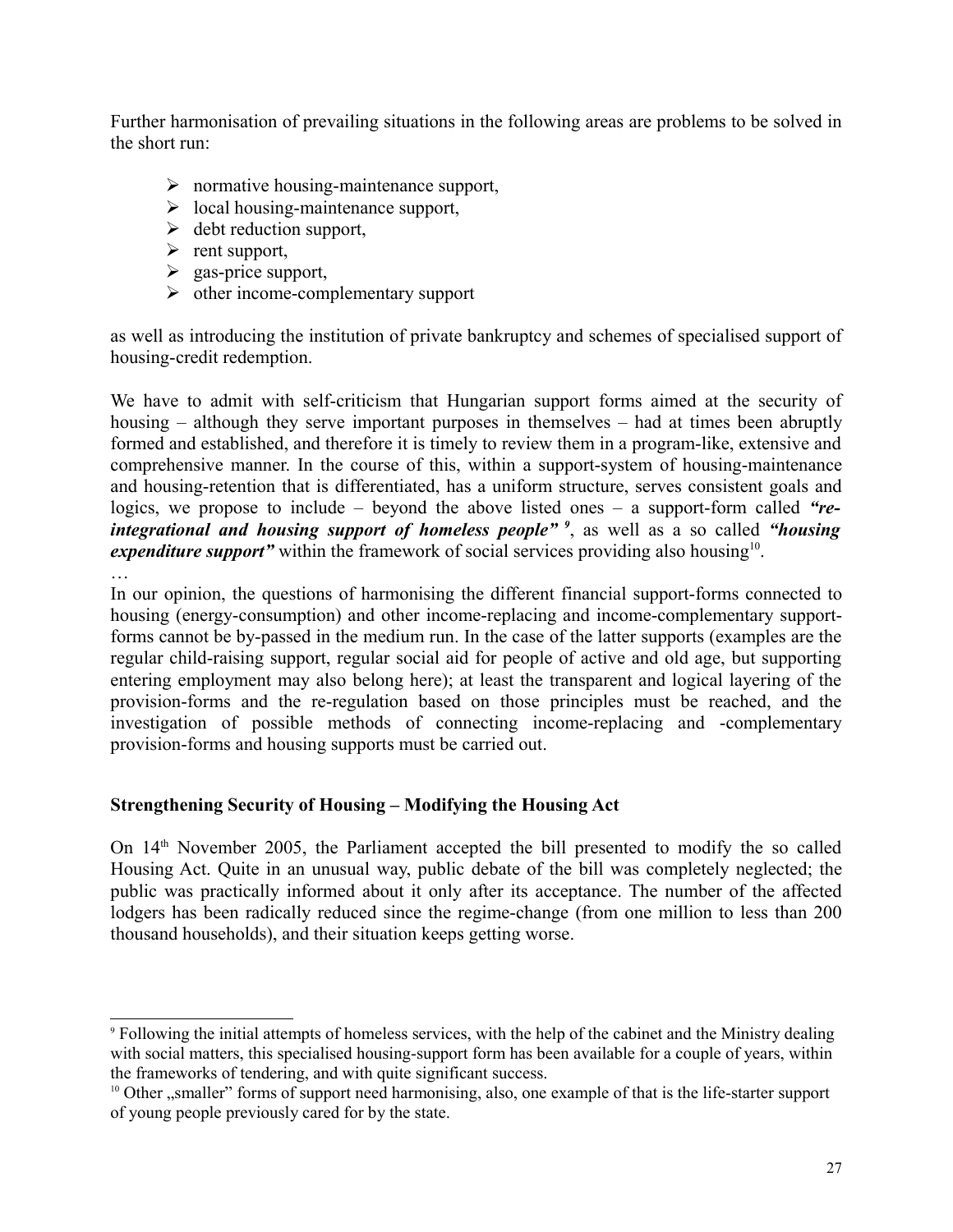According to the new regulations, the yet existing local governmental tenements must be split into three groups:

- flats let on the basis of social principles,
- cost principles,
- or market principles.

Local governments had to form new regulations concerning the *rent-support*, namely who can get it, on what conditions and what amount. Local governmental tenements that are rented by those entitled of rent-support belong to the group of tenements let on the basis of social principles. Those not entitled to rent-support must pay the local government a rent calculated based on costor market-principles.

The rent based on the cost-principle must cover all maintenance and reconstructional expenses of not only the flat, but of the whole building, while the flats let out on the basis of marketprinciples must also bring profit to the Local government. All these are prescribed by the regulation without giving detailed specifications concerning either the profit and the includable costs, or further regulations of the levels or definitions of different types of rents.

Including the costs of the missed reconstructional works in rents means a very significant rentraise in one phase. The market-based letting of some of the local governmental tenements anyway reduced in number further decreases chances of obtaining housing for low-income families and persons. It is still not regulated, how many times a year the rent can be raised, and the rent-support is still not harmonised with the housing-maintenance regulated in the Social Act. The defencelessness of lodgers of local governmental tenements is increased by the fact that – although by providing an exchange flat – the local government can abrogate their contract any time. …

It is also a new regulation that the yet existing necessity accommodations – there are still 30 thousand such "flats" in Budapest alone – are not to be let out for accommodation in the future. This is wrecking housing perspectives for exactly those groups that are in the worst situations. The fact that after two months, the local government is entitled to charge a so called usage fee, which is the multiple of the original rent, to people 'having no legal title' – the rent contract of whom was abrogated because of not paying the rent; most of whom had been getting no support either – also worsens the situation of those endangered by homelessness. It is not regulated how much more the so called usage fee can be than the rent (the number of such families living in Budapest alone is also many thousands). Since the last modifications, the stricter rules for the so called "arbitrary flat-occupiers" apply for the eviction of those "having no legal title".

## **Further Proposals Relating to Regulation about Housing – with the Aim of Preventing Families with Children Becoming Homeless[11](#page-27-0)**

In 2005 – approaching the Parliamentary elections of 2006 – the Prime Minister called for the development of a program for the next government against child-poverty. The request was formulating proposals of here and now action-steps, which basically need no money, and do not mean a further burden for the state budget.

<span id="page-27-0"></span><sup>11</sup> Péter Győri: Gyerek – szegénység – lakhatás, Néhány rövid távú javaslat a gyerekszegénység-elleni programhoz 2005. (Child – Poverty – Housing, A Few Short-Term Proposals for the Program Against Child-Poverty 2005)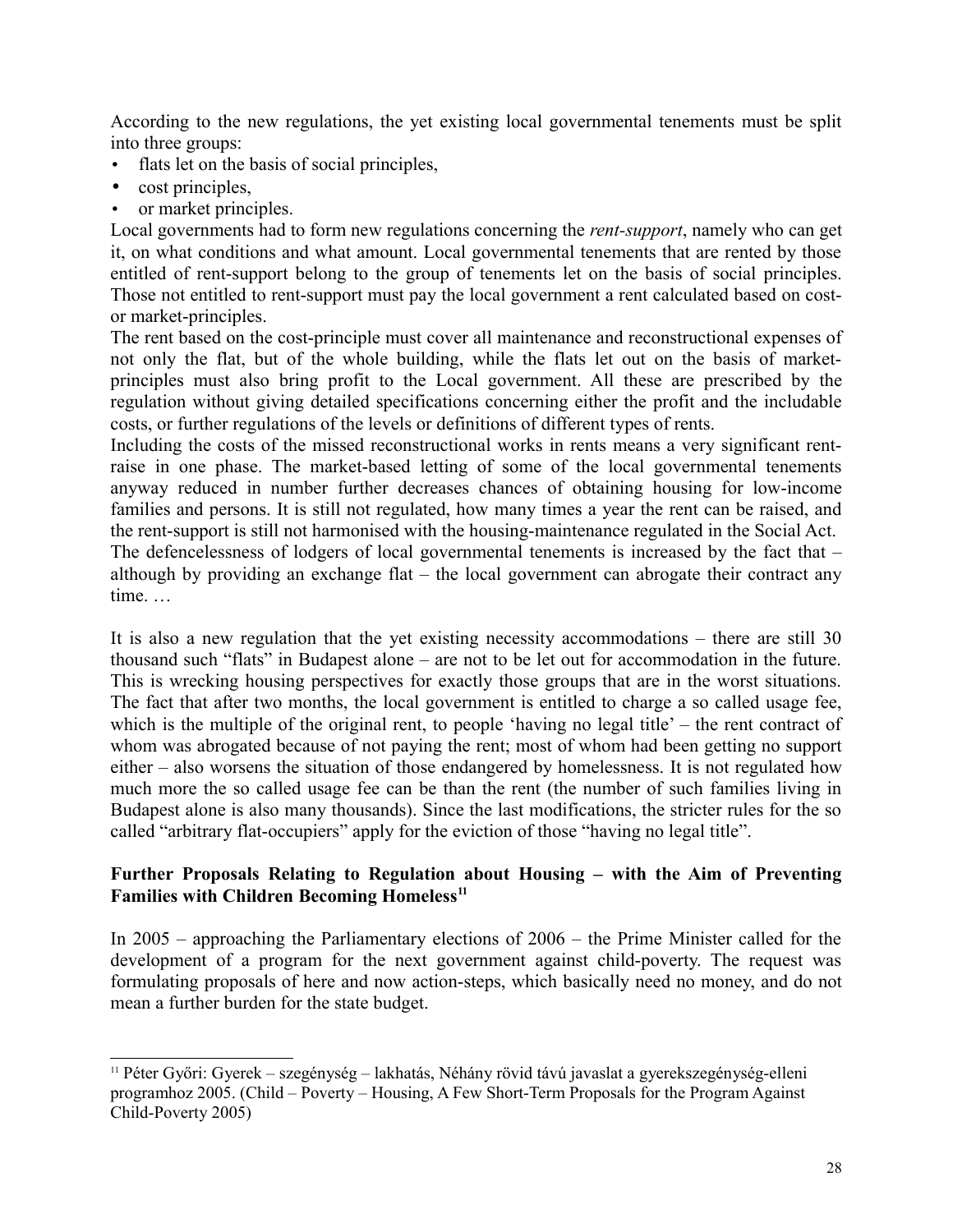Proposals formulated within the program against child-poverty:

*Problem no. 1: Families with children living in poverty are greatly burdened by the present system of regulation that provides no protection against individual local decisions. Several resolutions of the Constitutional Court show that local regulations in many cases are not even in accordance with existing acts – making families in disadvantaged positions even more defenceless.* 

## **Proposal no. 1**

Administrative Authorities should carry out a comprehensive investigation of the legality of local governments' regulations of *housing-management, rent-support, housing-maintenance support and tax-reduction support*.

*Problem no. 2: Running into debt is directly endangering the housing situation of families. In many countries, a bankruptcy act for private citizens has been drawn up. Such preparation had been started and then stopped in Hungary, too. Without that, the affected families unavoidably get into an irreversible debt-spiral.* 

#### **Proposal no. 2**

Restarting the preparation of the bill called "About the Treatment of Certain Debts of Private Citizens".

*Problem no. 3: Presently, "crude violence" is prevailing in Hungary in the area of evictions. This is the terminal point of housing-crisis situations, and, simultaneously, the beginning of homelessness, a key event of losing the livelihood for the affected families.* 

## **Proposal no. 3**

Besides the strengthening of housing-maintenance support, it is also requirable that eviction is "made more expensive" for the person asking for the eviction: raising the tax of eviction in cases where the eviction is performed due to a debt in charges of public utilities, and when the consequence would be that the affected is losing his/her housing. This may motivate the parties to prefer agreement (debt-redemption, instalment, re-scheduling, seeking forms of social support, paying moratorium, flat exchange, etc.).

*Problem no. 4: Real-estate execution and eviction procedures are often performed against families that are from all perspectives seriously needy, and should be (should have been) getting financial social support.*

#### **Proposal no. 4**

Modifying the Housing Act and the Execution Act in a way that the local government of residence must be officially contacted during the procedure and investigate whether the affected family is (or was) entitled to financial social support, which they actually do not get. The procedure must be terminated until the entitlement is considered, and in case of entitlement, a new procedure must be performed.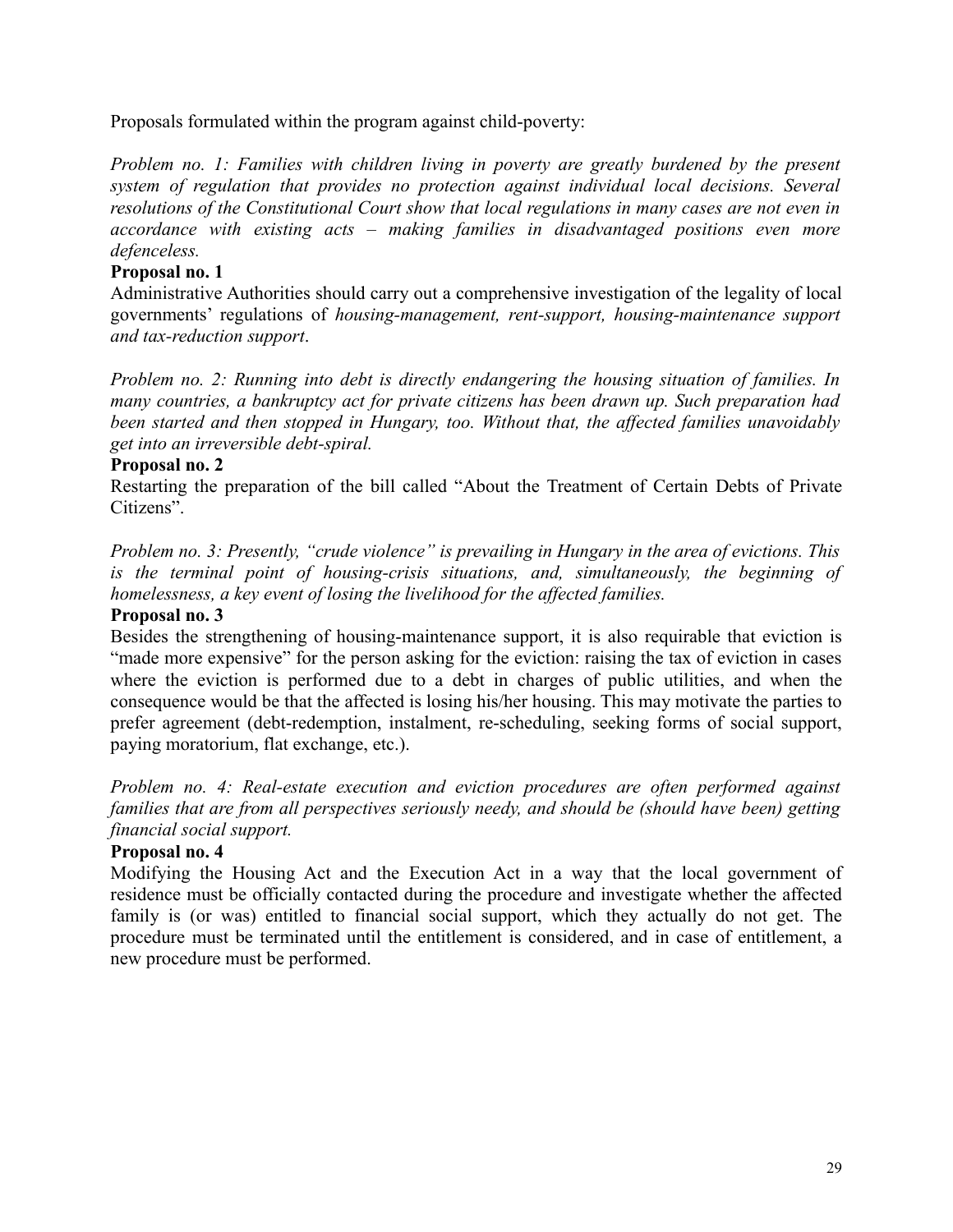*Problem no. 5: The number of overcrowded necessity houses lacking modern conveniences can still be estimated to be several hundred-thousands; these "flats" tend to be concentrated in slum areas.*

## **Proposal no. 5**

There is a need for preparing a sequence of measures (a program), which at least gradually alleviates the most miserable accommodation conditions. For this the following measures are necessary:

- a many year "electrifying" project must be started, to guarantee that no child (family) must live in a house where there is no electricity,
- the so called roma-slum eliminating program must be continued with much larger resources and knowledge than at present,
- in greater towns, so called slum clearing programs must be started in the areas having the worst quality of houses,
- specialised support-forms must be worked out and introduced with the purpose of modernising and replacing flats without modern conveniences and necessity flats.

# **Alleviating Running into Debt due to Expenses Connected to Housing**

The occurrence of arrears in both the rent and the charges of public utilities directly jeopardises the housing of the affected households. Several significant and progressive measures have been performed recently for the alleviation of running into debt (paying off "old" loans, introduction of the housing-maintenance and later the normative housing-maintenance support, introduction of debt-treatment support and service, "gas-price support", etc.). These measures have saved hundreds of households from complete financial bankruptcy. However, even despite the favourable impact of these support-forms, the number of households that have become seriously indebted during the past one-and-a-half decades still can be estimated to be several tenthousands; and there are households among them where the electricity- or gas-provision has been turned off, where lodgers legal entitlement has ceased to exist, and who live endangered of eviction. …

That is why – considering similar experiences of other member-states of the European Union – it is necessary to develop and introduce a **so called civil bankruptcy act** in the middle run. During this process, the intention must be to arrange a gradual and regulated treatment of large debts mostly by re-regulating the debt-treating procedures of "creditors", service-providers and debtors, without putting further significant burdens on the central budget. On the basis of international experiences, a system of "civil bankruptcy procedures" can be established, which does not deteriorate present levels of willingness to pay, and which – at the same time – leads those previously becoming insolvent back to the group of solvent clients, thus preventing them from getting terminally indebted.

Both the introduced normative housing-maintenance support and the dept-reduction support – despite their positive impact – are incapable of preventing becoming indebted in part of the households getting into a financial crisis-situation; in the case of households having accumulated a significant amount of debt, they are unable to help in debt-treatment. Therefore both supportforms need to be reviewed in the aspect of targeting this area, and the possibility of valorising them considered. Parallel with that – in certain cases "for" a larger amount of support – the possibility of regulating these as re-payable supports must also be investigated. Introducing a repayable "debt-prevention" support would be highly reasonable in preventing socially needy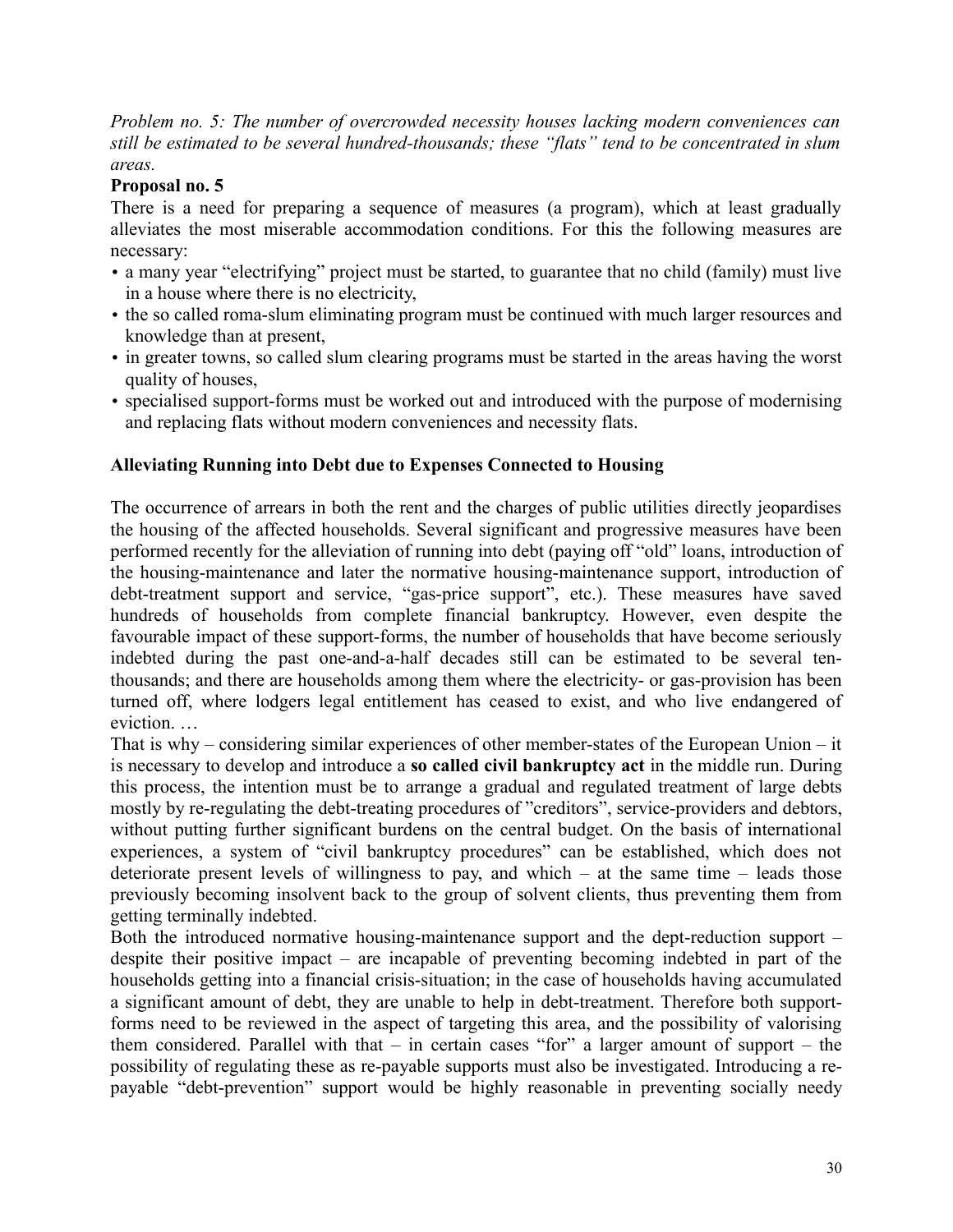households with no debt older than six months, but where certain bills are already unpaid, to lose their housing.

Within the programs of "social accommodations" and "supported housing", a new housingsupport form must be worked out in detail. This would enable those having lost their legal status and socially needy families, as well as those having several-million-HUF debts, to enter into a certain "institutionalised legal relation", and by fulfilling definite requirements, they could reearn their legal status as lodgers (in the case of private ownership, instead of a sale by auction, they could become lodgers). In case of socially needy debtors owning a flat and having large debts, the organised, supported joining to the marketed "life annuity for a flat" program must also be considered.

Realistically reviewing the successes and faults of previous experimental programs, the application of pre-paying meters –both for electricity and gas – must be enhanced with forceful market-organisational and regulational tools partly for those redeeming their debts and partly for those socially needy living on the verge of becoming indebted.

# **Direct Governmental Antecedents of Some of the Steps to be Taken**

In the beginning of 2007, the cabinet discussed and accepted the Ministry of Labour and Social Affairs' proposal about the development of the homeless-service-provision system between 2007 and 2013, the resolutions of which state:

# *"In order to prevent people becoming homeless*

*a) he economic and legal conditions of making the providers of public utilities obliged to use card-meters as general tools among the socially needy must be reviewed, with the purpose of preventing the consumer from running further in debt and from the service being turned off;*

*Deadline: 31st of December 2007*

*b) it must be determined what measures property-owner local governments must take in order to prevent lodgers become indebted before evicting them;*

*Deadline: 30th of June 2008*

*c) present regulations of the housing-support system must be reviewed in order to widen the group of those entitled of rent-support.*

*Deadline: 31st of December 2008"*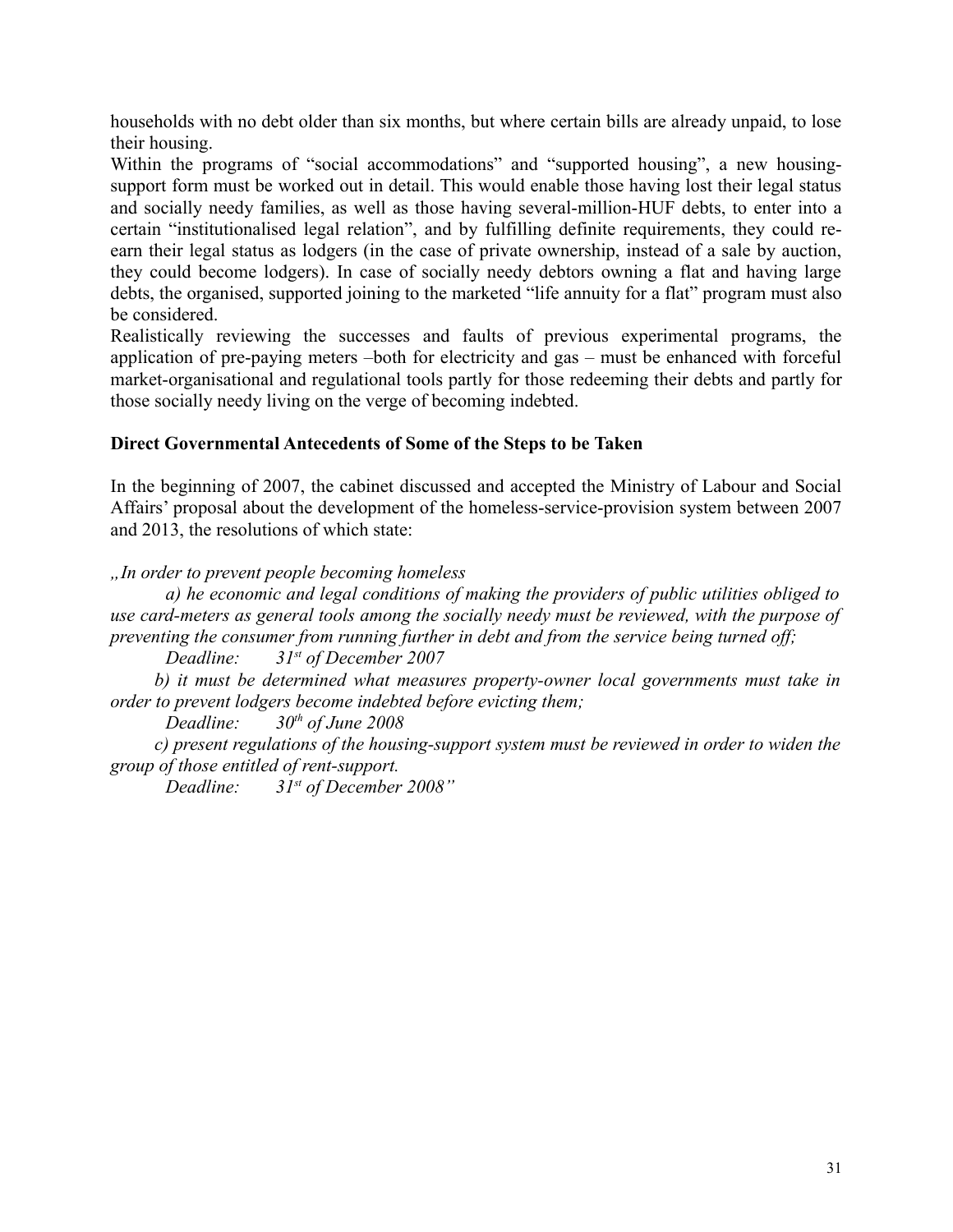#### **Strategic Area No. 2**

## **The Regulation and Financing System of homeless services**

…

According to 2005 data of KSH (Central Statistical Office), there are 3459 places in night shelters of homeless people and 4227 places in temporary hostels; the permanent care and nursing of them is possible at 305 places, and there are altogether 312 places in rehabilitation homes for homeless people. The utilisation of the capacity of the institutions is around 100% on an average in the country. Only a fraction of temporary hostels and night shelters fulfil legal requirements, and several of these services operate in the same insecure, unsettled, temporary real estate-usage and legal status that they had one-and-a-half decades ago, when they were hastily established $12$ 

It is basically impossible to say how much we actually spend directly on homeless services in our country. (Proceeding from there, at present, the measuring of the expenditure – result is an impossible task …) The 2007 budget of the country (which is proceeded by a thorough capacitysurvey) calculates with **altogether 11,069 places in temporary hostels for homeless people**, two thirds of which (7500 places) is operated by non-governmental organisations and one third (3569 places) is operated by the Local governments. Out of the 101 street services taken into account, 80 services are operated by non-governmental suppliers and 21 services by the local governments. The demand for normative support from the central budget of these two servicegroups is 4.4 thousand million HUF. It is impossible to tell from the central budget, how much the country is spending (in the form of normative supporting) on providing for homeless people either from budget items for social boarding, day centres or financial social support (despite the fact that in the case of all these forms of provision, supplies for homeless people are operated according to separate, detailed legal regulations).

Considering results of the investigations of the National Audit Office, we can suppose that **nearly 10 thousand million HUFs are spent annually** on maintaining the homeless-service-provision system in Hungary. In the following chapters, we will focus on the more rational and effective usage of this money.

We must be aware that while the homeless situation is one of the most visible example of losing one's livelihood and of dis-integration, and as such it keeps schematising (and concerning) public discussions, the weight of resources of the central budget spent on the treatment of this problem is essentially rather small; **it hardly reaches 1.5% of the central normative support spent on social purposes, and 0.5% of all normative supports**.

<span id="page-31-0"></span><sup>&</sup>lt;sup>12</sup> When considering the reconstruction of the institutional-network, we must keep in mind that for most people who live in services providing accommodation the present situation is the result of pure necessity, and they would need other solutions than homeless hostels (for example cheap sub-leases or home care). Several inhabitants of hostels only use this service because they have no chances of a better solution.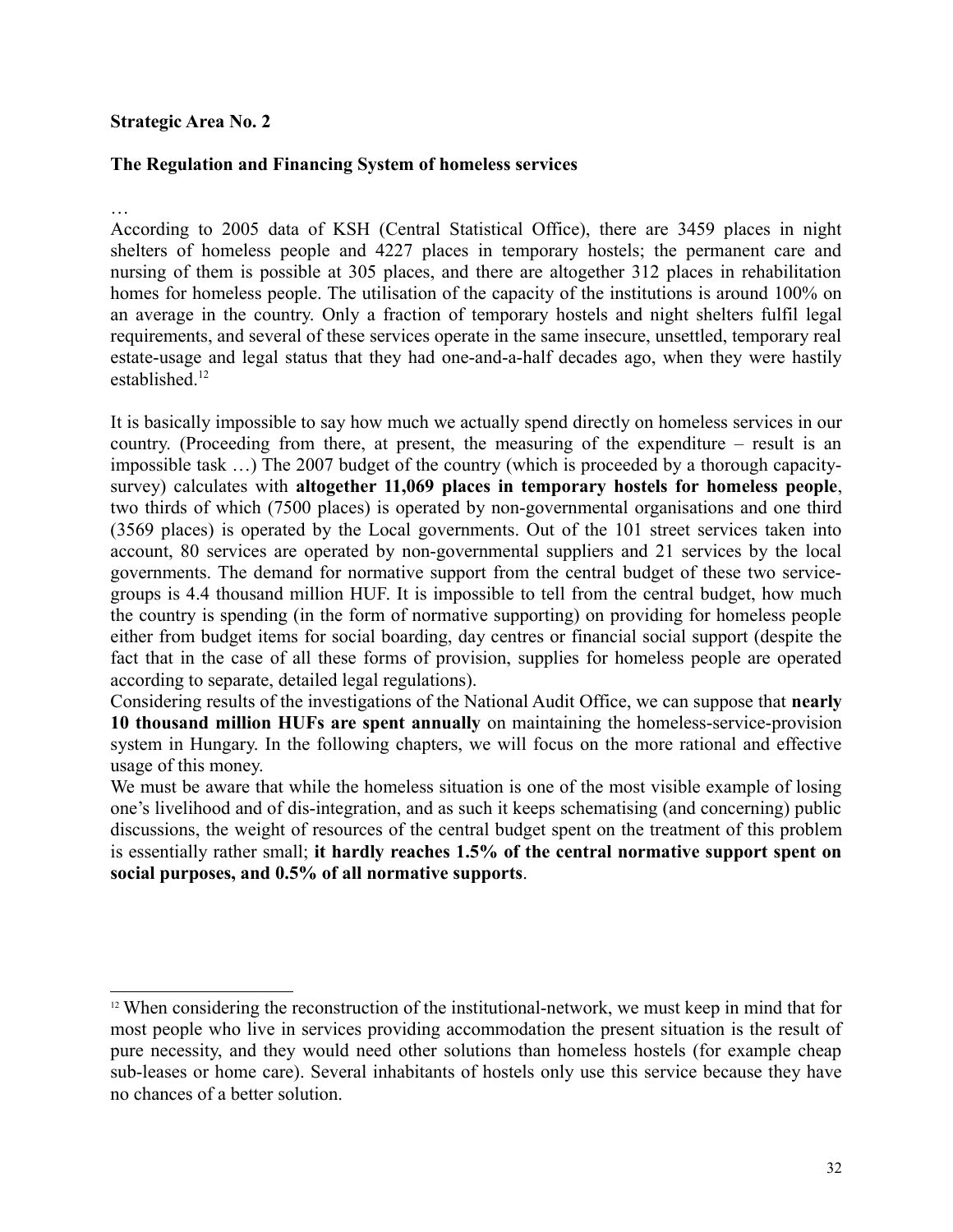#### **Necessity of Reconstruction**

…

- At present, specialised, creative, need-centred solutions **do not get legitimate, normative financing**. **(These services can be financed by individual tenders or by "stealing" from normative items, or else they do not come into being or cease to exist.)**
- **No normative financing supports** the co-ordination **of services, which would multiple their efficiency.**
- **No normative financing supports** efficiency, or higher level of work.
- **The present regulation** is out of touch **from the facts of provision in reality: starting from legal definitions of the group of homeless people to prescriptions concerning personal and objective conditions.**
- **Service suppliers keep trying to** get-around or circumvent **the regulations of the so called objective and personal conditions.**
- **Several suppliers** regularly tamper with **the headcount and other data which provide the basis of normative funding.**
- **According to prevailing regulations,** a completely empty **temporary hostel or night shelter – which satisfies legal prescriptions – rightfully takes up the several tenmillion HUF of normative support.**
- **Several street services,** which do not actually operate, **get millions of HUF of normative support.**
- **According to the prevailing regulations, night shelters** do not need to do casemanagement as social work, **while it would probably be most important (and most difficult) there.**
- **Prevailing financing and regulating** does not motivate re-integration of homeless people at all**.**
- **Prevailing financing in itself does not motivate the local governments to prevent people from becoming homeless or enhancing them leaving the homeless state.**
- **Tenders for housing-supports** caused serious disturbance **for those suppliers where the number of the inhabitants at hostels decreased.**
- **Several suppliers try** to "register" the very same homeless person and support staff **in the logbooks of street services-soup kitchens-day centres-hostels in order to get the normative support – thus keeping people within the provision-system.**
- **In order to have an advantageous position at tenders, service-providers try to make it seem as if the number of homeless people living in their area keeps increasing each year.**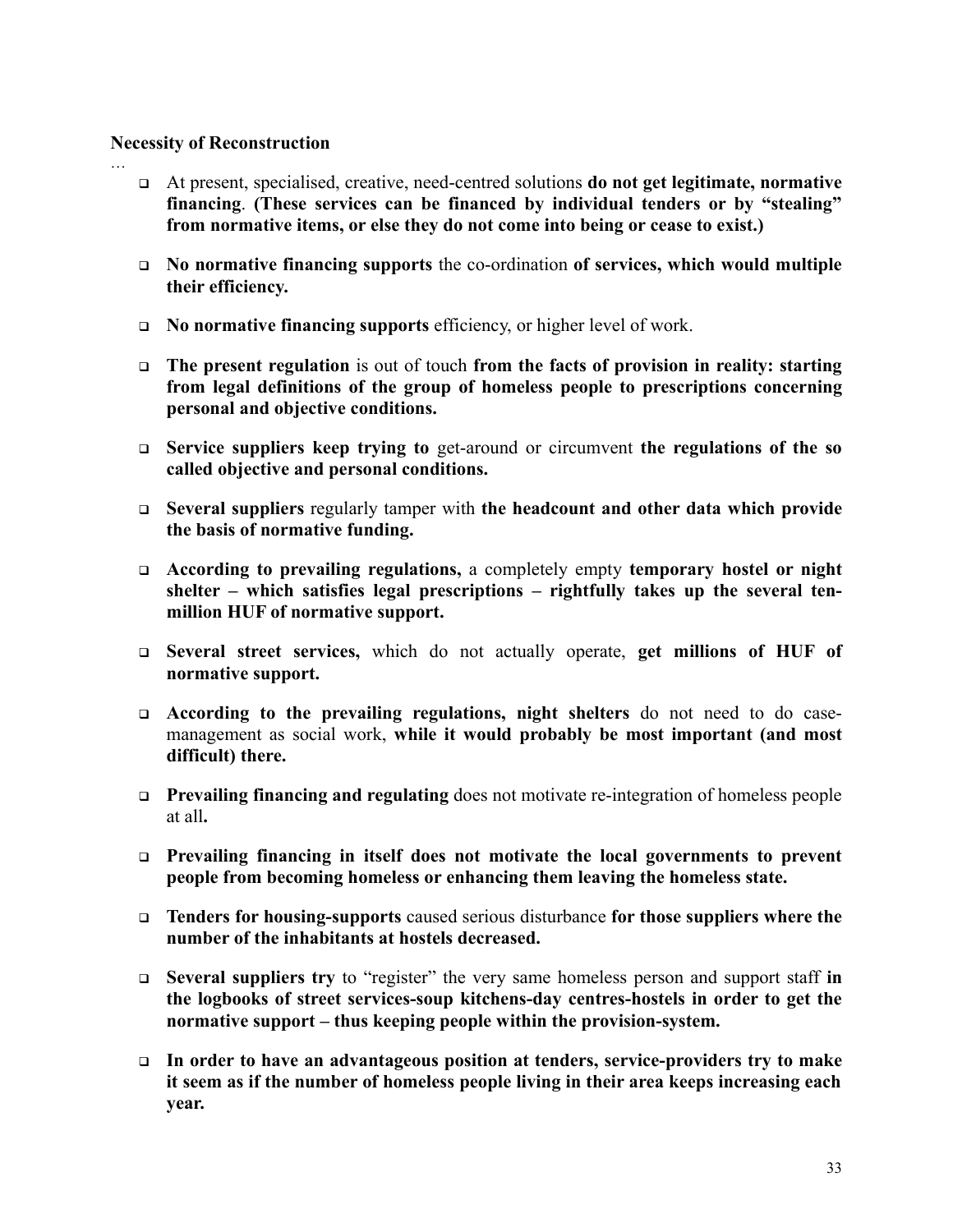**Skipping a longer explanation here, we can say that several expert documents and practical experience show that the prevailing provision-system is at the same time**

- **under-regulated and over-regulated**
- **under-controlled and over-controlled**
- **lacking and wasting resources**
- **redundant and deficient**
- **building from below and controlled from above**

#### **Which means it is high time to reconstruct it.**

The main direction of the reconstruction can very simply be summarized as **instead of the prevailing system, a people and problem-centred regulation and financing** must be developed, where the focus is social integration, and adequate service-forms are organised around that.

**…**

## **Proposed Reconstruction of the Regulational and Financing System of Homeless service provision Institutions**

## **Instead of a regulation of the status of being homeless, that of being without a dwelling …**

#### **Homeless is a person**

- **c** that has no registered address, or
- whose registered address is a homeless hostel, or
- who spends the nights in public places or in buildings that are not supposed for accommodation.

It was soon discovered that the concrete solutions that the regulations offer based on the above definitions do not correlate with several situations of reality, establishing institutional and instrumental systems cannot be operated on the basis of that. Homeless-service-provision systems have never checked *"need"* separately; the several regulation forms appearing in the past almost one-and-a-half decades have never attempted to solve the paradox between the description that *"homeless is the person that spends the nights in public places or in buildings that are not meant for accommodation"* - since when someone is using the services of the night shelter, he or she automatically becomes not-homeless, then is not entitled for provision either? It is obvious for everyone that the legal definition that *"homeless is the person whose registered address is a homeless hostel*" is a pure tautology; anyone can become homeless this way, who registers a hostel for his/her address, etc. However, since the beginning, the biggest problem has been presented by the definition that *"homeless is a person that has no registered address"*, since the (sometimes long time) life-situation and housing-situation of being without a home is massively different from whether someone has a registered address or not, or where that is … ...

In order to put things finally in their right place (regulation – financing – problem-solving operation), we must tip the starting point back to reality, right where we once started from (to a previous environment of regulation), where the prevailing European Union regulations also start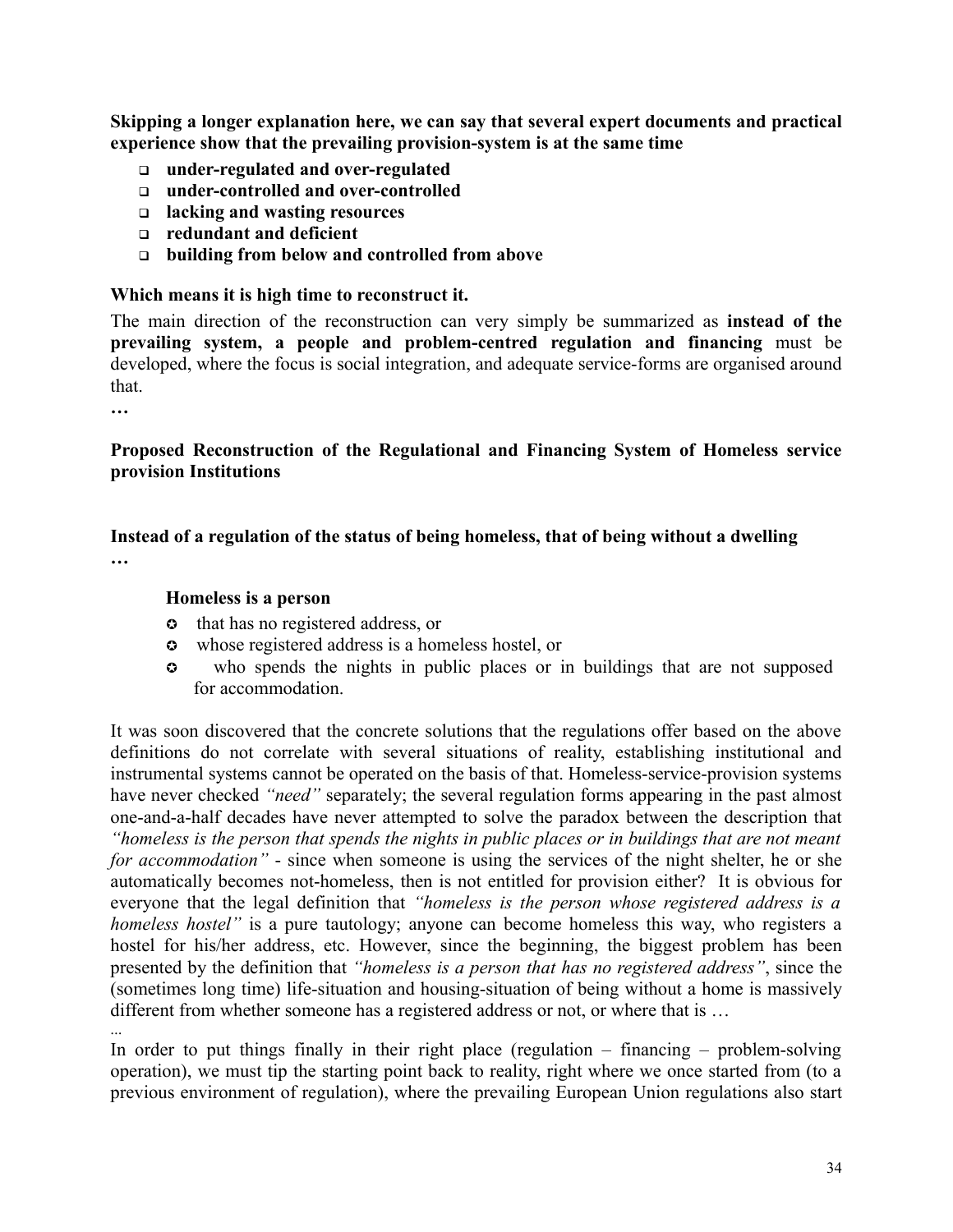from (in case there is such a regulation). In line with that, we propose that the legal definition of **"homeless"** is replaced by the following definition of **"a person without a dwelling"** in the relating act:

## **"A person without a dwelling is a person who is unable to provide a minimally adequate (independent) housing for oneself or his/her family out of his/her own resources."[13](#page-34-0)**

According to proposals aimed at reconstructing the regulations and financing of social services:

…

- o In residential services, the financing of **hostel services** (provision of special accommodation) and direct **human services** (caring-nursing-personal help) must be separated from that of the **general operation of the institution**.
- o The costs of **hostel services** would be shared between the institutional service-users and the central government. The service-users would – similarly to the prevailing system – pay a *personal fee* depending on the highly differentiated standards of the provided service and their income. In order to avoid the exclusion of low-income persons needing institutional services, their fee **would be complemented with an income-dependant "special housing support" as a normative financial support** (in the form of a voucher).
- o The level of the need of caring-nursing-personal support would be determined by an "assessment of needs" similar to the prevailing procedure, but more comprehensive and partly more extensive in nature.
- o This would determine the level of the need for caring-nursing-personal support, as well as – depending on the income of the client – the corresponding **sum of the caring-nursingpersonal support**. This sum serves as a cover of the **direct human service** (caringnursing-personal support). The financial support is given to the supplier which provides the services fitting to the needs assessment.

Splitting the present normative financing of services and transforming it to financial supportforms, along with the relating administrative changes would result in the following benefits:

- o (Specialised) housing support can be harmonised (or even connected) with the prevailing financial supports of housing.
- o In case of a need for caring-nursing-personal support, but without the need for institutionalisation, the possibility of a housing support can be evaluated in itself (this would have advantages in cases of groups of the aged, the handicapped, psychiatric patients and homeless people as well).

<span id="page-34-0"></span><sup>&</sup>lt;sup>13</sup> Before 1948 in Hungary, and up to this day in several member-states of the European Union, different forms of social supporting of housing are built on this basic definition.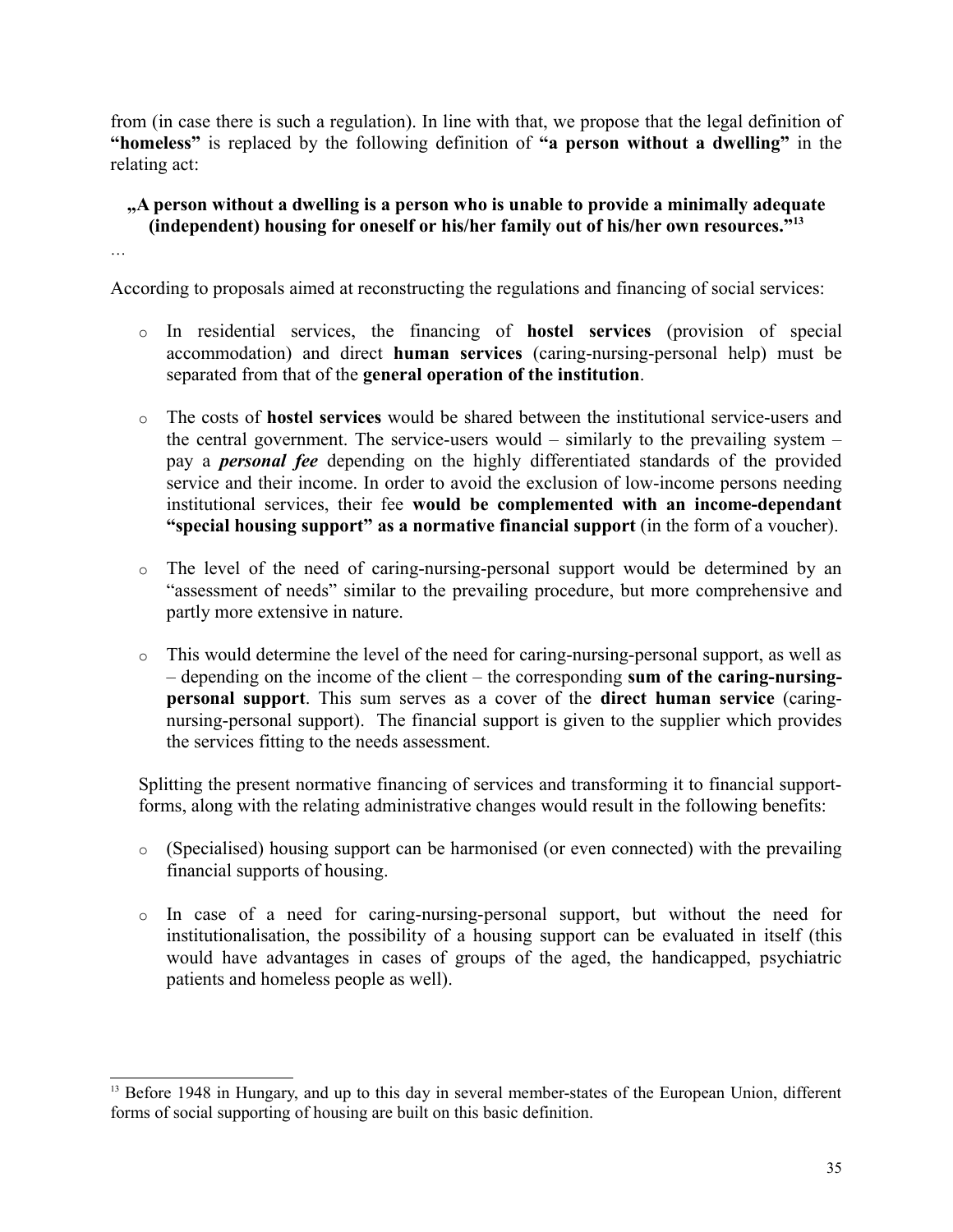- o Entitlement to the "caring support" depending on the need for caring-nursing-personal support can also be harmonised or even connected with the procedure defining the present social care at home and the present caring fee.
- o The possibilities of institutional versus in-home support, service-providing versus private caring-nursing would thus become realistic alternatives for the support-providers, too.
- o Both support-forms, being dependant on the income, would share burdens between service-users and service-providers in a more realistic and fairer way than today.
- o At the same time, the motivation of service-providers can be motivated to operate in a need-oriented manner and would (within realistic limits) offer an autonomous choice for service-users.
- o It would maintain (perhaps even enhance) the sector-neutral nature of services (local governmental, non-governmental, market), and would continue to allow the spread of non-state services.
- o It would prepare and facilitate changing (partly or at a greater extent) to the caringsecurity system, which could be introduced in the future.
- o A thus constructed support-system would take us closer to the practice of welfare states of the European Union.

…

# **The Experiences of "Integrational" Housing Support and Supported Housing**

The cabinet-proposal and the accepted cabinet resolutions discussed in October 2004 under the title *"about reducing the number of and providing for homeless people living on the streets and about the treatment of social conflicts related to the homeless state"* proposed a framework for part of the governmental steps concerning homeless service provision in 2005.

The proposal refers to the fact that the document titled *Common Memorandum about Social Inclusion* signed by the Hungarian Government and the European Committee in 2003 states the following:

- *"the problem of homelessness among young people and families needs effective solutions;*
- *it is of high priority to carry out the review of*
	- o *the homeless-service-provision system,*
	- o *the evaluation of the minimum guarantees of housing, as well as*
	- o *the establishment of the provision-guarantees for those stuck outside of institutions.*

*In order to harmonise the operation of boundary areas (health-care, employment, housing), it is necessary to enhance the co-operation between the relevant ministries.* 

*Besides providing for those already in the homeless state, prevention, as well as the review of the conditions of the system of re-integration and the preparation of model-programs of its improvement, are the main tasks."*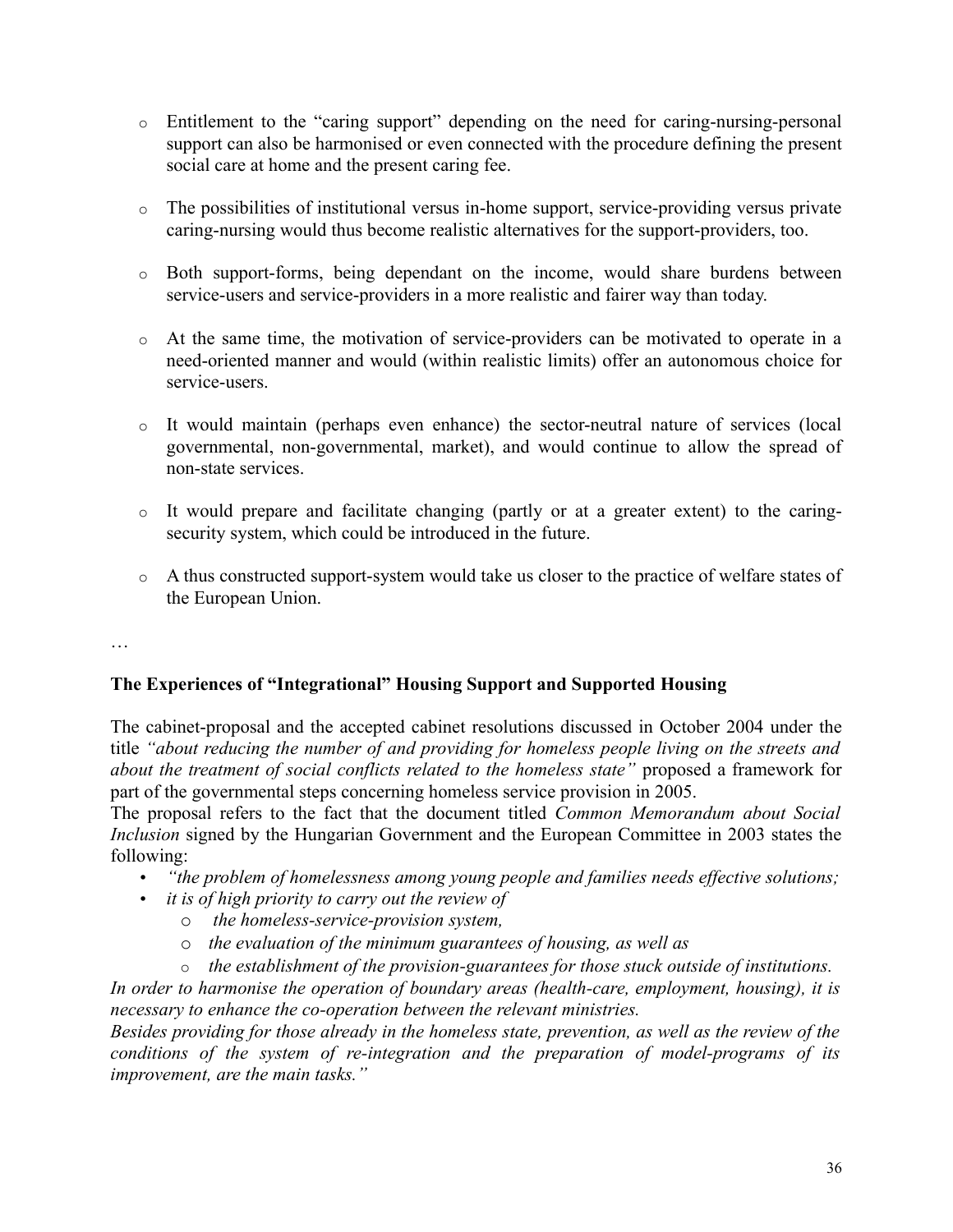Relying on successful experiences, the Government has decided that *"with the purpose of providing for people capable of self-sufficiency, but having no housing or living in temporary institutions, it shall give support to the Public Foundation Solidarity and Public Foundation For The Homeless, so that they support the development of non-institutional accommodations by renting – primarily urban – flats and accommodations via tendering.*"

The resources for the program running under the name of "external accommodation" were included in the Ministry's 2005 budget; public foundations carrying out the tendering were distributing 293.7 million HUF for this purpose to service-providers; solving the non-institutional accommodation of altogether 900 homeless people.

Following the Parliamentary elections of April 2006, a summarising document was prepared about the achievement of the government during the previous four years, which also dealt with the execution of the cabinet-resolution<sup>[14](#page-36-0)</sup>. The document states that non-institutional accommodation is much cheaper than homeless hostels: *"in 2006, the one-year accommodation of a person in a temporary hostel or night shelter cost 548,000 HUFs (the value of normative financing), while the one-year accommodation of a person in the housing program was 300,000 HUFs.*" The places thus freed by people moving into sub-leases can be allotted to homeless people who had before been excluded from the services. The evaluation states that *"the sub-lease functions as a home. It provides a normal living environment, enhances self-sufficiency as opposed to complete dependence on or socialisation to the institution; it allows for the arrangement of ones own living space and retiring to it, it provides the necessary conditions for entering and retaining employment. Furthermore, it can provide even more: the formation and retaining of neighbourhood-, friendly and romantic relationships, renewing familiar relationships, and the moving together of relatives. Living in a flat starts a real procedure of rehabilitation. In case the program proves successful, from the year 2007, the accommodation of 2000 people should be provided for within this scheme."*

<span id="page-36-0"></span><sup>&</sup>lt;sup>14</sup> Report to the cabinet about the state of homeless service provision, 2002-2005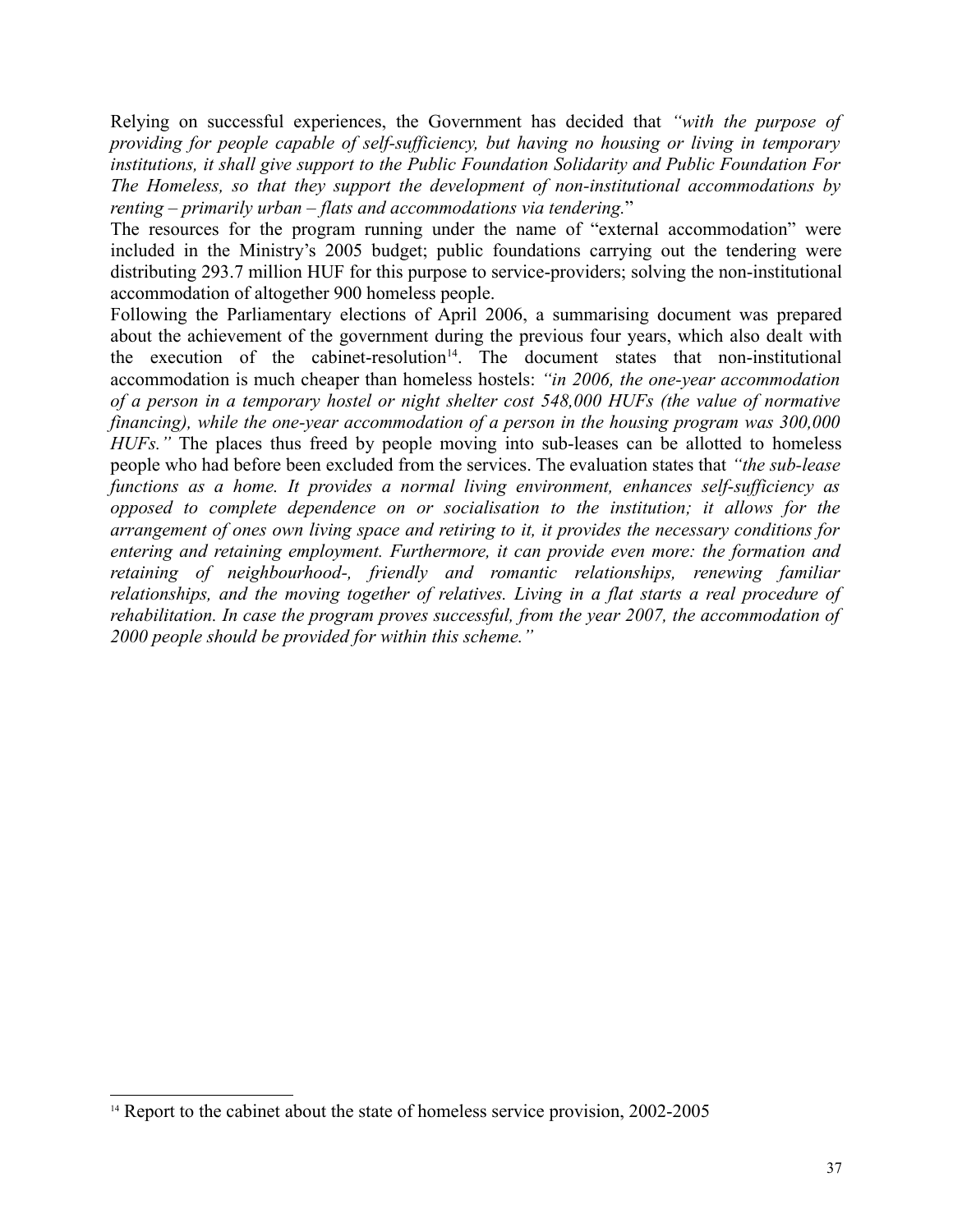#### **Main elements of the proposed housing program:**

#### **Integrational support can be given to the homeless person according to the Social Act, who**

- o has been living at a homeless hostel continuously for at least 120 days, or
- o has been living on the street, at public places, or in a place unsuitable for accommodation, and has had an approved relationship with a homeless service provision service and
- o has a net monthly income, or, in case two people are moving together, has an income per capita that does not exceed 150% of the minimum wages, service institution for the whole period of the program (including also the after-care floating support).

#### **Integrational support** can be given to cover

- o the costs of independent accommodation (including charges of public utilities confirmed by invoices)
- o the rent of flat or sub-lease
- o the fee of workers' hostel
- o for the permanent securing of a tenement or sub-lease with a larger sum
- o for the institution's expenses of renting and operating tenements and places in workers' hostels
- $\circ$  for costs of social work enhancing the retainment of the housing (these latter costs cannot exceed 15% of the whole of the requested support)

For the social work connected to at least 12 months of integrational support of one person, the maximum of 60,000 HUF can be spent (in brute value, with common charges and all corresponding expenses). In the case of the 6 Months Supported Housing Program, this sum is 30,000 HUF at most.

A condition of giving the support is the contribution with ones own resources from the part of the supported. The amount of this contribution must be determined based on the income per capita of the supported person and those living in one household with him/her.

#### **When giving the integrational support, the person**

- $\circ$  who has been living under circumstances described in (1) for a longer period of time and
- o who would be moving (in) with a spouse, companion or child, or
- o who would be moving (in) with other persons, or
- o whose institutional provision is not possible otherwise because of having special needs related to health-, mental-, or familiar-status, or
- o who has enough savings or has a capacity of saving enough to be able to solve his/her own housing after the support, or
- o who has participated in an integrational, preparational program, which was aimed at the establishment of an independent life

#### **must be favoured.**

#### **The amount of the support during the housing program of at least 12 months, altogether**

- a) in the case of one person, it cannot exceed 240,000 HUF and
- b) cannot exceed two thirds of the housing expenses of one person.
- The amount of the support in the case of the 6 months housing program and one person cannot exceed 120,000 HUF.

Within 36 months, one person cannot get integrational support beyond the support sum of 240,000

The "Integrational" housing program of the "Solidarity" Public Foundation in Budapest was launched – with the development of tenders, regulated in great detail, and then its announcement – in 2005 (following a one-year "trial period").<sup>[15](#page-37-0)</sup>

<span id="page-37-0"></span><sup>15</sup>Source: "Solidarity" Public Foundation for Flat-less and Homeless People of Budapest, results of monitoring carried out within the Supported Housing Program, June 2007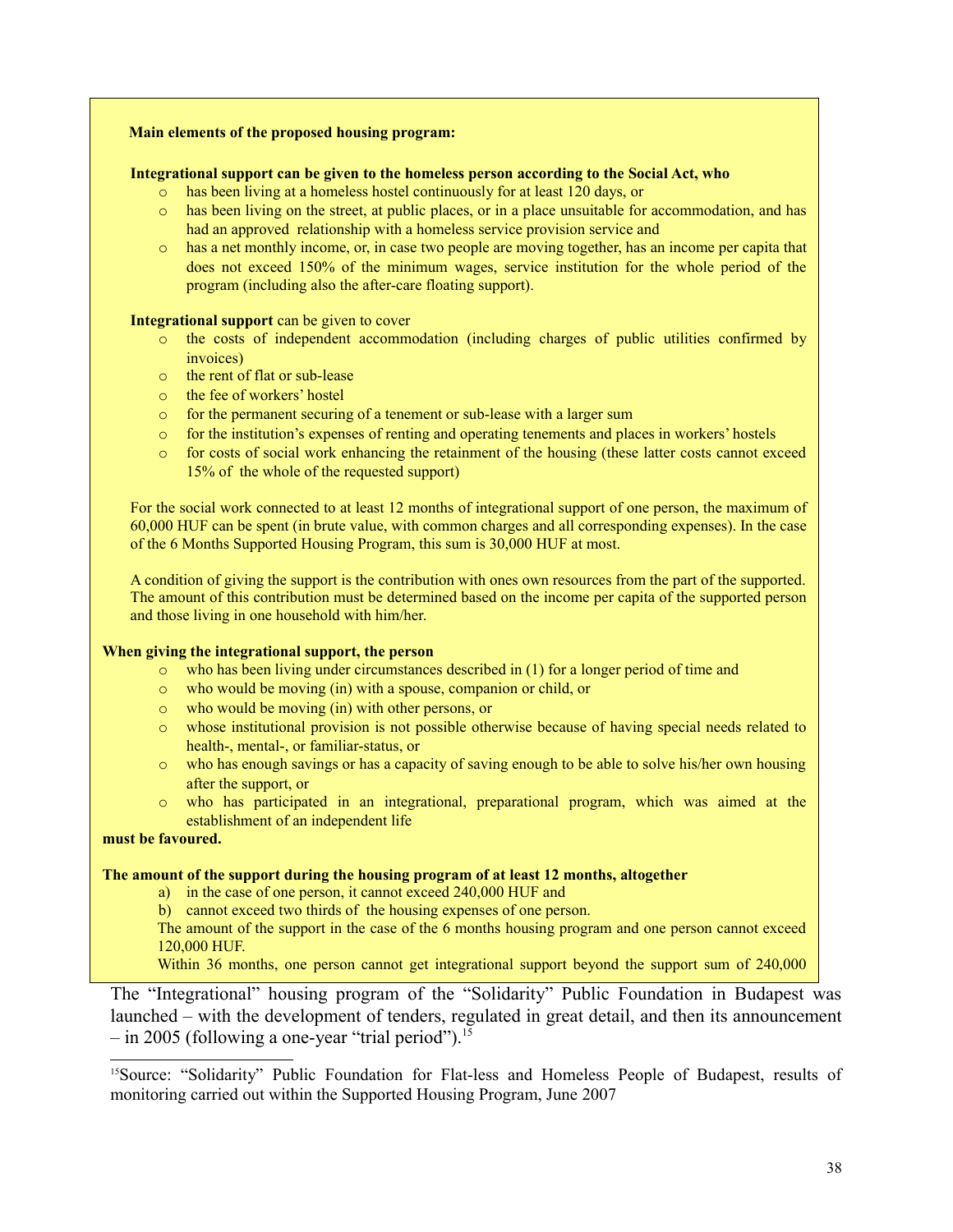Since the end of 2005, within the program, **403 homeless persons of Budapest** have moved **to a flat** from a homeless hostel, night shelter or the street with the help of the "Integrational", housing support; and a further **130 homeless people** have received support for getting accommodation **at workers' hostels**.

Adding to the 77,722,000 HUFs that the 403 supported people have received as housing support, they have offered **70,321,000 HUFs as their own contribution** for their accommodation. Those receiving the support started the renting period with an average pre-saving of 98,000 HUFs (this mostly covered securing the rent). The rent of the flats concerned was 48,000 HUFs per month. The monthly average income of those getting the support was 63,000 HUFs, the majority (2/3rds) of those supported did not move in alone, but with somebody else. The sum of all of the income of those moving in together was 110,000 HUFs per month on average. The majority of those moving in with someone else could move in with a "relative" (companion, son/daughter) with the help of the support, and that in itself is an outstandingly important result. Due partly to people moving in together, in many cases (37%) housing expenses did not exceed 40,000 HUFs per capita.

Housing support of homeless people definitely serves re-integration: the majority of those receiving the support are motivated to make special efforts by having accumulated some income for providing for their own housing, and would finally like to move in with a person to whom they feel close.

**…**

The system of the "Integrational" housing support expects those getting the support to contribute to maintaining their own accommodation. (A fee must be paid in homeless hostels as well …) There are many among those having become homeless, who are unable to contribute their own resources, and they cannot yet participate in the program. However, those who have even a partial ability of contributing, this support possibility means the chance of re-integration. The amount of the receivable support is 20,000 HUFs per month; however, according to the regulations of the support, the support must be higher in the first part of the supported living, and lower before its end. This also enhances the realisation of becoming gradually and continuously self-supporting in the after-care period.

Due partly to the one-year supports, since moving into flats mainly took place in 2006, 279 of the 403 supports are still in process. … Concerning the programs, **we are informed that in altogether 135 cases the support had terminated, and in 108 cases the program was concluded with success. Out of the** so far **successfully concluded 108 programs, in 105 cases the supported person remained in the flat as a lodger after the supporting had ceased!**

Within the program, since the end of 2005, a further 130 homeless people have received support ("Voucher" support) in Budapest for getting an accommodation in workers' hostels. This part of the program is co-ordinated by the Dispatcher Centre of Menhely Foundation, with the participation of night-shelter users. This support form makes it possible for the users of nightshelters to move to workers' hostels. **At the same time, this means significant help in freeing places, especially in the winter, for those living on the streets.** The program basically takes place in two workers' hostels (one or two places rented in other hostels), where dwellers must pay a daily amount of 1050 and 930 HUFs. The "voucher" system provides help for paying this amount, so that  $2/3^{rd}$  of the amount is covered by the support, and  $1/3^{rd}$  of people's own resources.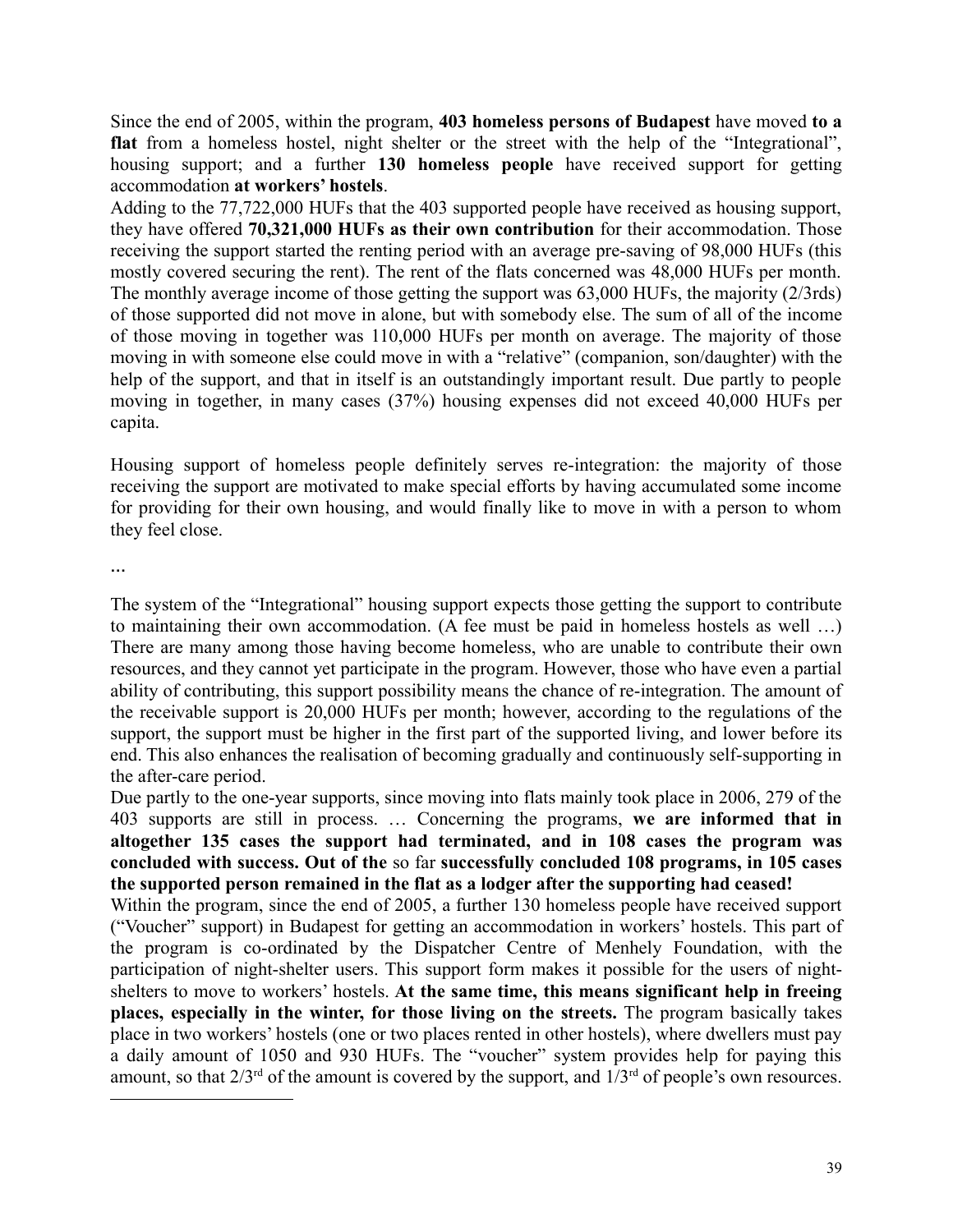The personal contribution is made possible by the fact that the majority (85%) of those getting the support have a monthly income of at least 40,000 HUFs (the average monthly income of those supported being 62,000 HUFs.)

The program has by now been modified in the sense that supported people are motivated to stay at the workers' hostel for the whole year – previously, a significant part of participants had "moved back" to shelters or to the street following the winter's support.

The implementation of the program was accompanied by **continuous, helping, supporting and monitoring**. The personalised, direct and continuous preparation and after-care work of more than 45 social workers of Budapest has made the realisation of the program possible – and the indirect work of a larger number of social workers, too.

Presently within the "Integrational" housing support program, the 12-months support of a homeless person costs  $240,000$  HUFs (direct support) +  $60,000$  HUFs (expenses of social assistance) =  $300,000$  HUFs. If we consider that a full-time "social worker helping in housing" could help 20 needy persons participating in the program at the same time, and we calculate the expenses of personal help (with taxes) to be 250,000 HUFs, then the annual expenses of personal help for one supported person would be 150,000 HUFs. This means that the reconstruction of the present housing-support program to a scheme where the homeless person needing support gets a housing support of maximum 240,000 HUFs and a "caring", personal support for 150,000 HUFs at most, it would cost an annual amount of maximally 390,000 HUFs per supported person, which means that, even taking the most cautious calculations, it would not be more expensive than institutional accommodation (normative support of homeless hostels is 550,000 HUFs/year/person at present).

## **Placing the "Integrational", Housing Support in the System**

In the beginning of 2007, the Cabinet discussed and accepted the Ministry of Labour and Social Affairs' proposal concerning the development of the homeless-service-provision system between 2007 and 2013, the resolutions of which state the following:

*"For the purpose of providing for homeless people who are capable of self-care and self-support, but have no housing, or live at temporary institutions,*

*a) a scheme for the establishing and operating of a 500-flat external accommodationsystem must be developed;*

*c) within the framework of the New Hungary Development Plan, a complex program must be started for the enhancement of the re-integration of 3500 homeless people to the employmentmarket, and, connected with that, partial support of their renting a flat or accommodation, as well as of the expenses of their employment;"*

In accordance with the governmental resolution, the measures to be taken to reach that goal are being developed within the operative programs ("TÁMOP", "TIOP") of the New Hungary Development Plan; their introduction is to take place in the near future; the essence of which is the following: supporting the market-based renting of flats for a further 3500 people in 7 years, for two years in the case of each participant. Since it is of crucial importance in retaining the housing and later self-support to have an income from work, through which people can finance part of their housing expenses beyond the support – and eventually all of it – as well as the costs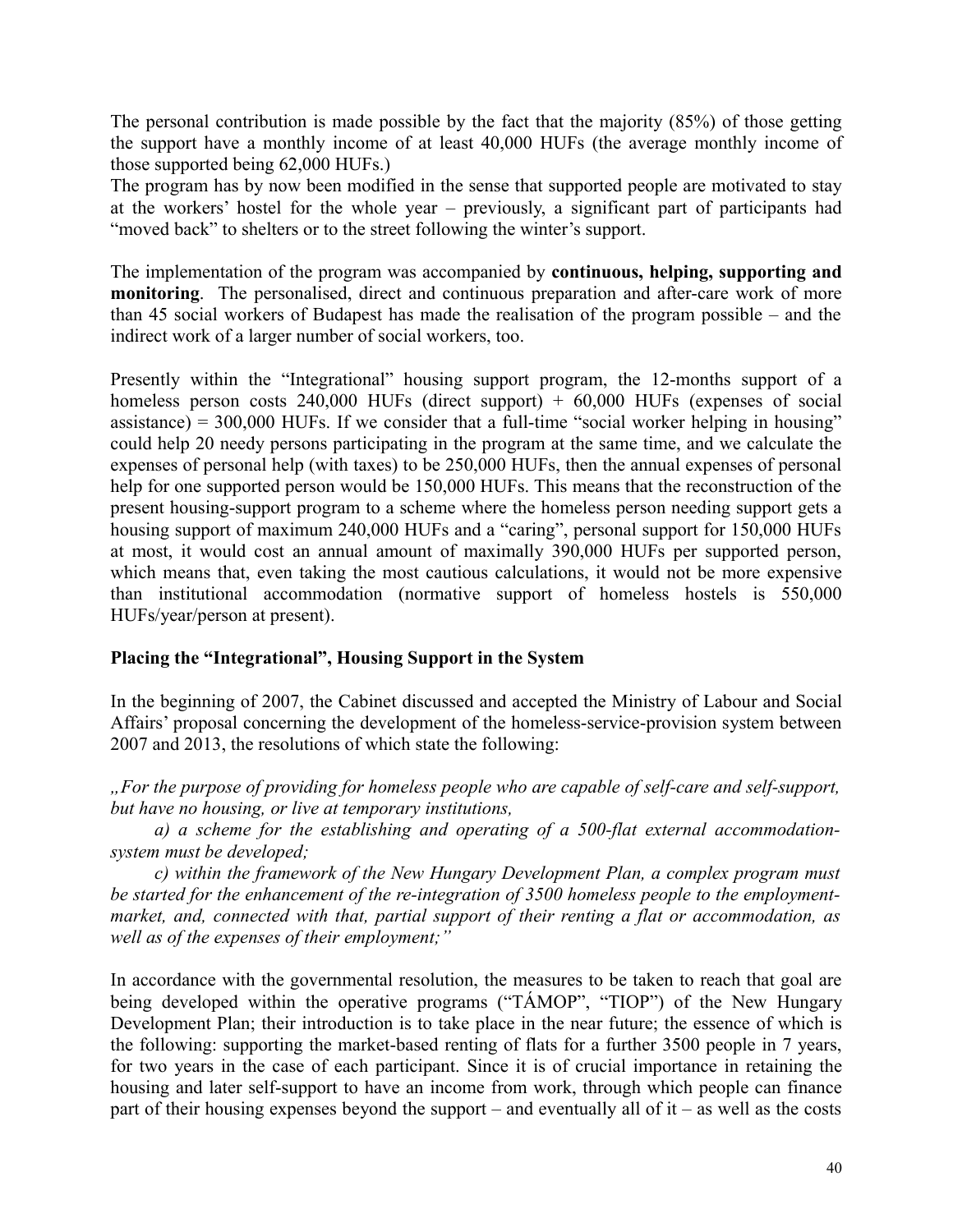of their daily living; the measures of the operative programs of the New Hungary Development Plan include supporting continuous employment and the strengthening of their status in the employment-market.

Following reconciliations, the establishment and launching of an "external accommodation system" of nearly 500 flats, suitable for the accommodation of approximately 1000 people may also become possible in the near future. Integration in the living environment is supported by social work in this program, too. As compared to institutional accommodation, operating external accommodations is also a cost-effective solution in the case of homeless people (partially) capable of self-support.

…

Building on already available and continuous experiences of these programs – parallel with the reconstruction of the regulation and financing system of social services – a differentiated, but uniform housing support-system may be developed for people having no flats. Only by harmonising the prevailing housing-obtaining, housing-retaining and "integrational" supports, and, simultaneously, replacing institutional normative financing by the housing- and caringsupport forms, can the sustainability and continuality of these housing programs (so far functioning from tender-supports, and producing satisfying results) be guaranteed.

## **Strategic Area No. 3 "Opening onto the Street" Program**

"Or how should the homeless-service-provision system be reconstructed in order to more successfully prevent the increase of the number of people living in public places?"

## **Direct Governmental Antecedent of the Program**

In the beginning of 2007, the Cabinet discussed and accepted the Ministry of Labour and Social Affairs' proposal concerning the development of the homeless-service-provision system between 2007 and 2013, the resolutions of which state the following:

*"Within the framework of the New Hungary Development Plan, a program must be launched to develop the infrastructure of services providing temporary accommodation (hostels and night shelters for the homeless), so that they become suitable for providing support enhancing social integration of people having recently become homeless and people needing special help, for example people with psychiatric, substance abuse, or behavioural problems, young adults leaving state-care and becoming homeless, as well as people getting released from prisons. The over-crowdedness and doss-house characteristics of night-shelters must be reduced, so that groups of homeless people presently rejecting social support also become involved.*

*Deadline: for the operation of the program, continuously from the 1st January 2008*

# *To provide an adequate provision for homeless people living on the streets*

*a) by reviewing the prevailing legal regulations, a proposal must be prepared to introduce low-threshold services, and to re-model existing homeless services to act more upon the needs of users;*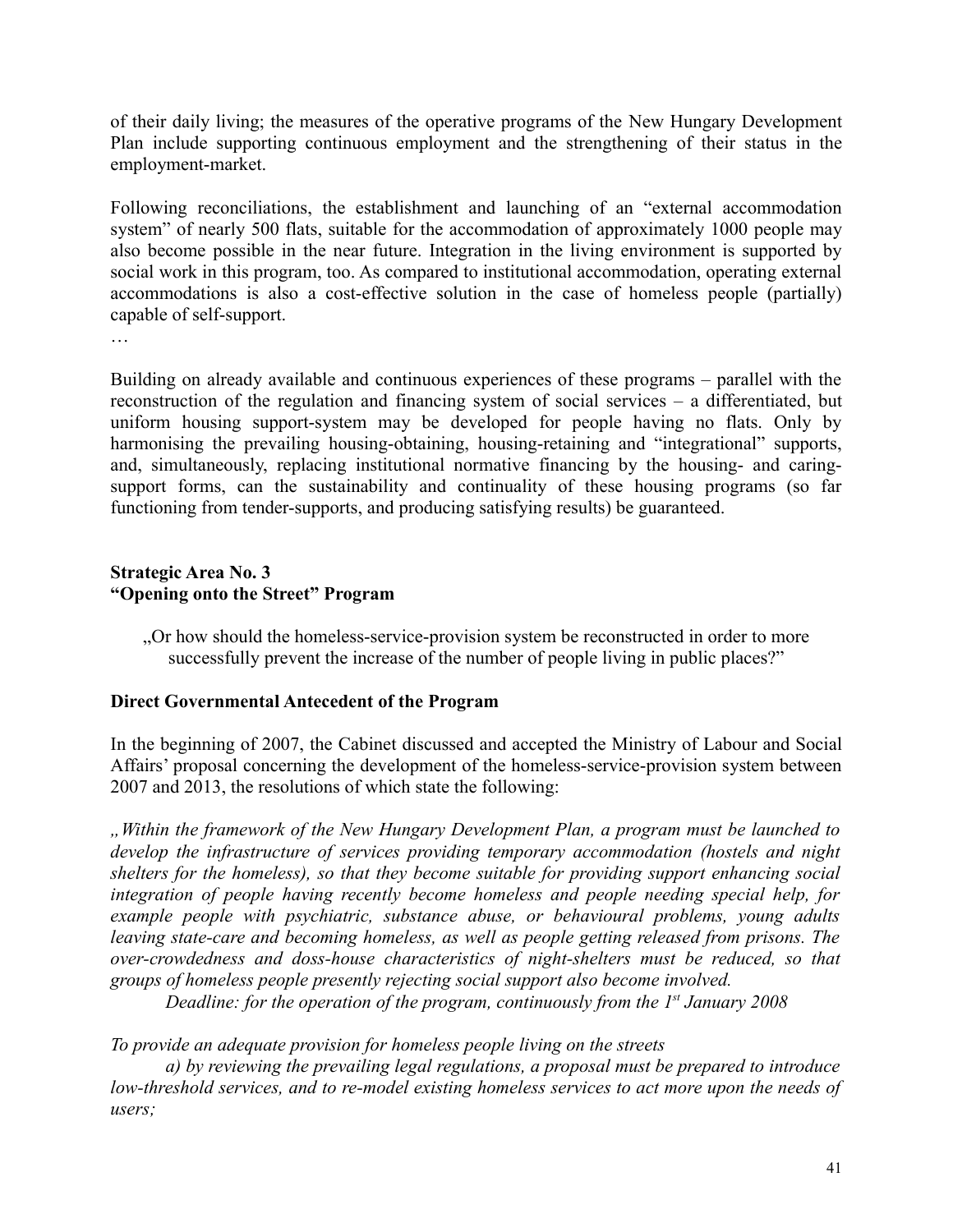#### *Deadline: 31st December 2007*

*b) building on functioning experimental model-programs, the economic and legal requirements of establishing social junctions in and around public-transport facilities must be explored, taking special notice of such usage of the state-owned real estate. Deadline: 30th June 2008"*

**Zero Tolerance?**

Related to the reduction of the number of people living on the streets and in public places, we cannot avoid certain rather uncomfortable dilemmas. It is a very difficult question, where the optimal balance between helping-supporting tools and forceful, perhaps even repressive devices

is. The answer to this question partly depends on profound considerations of religion, values and moral aspects, but it depends at least as much on highly practical possibilities, having resources, "order-maintaining" and "social" capacities (or the lack of them), short-term or middle-term goals, etc.

#### **"Zero Tolerance"?**

Here and now, the "circumstance" presents a special moral dilemma of how "making order" could be justified in the case of people having lost their livelihood and having to sleep in public places, when there is no order either concerning the street-stalls, beggars, parking cars, dog-walkers, public order personnel, road-maintenance and public sanitation staff, public place occupiers, trade service providers, etc.- just to mention a few direct elements of "street order".

We are continuing with a summary of how present homeless services and organisations have and could use to contribute to reducing the number of those living on the streets. As introduction, however, we shortly mention some tools that the organisations "responsible for street-order" have to enhance the realisation of such a program.

The Dispatcher Centre of homeless people has been operating in Budapest for years (similar to what has been established in several regions by now). This centre prepares a daily report of the number of available places in night shelters in the settlement and of the number of people spending the night at certain shelters. (In the winter, several night shelters are allowed to be 120% full.) It is advisable that local police offices willing for professional co-operation also get this information and arrange their work (currant practical level of their tolerance) accordingly.

#### **Establishing the Practice of a Positive Zero Tolerance**

If there is no other way, then by regulation, or with the help of an interpretive guide book, the content of "a situation endangering life and health" must be determined (§ 7. of the Social Act), so that when a so defined condition arises, certain people (especially those at risk) can be "enforced" (Act of the Police); and, at the same time, relating cogent prescriptions of the Social Act must truly be accomplished, namely the obligation of providing accommodation. Such conditions can for example be the following:

*The following persons, among others, must be considered to be in a situation endangering life and health:*

*Minors who have spent at least five nights in a public place Adults who have spent at least five nights in a public place with a minor Pregnant women who have spent at least five nights in a public place*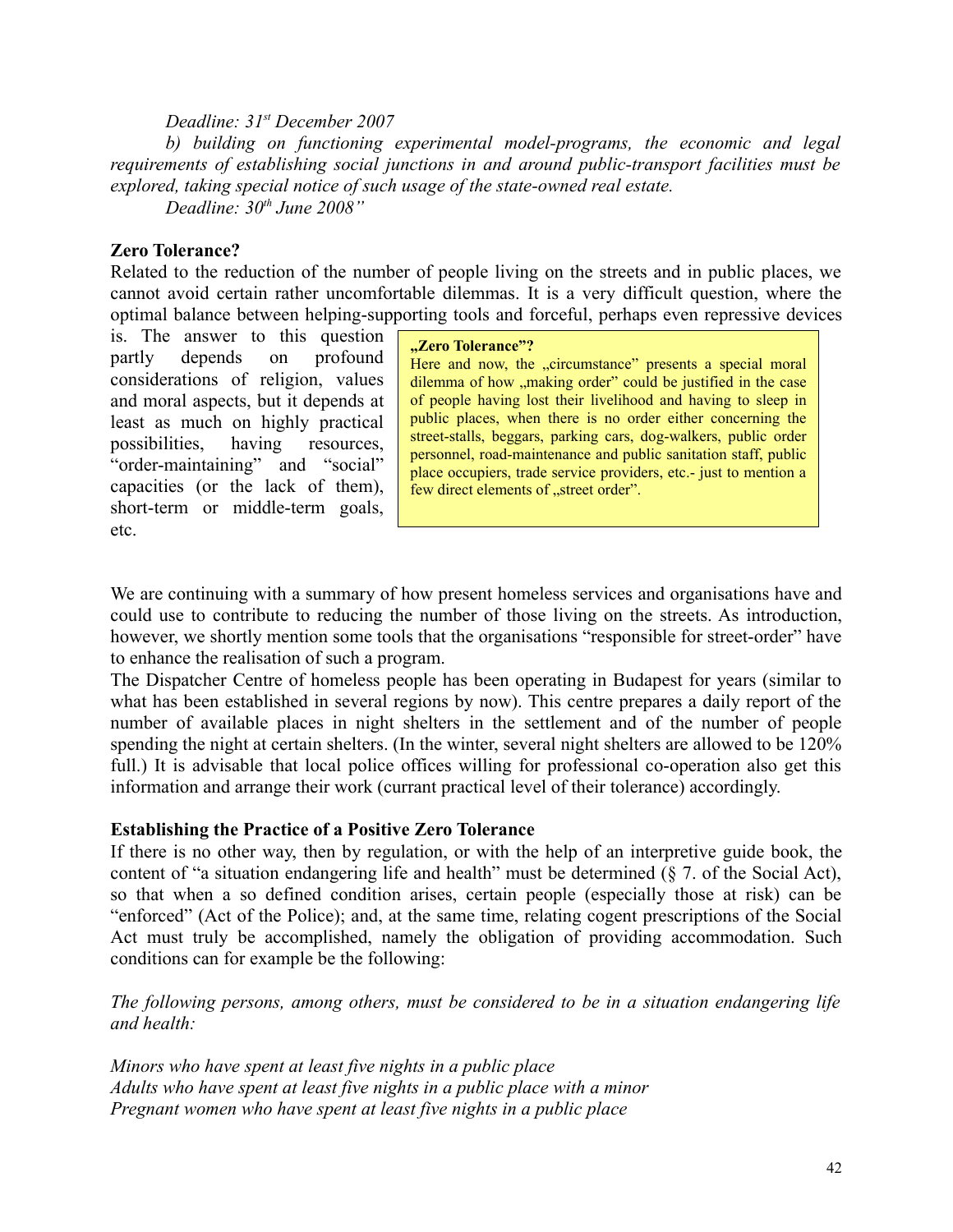*People incapable of self-care who have spent at least five nights in a public place*

*Beyond these persons, in case the average temperature is -5 <sup>o</sup>C or less, the following people also should be considered to be in a situation endangering life and health:*

*People over 70 years of age, who have spent at least five nights in a public place Seriously, or chronically ill people, who have spent at least five nights in a public place*

*Beyond these persons, in case the average temperature is -10 <sup>o</sup>C or less, all people should be* considered to be in a situation endangering life and health if they have spent at least five nights *in a public place*

*The persons may be presented by the police, and, concurrently, the local government with responsibility for the person must provide accommodation for them as long as the conditions prevail.* 

In all other cases the police authority is entitled to carry out the procedure prescribed in legal regulations, omitting the previously described, special procedure.

…

## **Goals of the Program – Preliminary Considerations**

A comprehensive goal, and leading principle of the program is alleviating the social disintegration of masses today, enhancing the re-integration of people living in public places as a form of life with the use of available, limited devices.

A more short-term goal of the program is a flexible reconstruction of the present homelessservice-provision system with the aim partly that more and more people from the streets are enabled to enter institutions and get adequate services, and partly to prevent the relapse of – previously shelter-less – people living in hostels. To prevent the further increase of the number of those living in public places and, later, to reduce this number, we are launching an experimental model-program, which enables the present homeless-service-provision system to receive and retain people living on the streets. In the program, present and new services – corresponding to the above expectations – of the homeless-service-provision system must be made available and more consumable for people without shelter.

Data also show that (in spite of individual, subjective impressions) very few people from the streets enter the service provision; especially few of those living in public places use homeless services offering accommodation and support forms connected with that. The homeless service provision of today is in large aimed at supporting home-less, flat-less people and those that are in different housing crises, and less aimed at supporting those without a shelter.<sup>[16](#page-42-0)</sup> A significant correction, the rearrangement of functioning is needed in this area.

<span id="page-42-0"></span><sup>16</sup> ∗ "PEOPLE WITHOUT A SHELTER"

 $\circ$  those spending their nights in public places, in open-air places, or in a recess not suitable for accommodation

<sup>∗</sup> "EFFECTIVELY HOMELESS PEOPLE"

o people "without a shelter", or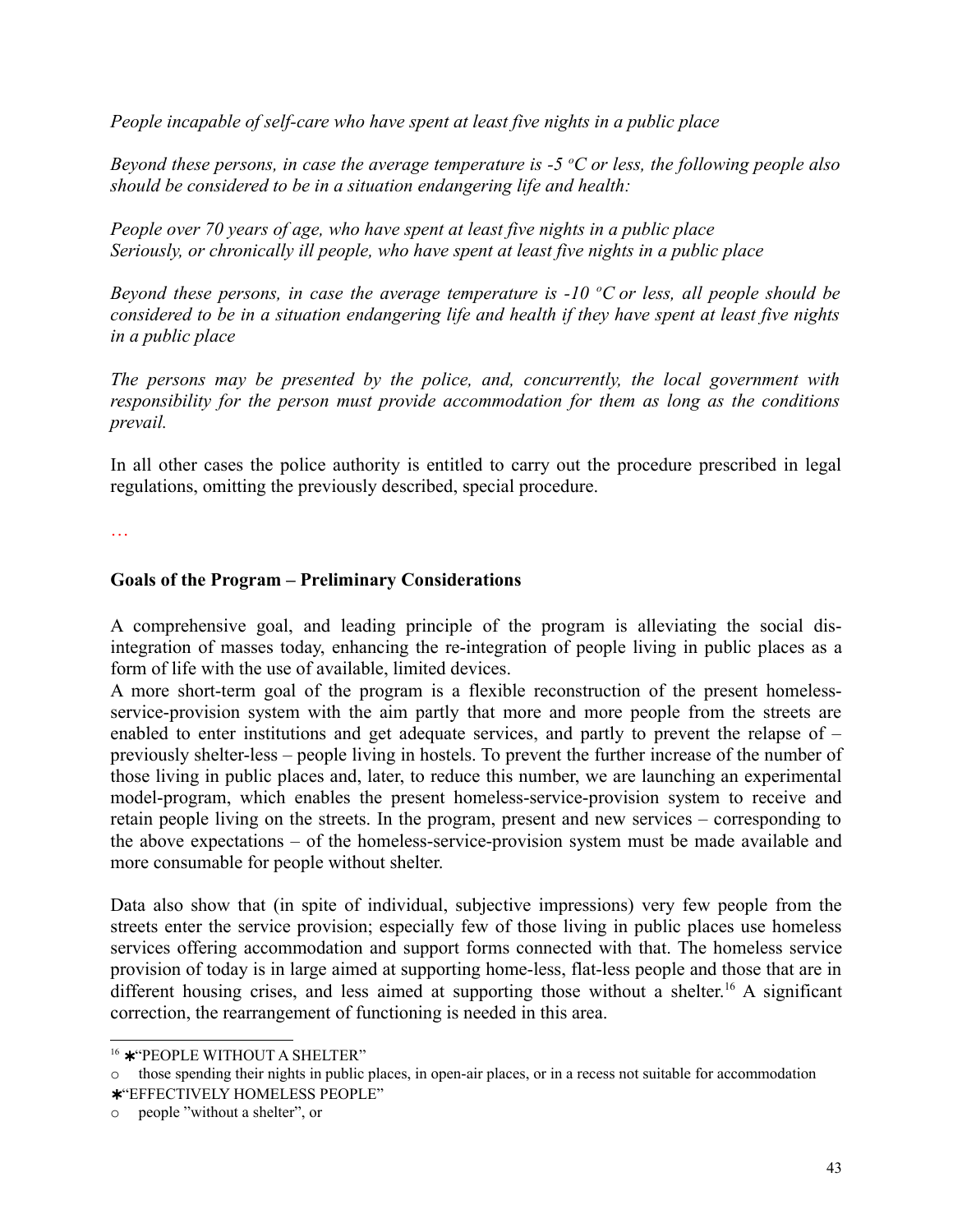The reasons leading to today's homeless service provision being mostly aimed at supporting homeless, flat-less people and those having different housing crises, and less at supporting those without a shelter can be summarised shortly as follows:

 While there are significant economic-social processes enhancing situations of housing crisis to become multitudinous, there have been no means (services, supportforms), which would provide adequate support for those getting in a housing-crisis.

The normal course of the relationship between the homeless person and the social worker would be that the support worker acts for the user within his/her profession, and enables him/her. However, the majority of our users would in many cases expect the support worker to make the specific steps that would start his/her development. *It is not a good solution to conserve the incapability of the client, or the sense of it. Self-confidence must be enhanced; success can be reached only through a mutual will of action and trust.*

When a homeless person having lost his/her livelihood, the achievement of a change towards self-support is a crucial part of the professional work. When this is the case, in the course of the continuous co-operation, it must be achieved that the client him/herself wants the change. In many cases, previous failures occur as hindering factors for our users. As a result of all this, the individual him/herself is under-motivated in changing his/her life, the direct consequence of which is that although the support worker tries to do all that he/she professionally can, the relationship still remains unsuccessful. For this reason it is not a good solution for the social worker and the wider provisionsystem to fully "serve" the prevailing life-style of clients.

 $\Box$  The so called homeless service provision – as a general crisis- or poor-provision – has to continuously replace and correct those provision-deficiencies and dysfunctions that could provide adequate and professional support in the cases of different special crisis-situations (unemployment, lack of income, losing of accommodation, alcoholism, psychiatric

- ∗ "HOME-LESS PEOPLE"
	- $\circ$  people "without a shelter", or
	- o "effectively homeless" people, or
	- o "flat-less" people, or
	- o people who live in a flat what is unsuitable for starting a family and for arranging a home (because of the flat being over-crowded or of low physical standards).

We must also consider that being homeless is a life-style and a complexity of social as well as personal features, in the course of which home-less – flat-less – effectively homeless and shelter-less situations may be alternating; there are frequent movements from one to the other and back – and this, besides personal reasons and fates, depends on social and institutional strategies affecting those living endangered of homelessness and those effectively homeless. We emphasise that one (and not the only) station of these alternations of housing situations is the so called homeless service system: the circle of people homeless in the wider sense (those without a home) is a much larger number than the number of those using the services at a certain time; while within the circle of those using the services we also simultaneously find people who have formerly been and people who will in the future be in the different situations mentioned above for a longer period of time.

o people having no stable, permanent housing-form, who "have to work" day-by-day to have a place to sleep at night – may it be a flat that they are received by courtesy, or not a flat, but a place serving accommodation (for example a homeless service provision institution)

<sup>∗</sup> "FLAT-LESS PEOPLE"

 $\circ$  people ,, without a shelter", or

o "effectively homeless" people, or

o people not having an accommodation in a flat, but in a place serving as accommodation (workers' hostel, prison, residential institutions, etc.), or

o people that although spend the nights in a flat, but do not dispose of the permanent use of the flat (they are not owners or leasers, but sub-leasers, bed-leasers, using the flat of courtesy, admitted, or adult relatives)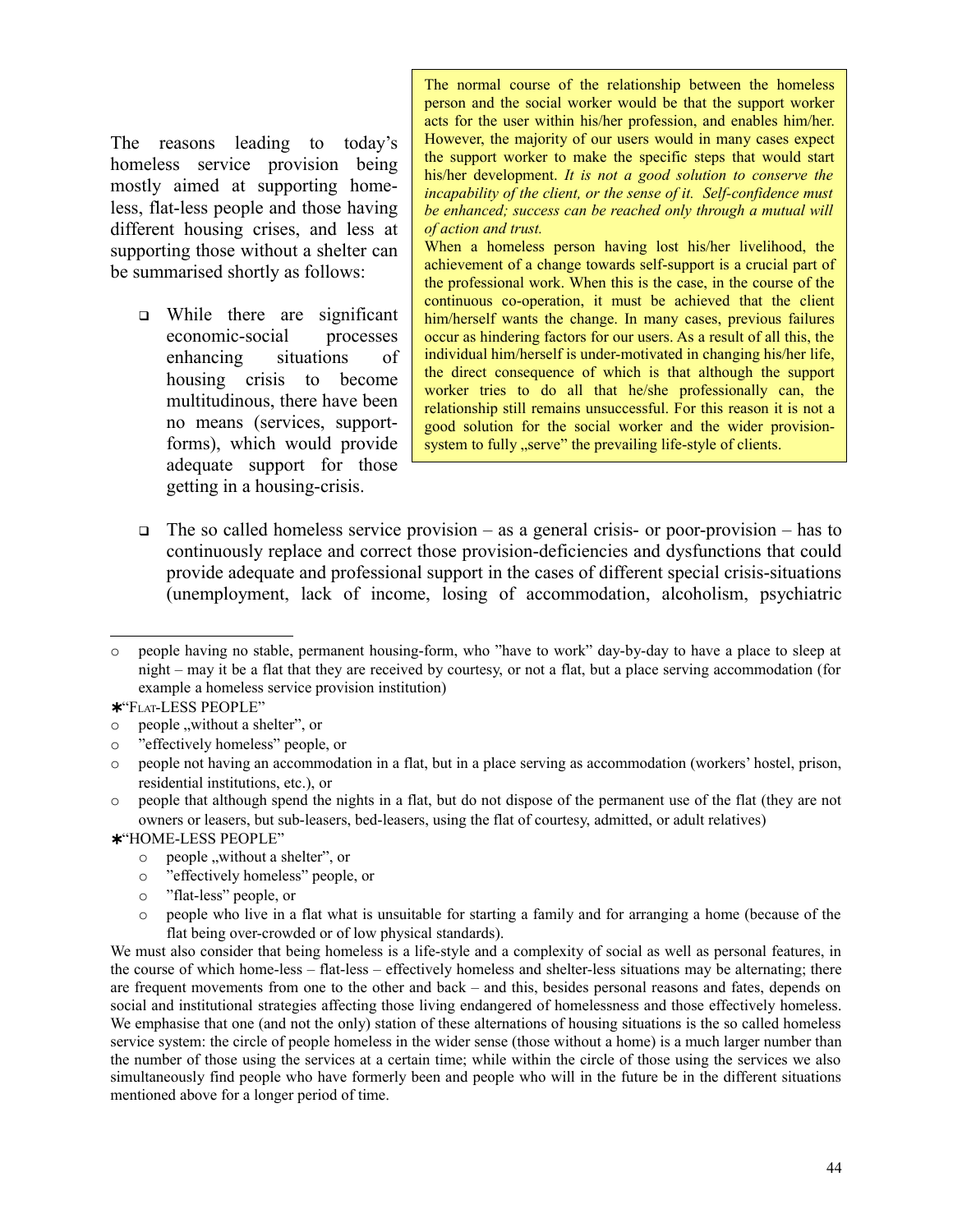illnesses, reduction of self-care capabilities, familiar crises, deficiencies in home- or permanent-supplies connected to these, etc.).

- $\Box$  Partly as a consequence, the present homeless-service-provision system in its objective and human infrastructure, regulation and financing – has primarily become more-or-less suitable for providing for people in a housing (or other related) crisis situation – and not for providing or correcting the very special life-style and living situation of those living in public places.
- $\Box$  The institutional rules (and the legal regulations and financial methods partly determining them), the by now evolved routines of support people, as well as the reluctance of users never choosing to live in a public place, bearing problems keep increasing the distance between shelter-less people and the majority of homeless service provision institutions.

All these causes must be considered in the course of a reconstruction, or else all attempts are doomed to fail and end in reorganisation. Taking realistic facts into consideration, one of the most important practical questions is whether, among basically unchanged conditions, – grand processes of society, deficiencies in the provision-system, the given objective and human infrastructure – there is a way of a more effective re-integration of those living in public places, so that other groups in crisis-situations are not handicapped, either.

One of the first steps is  $-$  based on our experiences and information  $-$  to try to answer the question of why certain services are used, and why they are not used by large number of people spending the nights in public places.

| Why are they "coming in"?                                                                                  |           | Why are they not "coming in"?                                                                                                               |
|------------------------------------------------------------------------------------------------------------|-----------|---------------------------------------------------------------------------------------------------------------------------------------------|
| They have a need for constancy; they want a stable                                                         | $\bullet$ | Lack of freedom                                                                                                                             |
| point where they can return to every day                                                                   |           | "Bad public order"                                                                                                                          |
|                                                                                                            | $\bullet$ | People must pay a fee, and save money                                                                                                       |
| Living on the street makes regular employment<br>difficult                                                 | $\bullet$ | The person has an illness that does not allow<br>entrance to a hostel                                                                       |
|                                                                                                            |           | Keeps an animal                                                                                                                             |
| "You can't go to work every day from the street."<br>"You can't regularly keep clean on the street."       | $\bullet$ | Because of family, for example they live in the<br>woods, in a hut; has a companion and there is no<br>accommodation for couples or buddies |
| Preserving valuables: the valuables collected with $\bullet$<br>great effort can be stored in a safe place |           | Using society's solidarity, e.g. offering(s) of<br>passers-by                                                                               |
|                                                                                                            | ٠         | Alcohol consumption is not allowed in services                                                                                              |
| In case it is very cold, the weak body does not<br>tolerate the street environment well                    | $\bullet$ | Larger amount of "stuff" cannot be taken to the<br>hostel                                                                                   |
| Hostels are used primarily because of their                                                                | $\bullet$ | Too much administration, would like to have a rest<br>and not to answer questions                                                           |
| services (basic services), and not the support-                                                            | $\bullet$ | Bad reputation of the hostel                                                                                                                |
| programs                                                                                                   | $\bullet$ | Because of owing money to each other; former,                                                                                               |
|                                                                                                            |           | unsettled disputes                                                                                                                          |
|                                                                                                            | ٠         | The service itself is frightening with the rules and                                                                                        |
|                                                                                                            |           | people in it                                                                                                                                |
|                                                                                                            |           | Fear and insecurity resulting from lack of                                                                                                  |
|                                                                                                            |           | information of expectations                                                                                                                 |
|                                                                                                            |           | They feel their situation is hopeless                                                                                                       |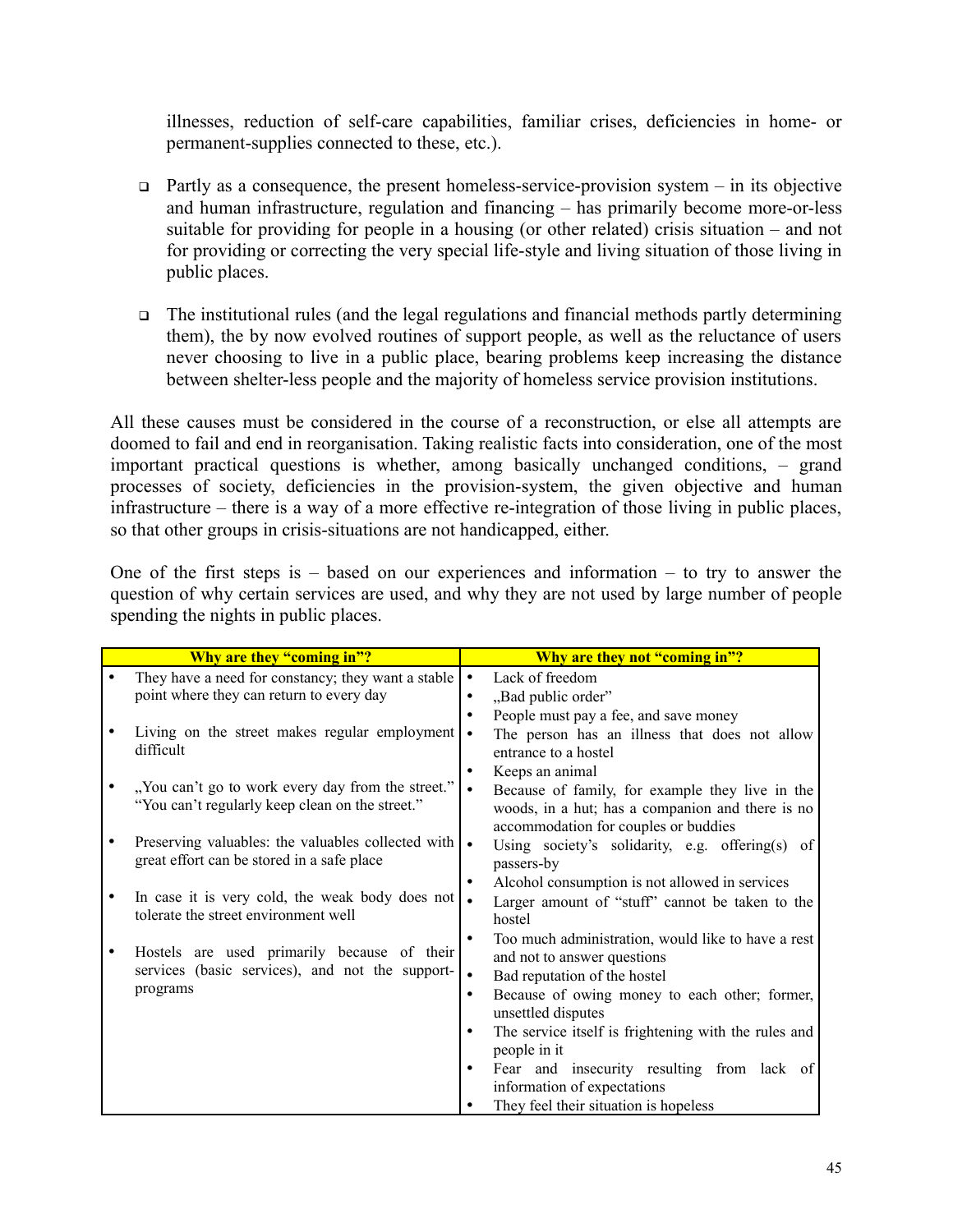|  | There is no place that those living on the street<br>could accept or would feel their own           |
|--|-----------------------------------------------------------------------------------------------------|
|  | There are few services where the special problems<br>of those living on the street could be treated |

## **Dilemmas**

- Can the reduction of the number of homeless people living on the street be achieved by coordinated social work (between outreach and other services)?
- Can we show a way out for our clients entering services, which would enhance their starting of the re-socialisational process?
- Can we provide possibilities of re-integration that would ensure continuality (the ability for us to receive newer and newer users)?
- Besides ejection of clients, it is very important that their housing is retainable. After losing a tenement, they can find themselves on the street or in a homeless service again. In the latter case they would use a service-space again, maybe even taking it from someone coming right from the street. To prevent that from happening, the after-care service must work hard, but elements helping re-integration must also be part of the basic processes of social work.

…

#### **Some Elements of the Program**

#### **Prevention – Enhancing Prevention**

Prevention of becoming homeless naturally needs much wider measures than a service, or even the whole of the homeless-service-provision system, can take. What are the steps that homeless services may attempt to take in order to prevent homelessness? Enhancing information, organising the flow of information, establishing a closer and more effective relationship with "emitting" or other services.

#### **Strengthening the Co-operation with Family-Support Services**

The most important aim of closer co-operation is preventing that individuals become homeless, helping the re-integration of already homeless people, and raising the level of professional work.

In order to prevent homelessness, an **effective signal-system** must be worked out between Family-Support Services and homeless service provision organisations. The basic pillar of the signal-system is establishing a common mentality, conciliatory forums and forms of co-operation. This should happen through the strengthening of living, personal working-relationships of social workers, and a continuous exchange of knowledge and experiences. The essence of it is dialogue, and maintenance of problem-solving strategies.

Family-Support Services must be **regularly informed** of the services of the homeless-provision system. The forms can be: web-sites, flyers and thematic forums. This task can be carried out by Dispatcher Centres, but, parallel with that, by services themselves, too.

#### **Young People From State-Care – People Released from Prison**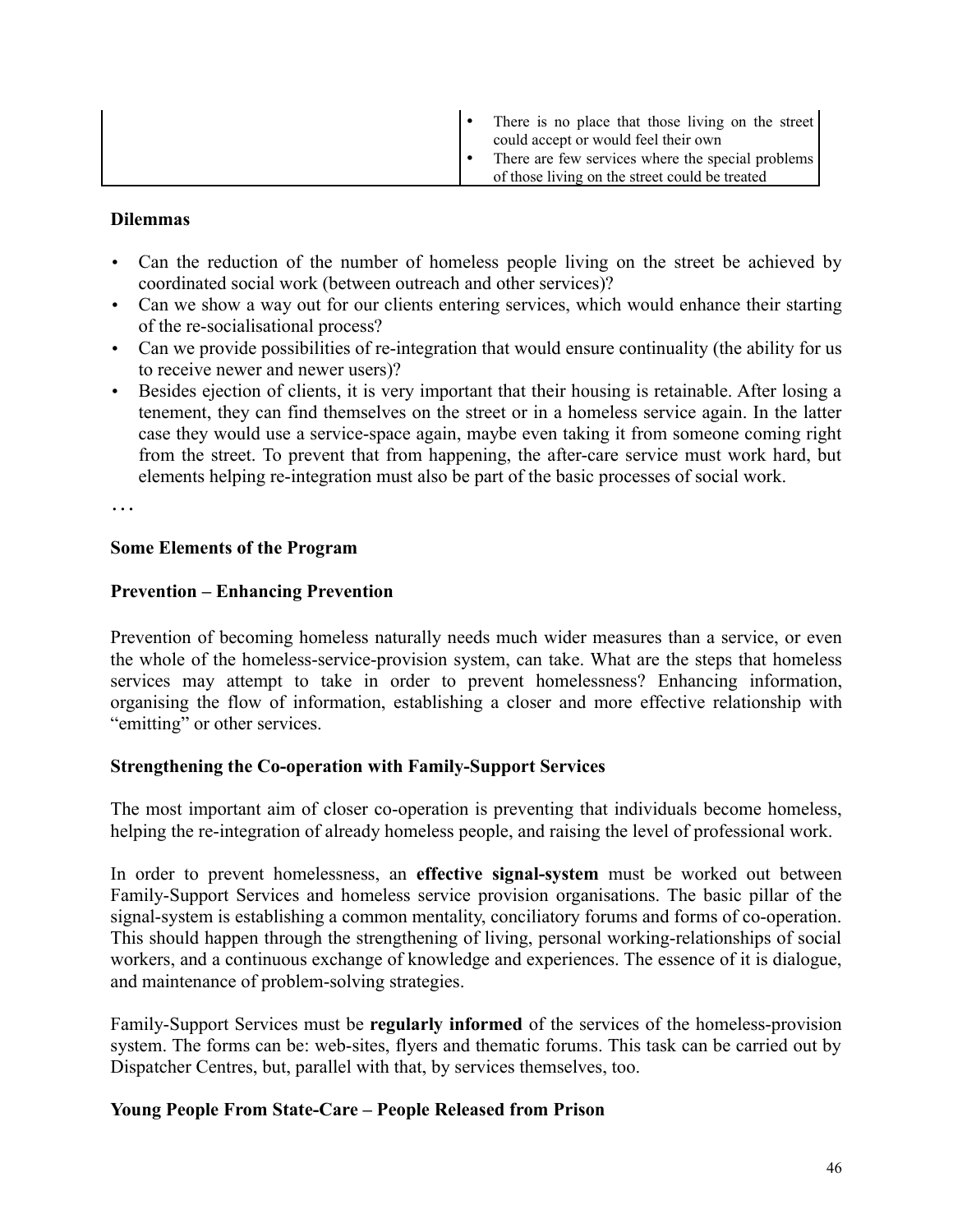Young people emitted from state-care often do not have a stable idea of the future, and generally do not have familiar ties which would help them in crisis situations, or could prevent them from becoming homeless. People recently emitted from both state-care and prisons are seriously endangered, or even already affected by drugs, prostitution or criminalisation. At the same time, it can be said that since they are accustomed to an "institutional regime", with the appropriate attitude they usually integrate smoothly into the institutional homeless service provision. Their further sliding down and losing ground can be stopped at this point; the most important aspect in is rather re-integration, or even integration, as well as alleviation of hospitalisation, and guiding to a self-supported life-style.

It would be desirable that the techniques and tools of re-integration and after-care that we have developed with great efforts in the past years within the homeless-service-provision system would be communicated and transferred by continuous exchange of information to the staff of the Regional Child-Protectional Services ("Területi Gyermekvédelmi Szakszolgálat, TEGYESZ"), to the staff of residential homes, youth-protection and prisons who are doing the after-care work. Through that, we could prevent the homelessness of people emitted from such institutions.

Besides that, the special background and situation of these people must be considered within the homeless service provision institutions, too. Therefore, the development of special hosteldivisions that would be specialised for the provision of the specifically young clients (under 25), part of whom emitted from the state's care is worth considering. The professional work of them could be based on the after-care work of "TEGYESZ", it could complete that. Case-responsible social workers working here should establish an especially close relationship with the emitting institutions, by which they would acquire special

skills, too.

It is worth considering that social workers working in these divisions could at the same time coordinate the special support work done with young people in the different areas of homeless service provision.

Whether we succeed in establishing such small divisions or not: all young individuals (under the age of about 25 years) who become known by any of the homeless service provision-services (outreach team, day-centre, night shelters, hostels) deserve **outstanding and special attention**. By preventing them from entering the homeless service provision, and, along with that, the homeless sub-culture, we can take significant steps towards preventing the regeneration of homelessness.

# **Care-Network for People Having Psychiatric and Alcohol Problems**

…

#### **Overcoming the potential informational barriers** In order to overcome potential informational barriers, the following steps are possible:

- Distributing brochures about homeless services at soup-kitchens, day-centres, street services, in the street paper "Without a Shelter", etc.
- Distributing brochures about homeless services to those affected via street services.
- A separate flyer of the reconstructed, new services for homeless people (about the remodelling of the functioning of night shelters, about the services easier to receive, about low-threshold services, etc.).

#### **Informative forums – information days for those living without a shelter**

workers less aware of how services operate may The aim of information days to be held in services providing accommodation is the direct informing of people living on the street about the available services: from possibilities of accommodation, cleaning, washing, cooking to provision of social support and social events. This may relieve unfounded fears, and provide a place to share ideas and proposals. Announcing of information days could happen through outreach services. Outreach come along with their clients.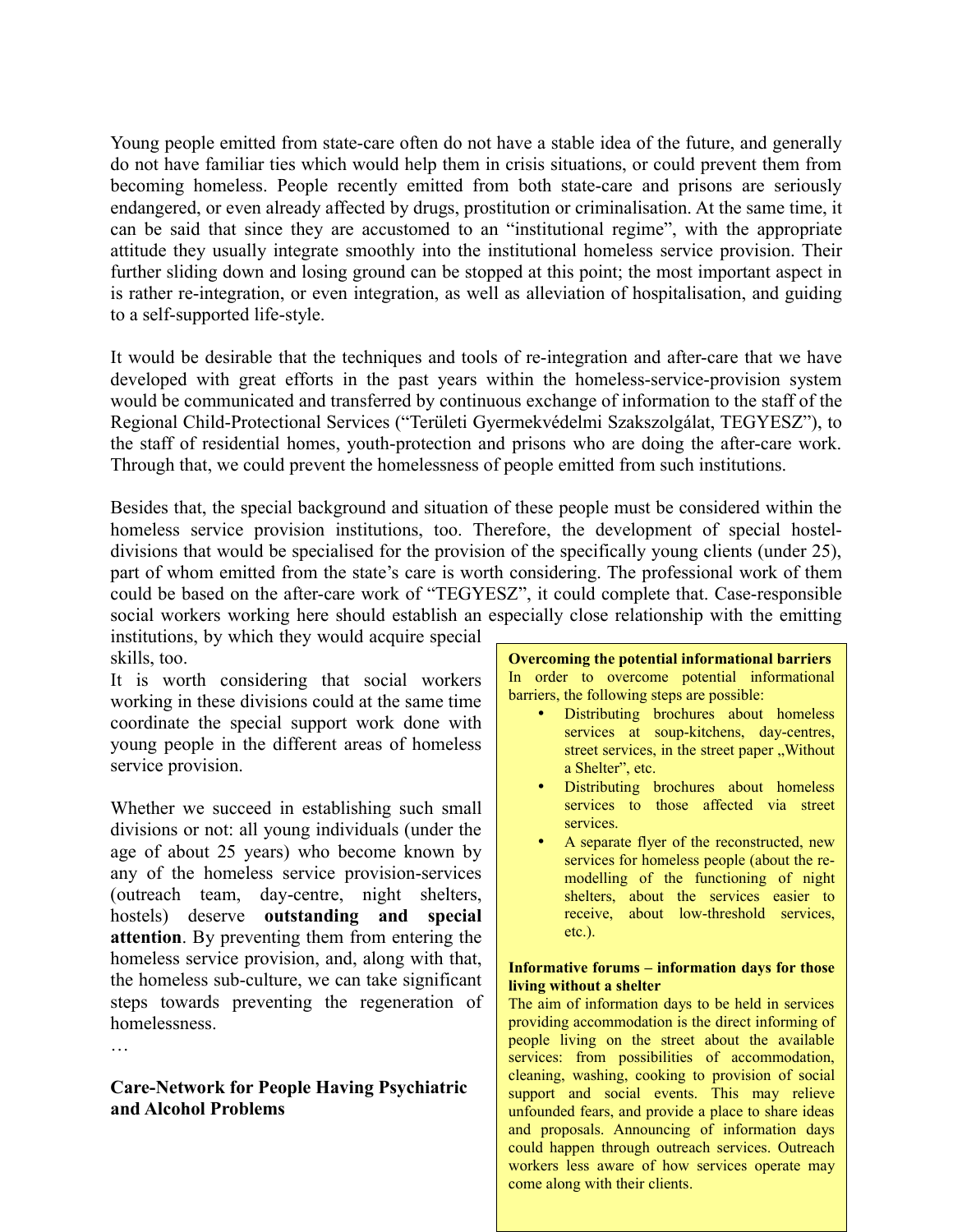One of the most frequent reasons of becoming homeless and losing livelihood in Hungary is substance abuse, within that, most importantly, alcohol problems, and psychiatric illnesses. Therefore considerable progress can only take place in this area of homelessness, if the number of people having alcohol-problems can be reduced, and a care-network of a much wider expertise and higher standards than today is established to provide near-the-home care for people having psychiatric or alcohol problems. Besides strengthening and establishing a care-network responsible for providing care for these patient-groups, there is a need for introducing therapeutic and habilitational, rehabilitational ways of employment, which would make the activation of the remaining, partial self-supportive skills possible, and prevent a complete loss of livelihood.

In the course of the finalisation and execution of the program, other possibilities of prevention of homelessness from the part of the homeless-service-provision system must also be explored.

## **Reconstructing Present Homeless Services**

#### **Open Services Program**

The aim of the program is – using means of the present services of homeless service provision – to have more and more people living in public places break out and leave homelessness. It is important to emphasise that looking for ways of how to "attract" people living on the street to existing services is not the goal in itself; making independent people service-users in itself is not the purpose. This is always just a tool, a tool for getting the supportive services designed to serve the people living on the street as well.

## **Providing Open (low-threshold) Services**

Night shelters and hostels for the homeless open some of their services to people living on the street, too.

*Services of night shelters and hostels available for people living on the street – during the day (in definite times and with definite content in different institutions):*

- cleaning facilities
- cleaning of clothes
- providing hot tea and sandwiches on certain occasions in some cases for a charge
- storage of valuables and luggage
- social administration, occasional social work
- services for finding employment
- IT-area use of computers, offering basic IT-education
- visiting groups (addictus, handcraft, free-time, employment-finding training, studying room, towards employment group)

The opening of services of accommodation-providing institutions to people living on the streets is one of the most important parts of the program, which – at the same time – also needs the most caution. Its purpose is to engage resources and possibilities available at hostels – bathrooms, washing machines, communal areas, etc., but also professional social support – for the benefit of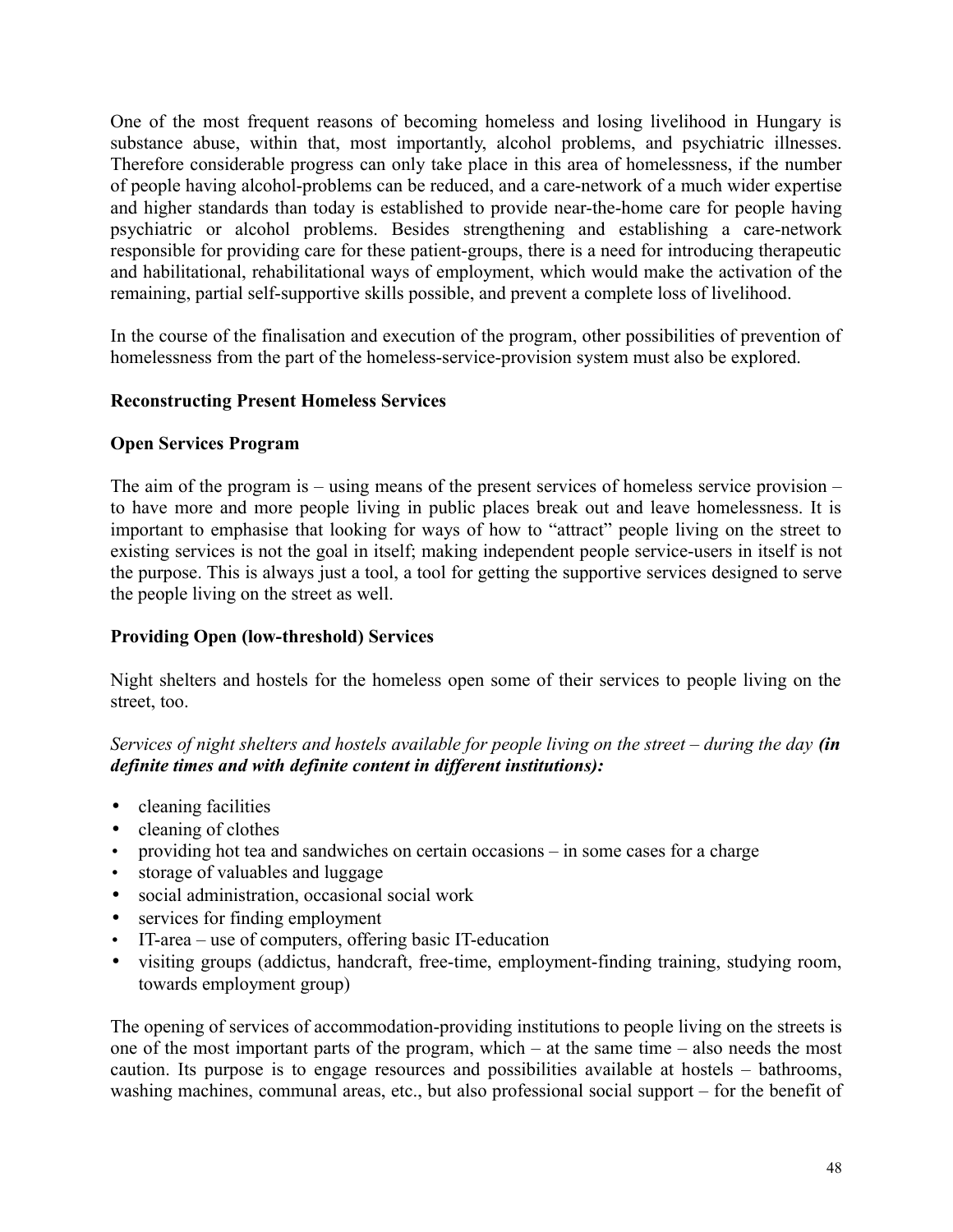people living on the street, too. This, besides providing "ambulant" help, may also effectively enhance the reduction of fears and prejudices of people living on the street, and take the first steps of getting in touch.

One possible form of this opening-up is establishing day centres (so called "warmers") in accommodation-providing institutions where possible. It is a serious – but not undefeatable – professional challenge to make these "day warmers" offer more than mere "warming" for those entering from the street, or sleeping at a hostel at nights. Even where such institutionalised form of opening cannot be established, the provision of some services can be made available for those who cannot (yet/already) live at the hostel.

# **The Program Called "Day-Centres Instead of Day-Warmers"**

In the process of helping the reintegration of people living in public places, day-"warmers" have an outstanding role, too. Therefore the concept of *"day-warming"* (being a couch-potato) needs to be changed in a much more conscious way than before to *"a supportive, integrative day centre"* type of functioning.

One tool of this is the conscious re-constructing of the services provided at day "warmers" in such a way that these day centres in the future

- would provide the so called basic services (resting, washing, cleaning, eating) in one part of the day,
- and special supportive services in the other, (for example communal and group activities),

At a certain phase of the co-operation, involving volunteers – self-care – self-organisation is worth trying. To put it more precisely: in some of the cases, users themselves could participate in providing some of the services for themselves (preparing meals, serving, washing, cleaning, tidying the surroundings, smaller maintenance, fixing tasks, etc.), perhaps in the form of organising groups according to skills and interest, with the co-ordination and supportive organisation of the helping professionals. This can at the same time mean a transition to seeking employment and income in the open job-market, but, most of all, it can help the gradual and tolerant strengthening of self-power.

at night (if needed and possible, in case of tender-financing) they would provide basic services again for a definite group of clients.

*Concerning the present practice of providing free meals, the careful introduction of a – minimal level, symbolic (50-100-HUF) – charge for meals should be considered in these day-centres among those having an income, and – parallel with that – the enhancement of programs for obtaining an income among those who do not even have that kind of an income (until then, meals would continue to be free for them).*

Such re-structuring of services on the one hand would provide space and opportunity for graduality (in the way described at the low threshold-rooms), and, on the other hand, it could provide the organised, and client-conceivable appearance and strengthening of qualified services in these centres. Mornings provide an opportunity for "acclimatisation", building trust, the presence of the outreach team, etc., the afternoons could serve the small, but important steps of re-integration through thematic group-activities, organised free-time-, self-strengthening, and motivational-programs, finding employment and IT areas, etc., social administration and individual case-management; while night-openings – similarly to the first days of low threshold rooms – could, beyond "life-saving" and avoidance of deterioration, serve as first steps of establishing security and trust.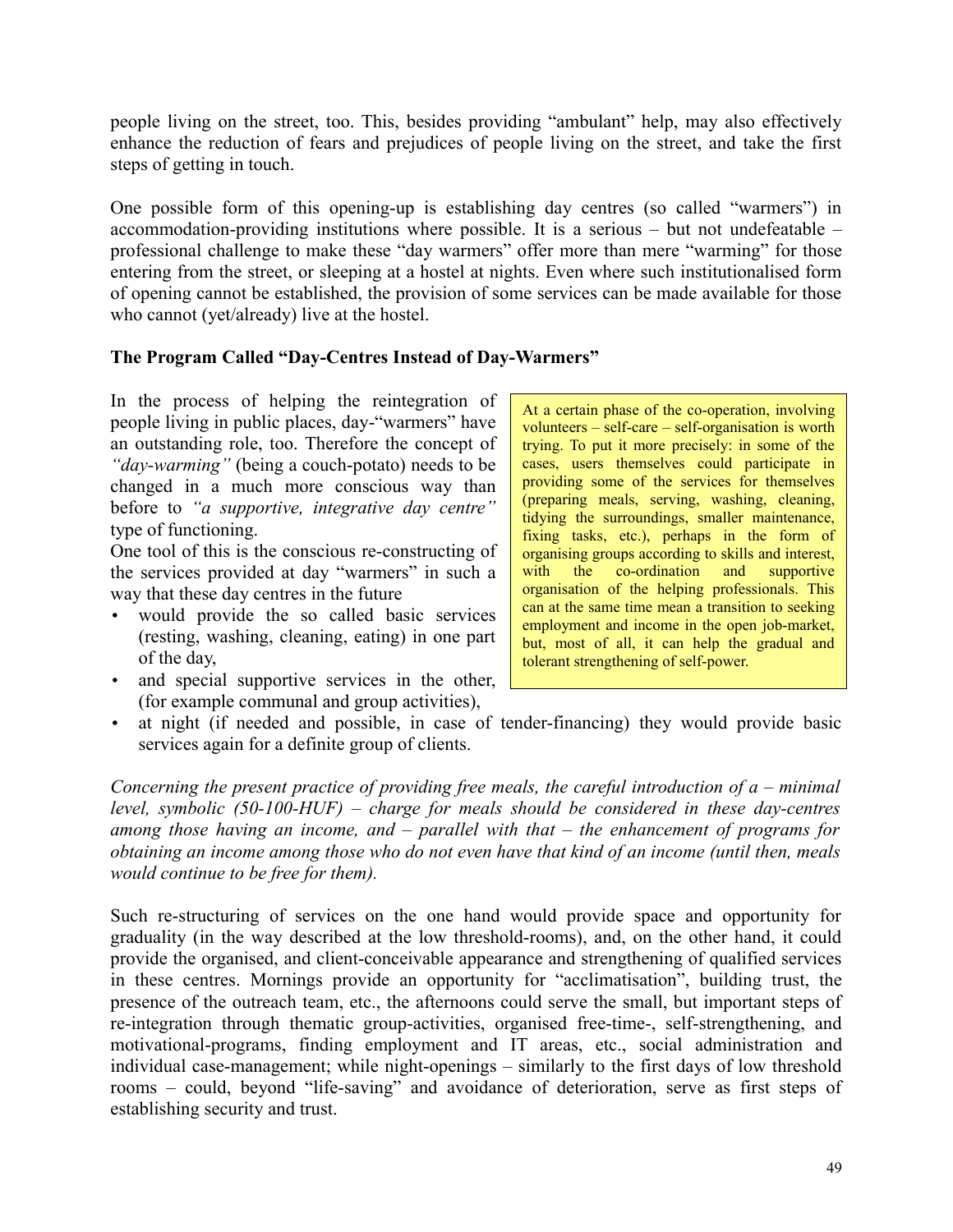Other elements of the program also affect the re-structuring of day-"warmers", in the sense that all day-centres in the future would have an active and organised, close relationship with outreach services (perhaps even in the form of having their own outreach team), and – partly by establishing new day-centre(s) – a "day centre-type functioning" or the integration of certain daycentres into the accommodation-providing institutions could also be attempted. In the course of integration of that kind, it is of crucial significance that these day-centres are "open primarily to the street", mainly receive and serve people living on the street, or in public places, and partly in night-shelters, and contribute as little as possible to the further "closing in" and hospitalisation of people already living in hostels.

#### **"Entrance (Low-Threshold) Hostel" Program**

The "Entrance (Low-Threshold) Hostel" program – taking the present circumstances of homeless services into consideration – does not mean a new hostel, or the complete reconstruction of any hostel. It may be realised at more sites, primarily through operating **special** *"low threshold-rooms"*. Its essence lies in the novel professional program, the main elements of which are the following:

The purpose of operating low-threshold-rooms is to receive people having lived in public places for a longer period of time, the alleviation of their disintegration and the supportive motivation of them to gradually change their previous life-style.

Only people having lived in public places for a longer period of time may be accepted in these lowthreshold accommodations, with the recommendation and referral of an outreach worker, if necessary.

We do not see why street low-threshold-rooms could not operate at either a night-shelter or a temporary hostel – partly with identical, and partly with different conditions.

#### **Special conditions of street gate-rooms:**

- They can be used for a short period of time, one month at the most
- An ÁNTSZ (National Health Service) or Social Security certificate is not required for entering
- No charge (it is natural at night shelters, and it is the first month at a temporary hostel)
- One can stay inside the whole day
- In case the arrangements allow it, it can be operated in a gender-mixed design
- In case there are enough empty places, it can be accessed by "groups"
- People's own personal belongings, luggage can be kept at one's own responsibility
- In the first days, the lack of cleaning and washing, going to bed in a coat or with shoes on, is tolerated
- People can be enter heavily drunk, too (in case it does not endanger others)
- In case the circumstances of the accommodation allow, a limited amount of alcohol can be taken in for the night

#### **What services must be provided?**

- facilities for warming food, cleaning, washing, etc.
- storage of valuables,
- medical care (weekly, if possible).
- in case it is necessary and possible, vitamins and roborating packages

## **Other Conditions and Services of Low-Threshold-Rooms:**

If possible, a separate low-threshold-room should be arranged for the young and for the old, and – if needed – for women and people suffering from illnesses (the latter can get provision primarily in the recovery divisions).

A crucial element of intensive and tolerant social work is that outreach team staff are present in the first phase, either at the reception of the person, or later, occasionally, or even as regular staff